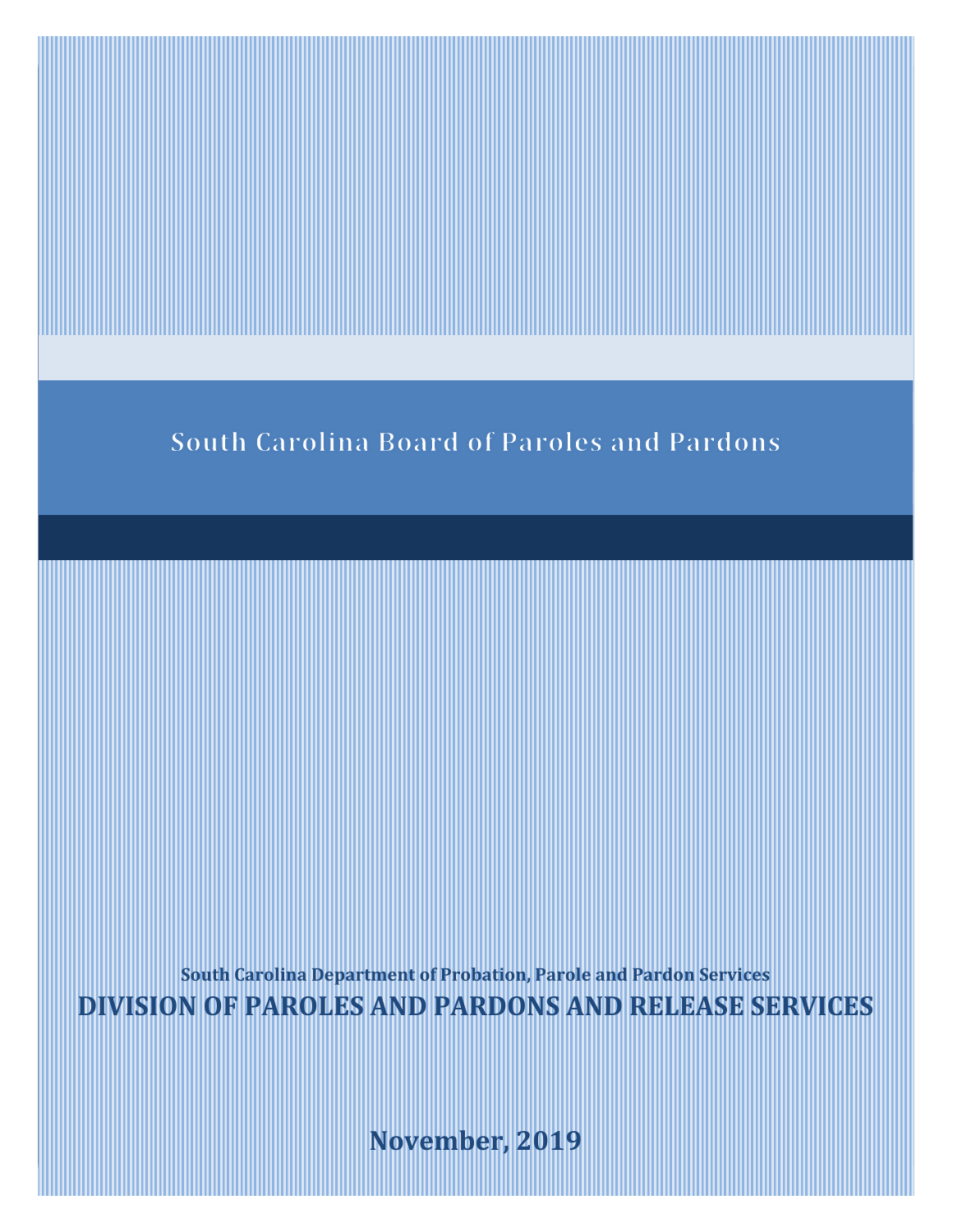## **TABLE OF CONTENTS**

# **PART I**

## **ADMINISTRATIVE PROCEDURES**

| 2 <sub>1</sub><br>$\mathcal{R}$<br>4.<br>5.                    |                                                             |  |
|----------------------------------------------------------------|-------------------------------------------------------------|--|
| 7.                                                             |                                                             |  |
| 3 <sub>1</sub><br>$\overline{4}$                               |                                                             |  |
|                                                                |                                                             |  |
| 1.<br>2.<br>3.<br>$\mathbf{4}$ .<br>5.<br>6.<br>7 <sub>1</sub> | D. RESPONSIBILITIES OF THE DEPARTMENT DIRECTOR AND STAFF 14 |  |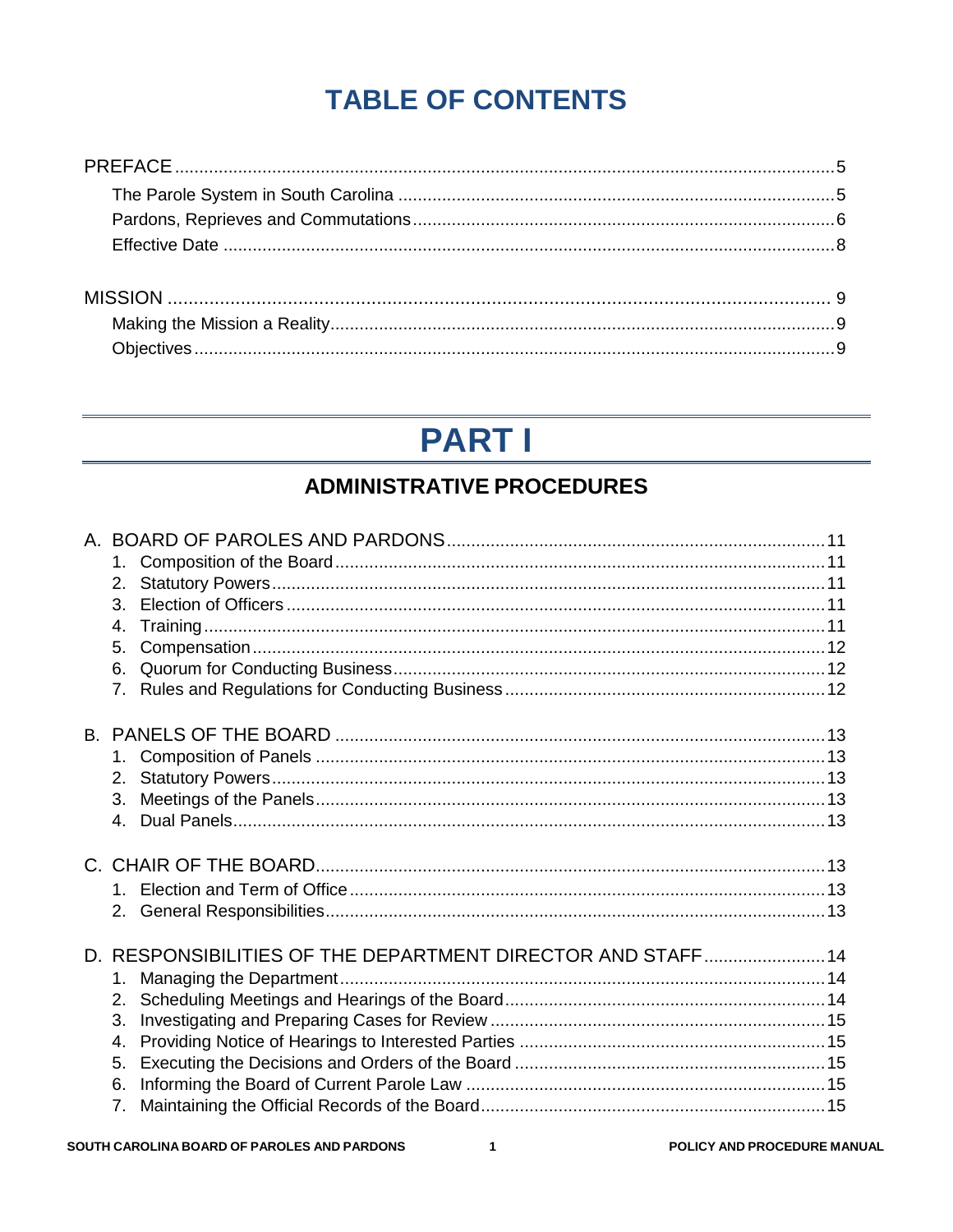|  | E. CONFIDENTIALITY AND THE DISCLOSURE OF INFORMATION 16 |  |
|--|---------------------------------------------------------|--|
|  |                                                         |  |
|  |                                                         |  |
|  |                                                         |  |
|  |                                                         |  |
|  |                                                         |  |
|  |                                                         |  |
|  |                                                         |  |
|  |                                                         |  |
|  |                                                         |  |

## **PART II**

## **PAROLE PROCESS**

| $1_{-}$                                                           |  |
|-------------------------------------------------------------------|--|
| 2.                                                                |  |
| 3.                                                                |  |
| 4.                                                                |  |
| 5.                                                                |  |
| 6.                                                                |  |
| 7.                                                                |  |
| B. ELIGIBILITY FOR PAROLE AND DISQUALIFICATION FROM ELIGIBILITY24 |  |
|                                                                   |  |
| 2.                                                                |  |
| 3.                                                                |  |
| 4.                                                                |  |
|                                                                   |  |
| 1 <sup>1</sup>                                                    |  |
| 2.                                                                |  |
| 3.                                                                |  |
| $\mathbf{4}$ .                                                    |  |
| 5.                                                                |  |
|                                                                   |  |
|                                                                   |  |
| 2 <sub>1</sub>                                                    |  |
| 3.                                                                |  |
| 4.                                                                |  |
|                                                                   |  |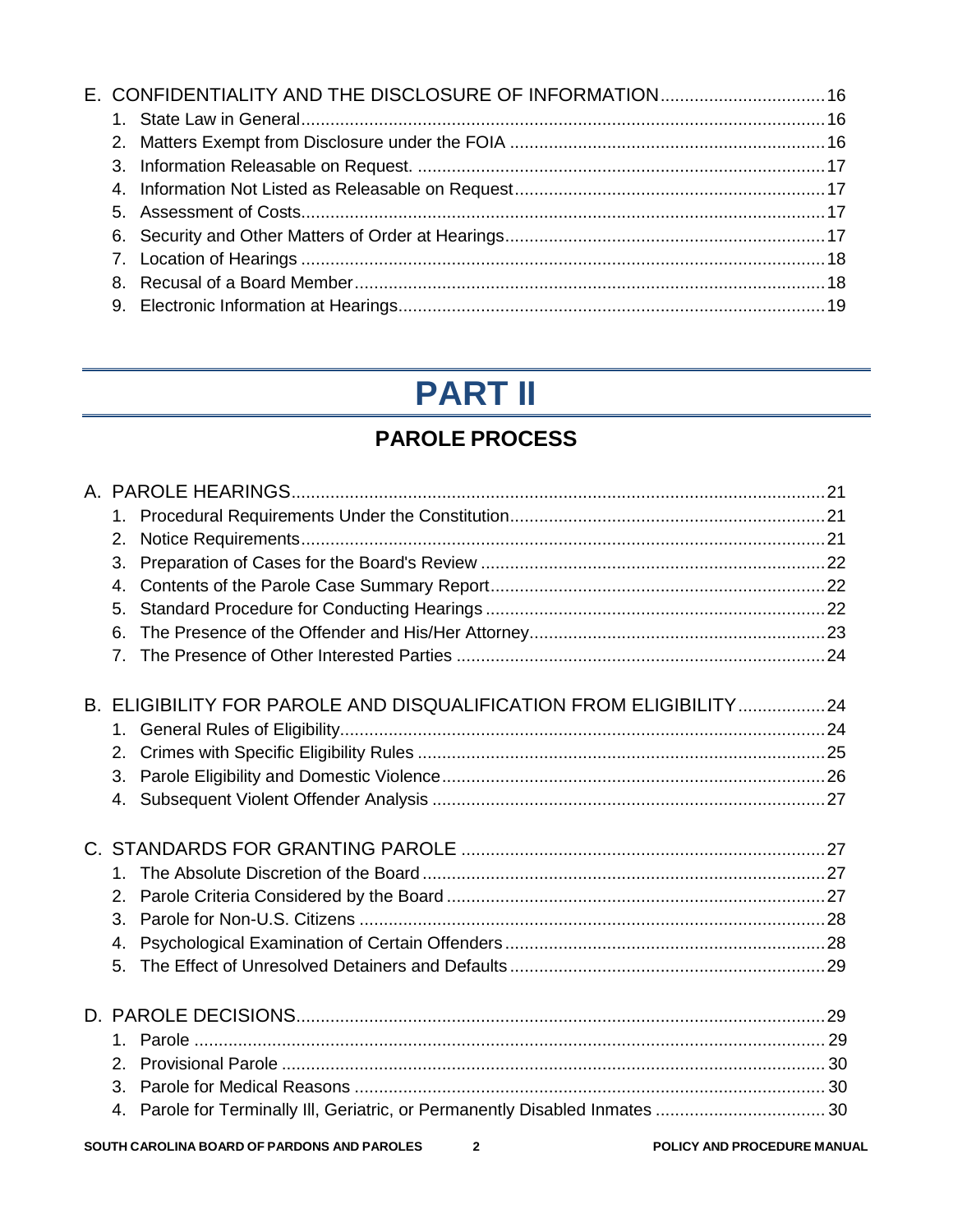| 6. |  |
|----|--|
|    |  |
|    |  |
|    |  |
|    |  |
|    |  |
|    |  |
|    |  |
|    |  |
|    |  |
|    |  |
| 2. |  |
|    |  |

# **PART III**

## **REVOCATIONS, MODIFICATIONS AND RECONSIDERTAIONS**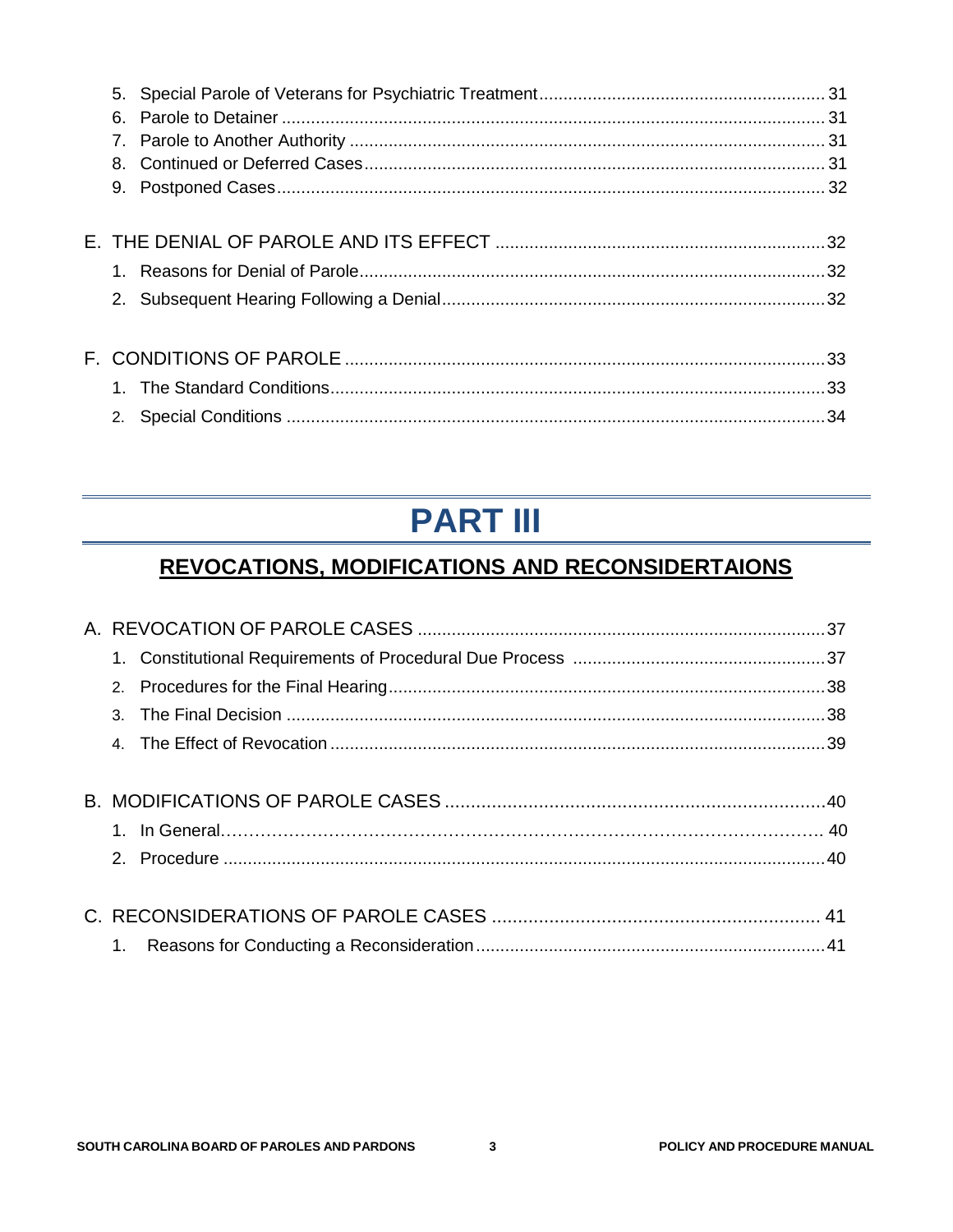# **PART IV**

## **PARDONS, REPRIEVES, AND COMMUTATIONS**

| 7. |  |
|----|--|
|    |  |
|    |  |
|    |  |
|    |  |

#### **Proprietary Disclaimer**

**This document (including all data and statistical information represented herein) was compiled and reported by the South Carolina Department of Probation, Parole and Pardon Services. Any reproduction or republication of said report, data, or statistics is permitted only if reproduced in its entirety without modification, or omission, and must identify the South Carolina Department of Probation, Parole and Pardon Services as the source.**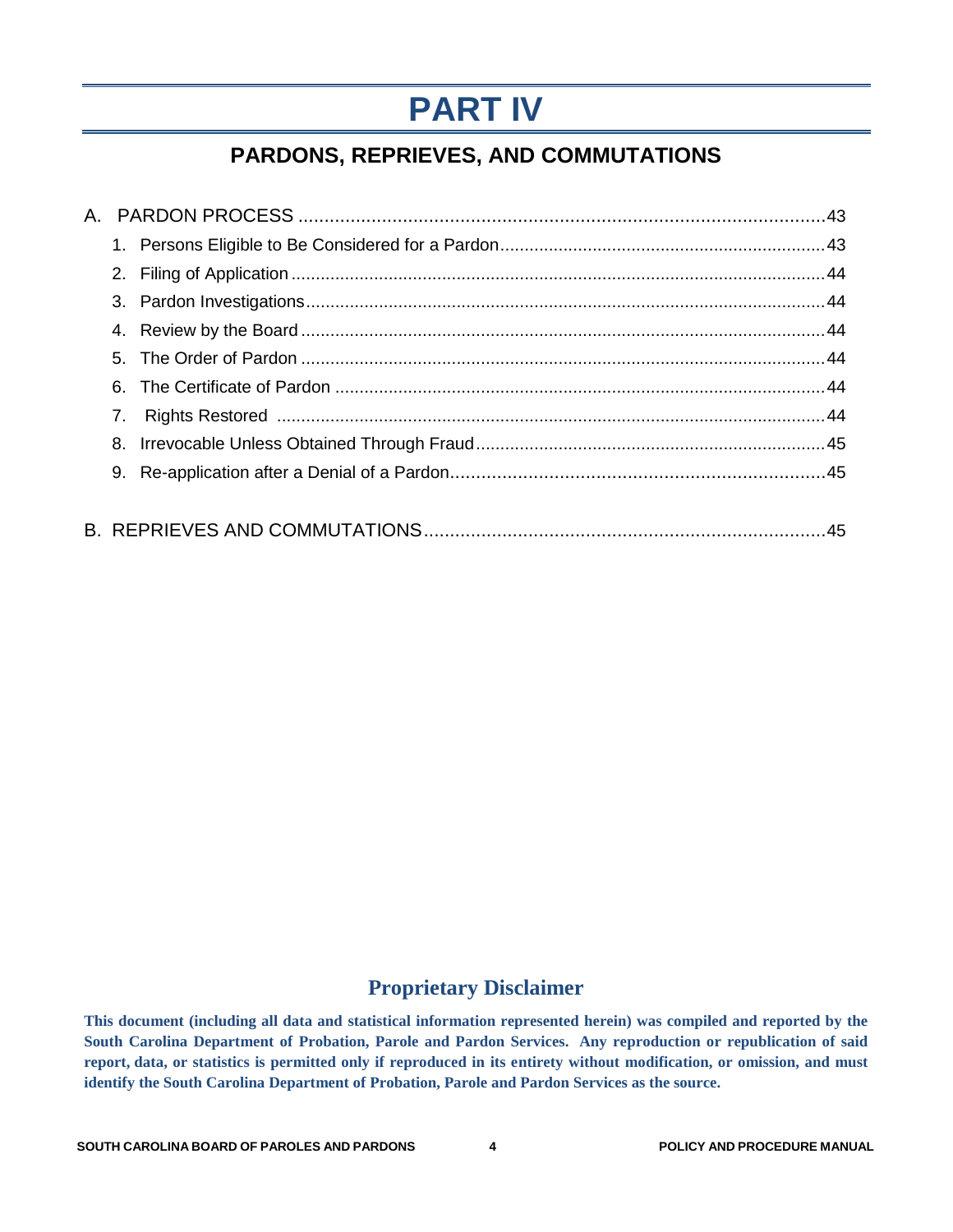# **PREFACE**

### **The Parole System In South Carolina**

Parole is a form of early release from prison based on the prisoner's agreement to abide by certain conditions of supervision during the balance of the sentence. The South Carolina Board of Paroles and Pardons (hereinafter "Board") is a gubernatorial appointed, independent decision making body vested with sole authority in making discretionary parole decisions in the State of South Carolina. Upon release on parole, the parolee continues to serve the sentence outside the prison walls and remains under the legal jurisdiction of the Board, and must comply with the terms and conditions of release as set by the Board.

The South Carolina Department of Probation, Parole, and Pardon Services (hereinafter "Department") is a cabinet agency of the Governor, and through its Director (hereinafter "Department Director") is vested with supervision responsibilities for adult parolees.

While on parole, the parolee should show reasonable promise of being able to function in society as a responsible, self-reliant person. Subject to the conditions of parole, the parolee can be gainfully employed. The parolee can enter into contracts and go to court without a guardian ad litem. The parolee is free to be with family and friends and to form other attachments of normal life. Within the limits defined by the conditions of parole, the parolee is free to come and go as he/she pleases, to travel anywhere in the state that is supervising parole, on occasion, to travel out of that state, and even to reside in another state with proper authorization. The parolee's liberty is regarded as a "privilege." The United States Supreme Court has said it is valuable enough to deserve the protection of certain minimal requirements of procedural due process under the Constitution.

Any expectation or desire that a convicted prisoner may have to be released on parole, however, is not a constitutional right. In South Carolina, paroles are granted as a privilege. The Board retains absolute and exclusive discretion to grant or deny parole in all cases, except community supervision, once a prisoner has become eligible to be considered. Community supervision release is not reviewed by the Board. (Certain offenders, it must be noted, are disqualified by statute from eligibility for parole.) The parole release decisions of the Board are final. They are not reviewable in the courts of South Carolina.

The purpose of parole is universally recognized to be reformatory or rehabilitative. Parole is intended as a means of rehabilitating then restoring the offender to society as a law-abiding and productive member. Under the structured supervision that parole sets up, the parolee has the opportunity to participate in a wide array of health and human services programs designed to help him/her. As an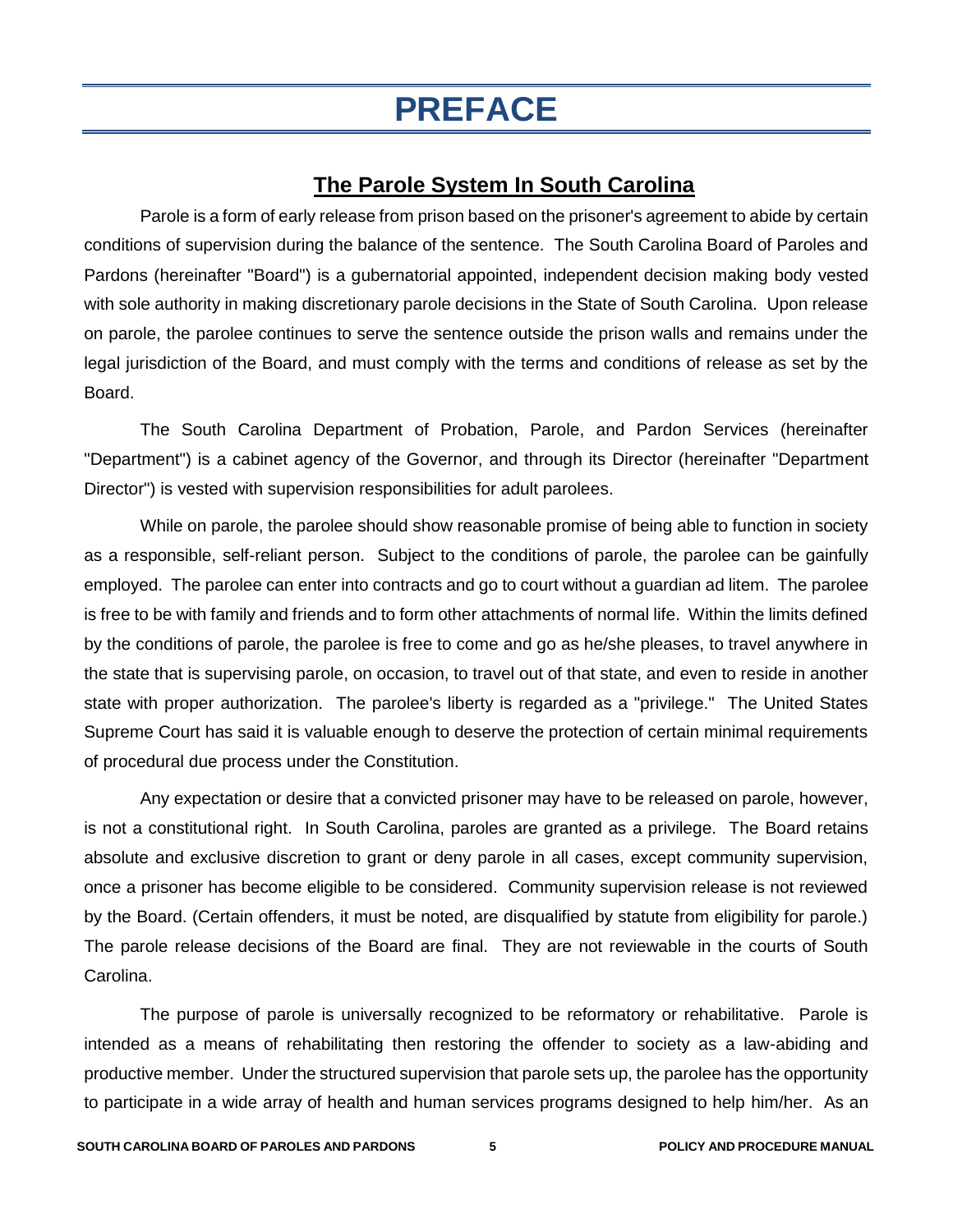early-release mechanism, parole also serves to alleviate the high costs to the state, and ultimately to the taxpayer, of keeping offenders in prison, not to mention the costs of building and operating new prisons. Further, parolees are required to pay supervision fees to help defray the cost of administering the parole system.

Aside from the obvious economic benefit to the state of releasing offenders on parole and then requiring them to pay supervision fees, there is a certain element of moral instruction also at work. In being required to shoulder at least a part of the economic burden that would otherwise fall entirely to the state, parolees are encouraged to assume moral responsibility for their actions. Requiring parolees to pay restitution to their victims, as a condition of supervision, goes even further in this most worthwhile direction.

#### **Pardons, Reprieves, and Commutations**

In addition to the clemency power to grant (and revoke) paroles, the Board also has the absolute and exclusive power to grant pardons. Like the grant of parole, the grant of a pardon is not a matter of right. Anyone who wants a pardon may apply through the Department, but the Board will consider only those applicants who are by statute eligible to be considered for a pardon. The Department is responsible for investigating all pardon applications, reporting its findings, and making recommendations to the Board.

Under South Carolina law, all pardons are full pardons. Thus, when a person receives a pardon from the Board, he/she is fully pardoned from all the legal consequences of the crime and the conviction, direct and collateral, including the punishment, whether of imprisonment, monetary penalty or whatever else the law has provided. A pardon fully restores all civil rights lost as a result of a criminal conviction. These rights are enumerated in the statute. A pardon also restores the pardoned person's ability to own and possess firearms.

Although in South Carolina a pardon does relieve the pardoned person of the consequences of the criminal conviction for which he received the pardon, a pardon does not establish the innocence of the person pardoned. Nor does a pardon expunge the criminal conviction for which the pardon was granted. The idea, often and widely expressed, is that a pardon forgives but it does not forget. The criminal record remains intact and preserved; the fact of the underlying criminal conviction survives the pardon. Anyone who receives a pardon and is on the Sex Offender Registry will remain on the Registry per statute. Indeed, state law requires that the record of that conviction, together with the pardon, be maintained by the clerks' offices. Similarly, under current law a pardoned person is barred from holding public office if the crime for which the pardon was granted involved embezzlement of public funds. Finally, even though a person has a pardon, he/she may be barred by the licensing authority from obtaining a professional license or certification where good moral character is required, because the criminal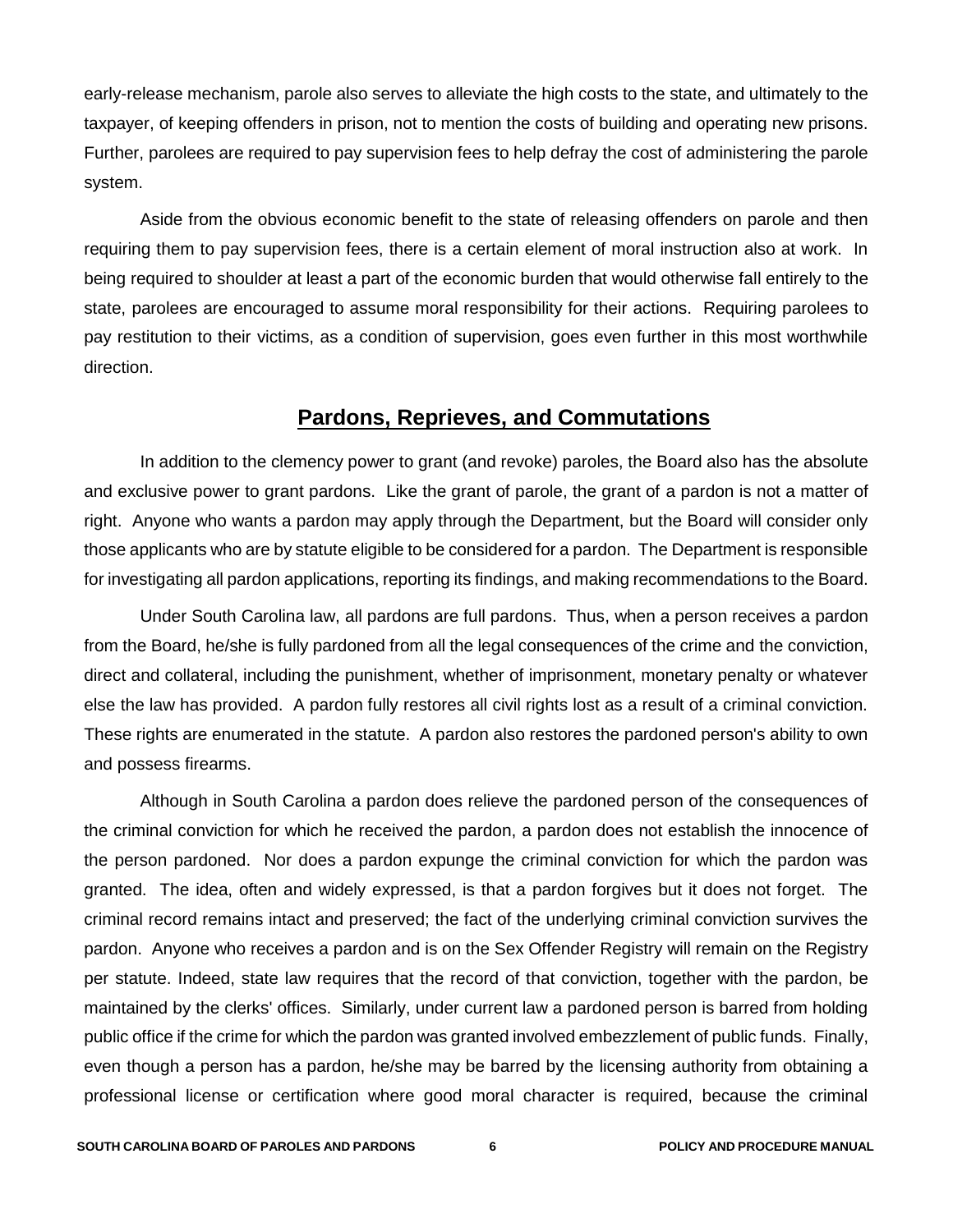conviction, though pardoned, will still be on the record and may be regarded as showing bad moral character.

The Governor of South Carolina, in whom the pardon power once resided, now retains only the power to grant reprieves and commutations. A reprieve is defined as the withdrawing of a sentence for an interval of time whereby the execution of the sentence is suspended to a certain day. The Governor's power to grant reprieves applies only in capital cases and is not subject to review in the courts. A commutation of sentence or punishment is simply a reduction in punishment to something less severe than was originally imposed. In South Carolina, the Governor's power to commute sentences is restricted by law to the commutation of death sentences to life imprisonment. The Governor may refer these matters to the Board, which must then consider them and make recommendations to the Governor. The Governor may or may not adopt the Board's recommendations. If the Governor chooses not to adopt the Board's recommendations, the reasons for the decision must be submitted to the General Assembly. The Governor may act without any reference to the Board.

Date: November 06, 2019

Kim Frederick, Chairman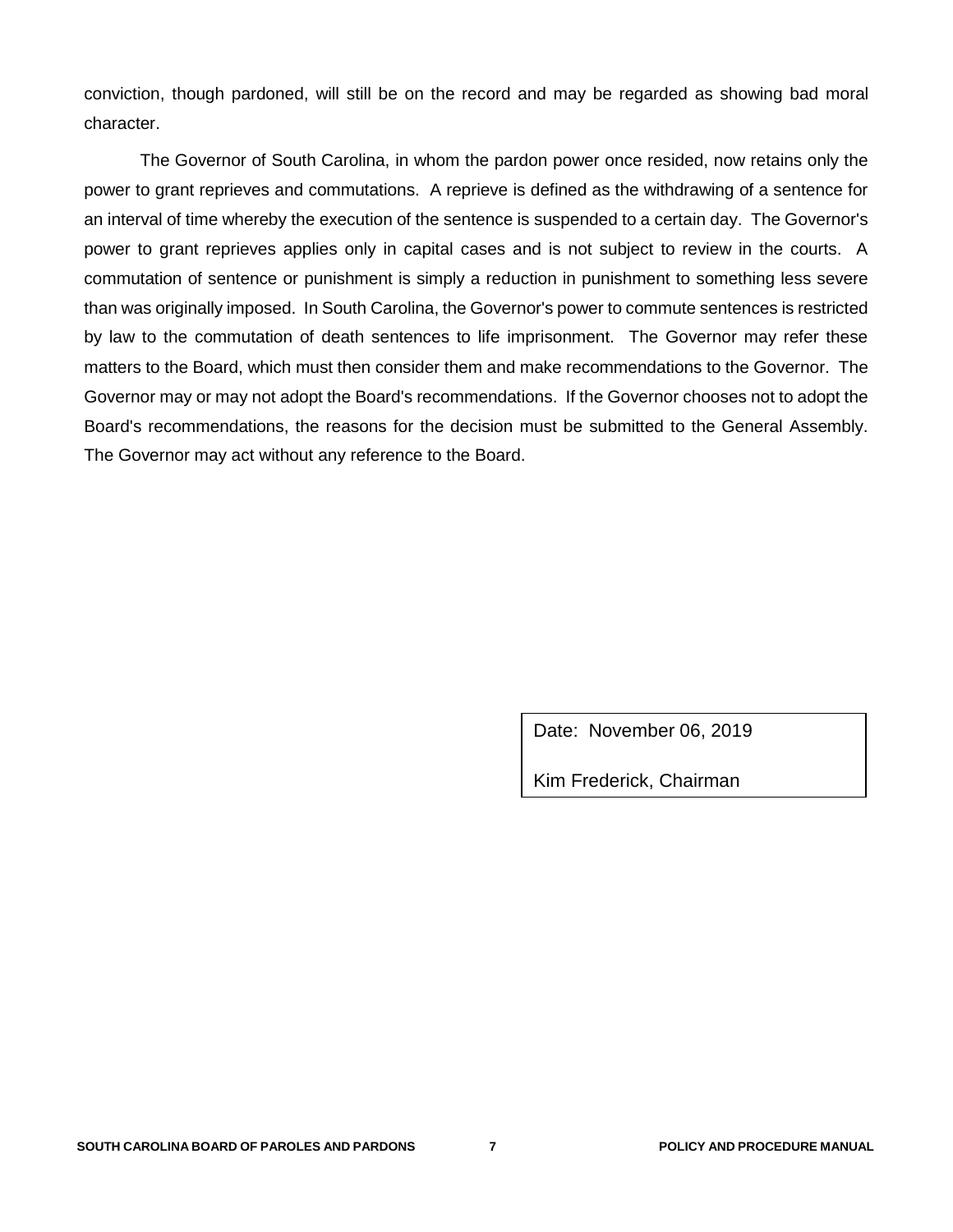# **MISSION**

The South Carolina Board of Paroles and Pardons, as part of the criminal justice system, makes independent, quality conditional release and pardon decisions and clemency recommendations. The Board contributes to the protection of society by facilitating, as appropriate, the timely integration of offenders as law-abiding citizens.

### **MAKING THE MISSION A REALITY**

In making quality decisions regarding conditional releases and pardons, as well as recommendations in clemency cases, the Board's primary objective is the long- term protection of society. The Board firmly believes that law-abiding behavior can best be achieved by timely and supervised conditional release and effective administration of sentences. In making its decisions, the Board is autonomous and independent, however, it is accountable for its actions, not only by virtue of its internal framework, but to the Governor of this state and ultimately, to all South Carolinians.

### **OBJECTIVES**

- To ensure that every Board decision is based on the risk presented by the offender and is consistent with the goal of protection of the public.
- To promote the safe integration of every offender who is conditionally released by imposing necessary release conditions and by responding, as appropriate, to significant changes in the risk presented.
- To ensure that Board members are provided with effective risk assessment tools and with complete and accurate information about each offender.
- To work in collaboration with the Department of Corrections and others in identifying better ways to attain the shared goals of preventing crime and protecting society.
- To ensure that victims who so wish are duly informed and treated fairly and their input is fully considered in the conditional release process.
- To recognize the rehabilitation of former offenders through the granting of pardons.
- To ensure that the Board's decisions are communicated clearly and distributed in a timely manner to those who are entitled to be notified of them.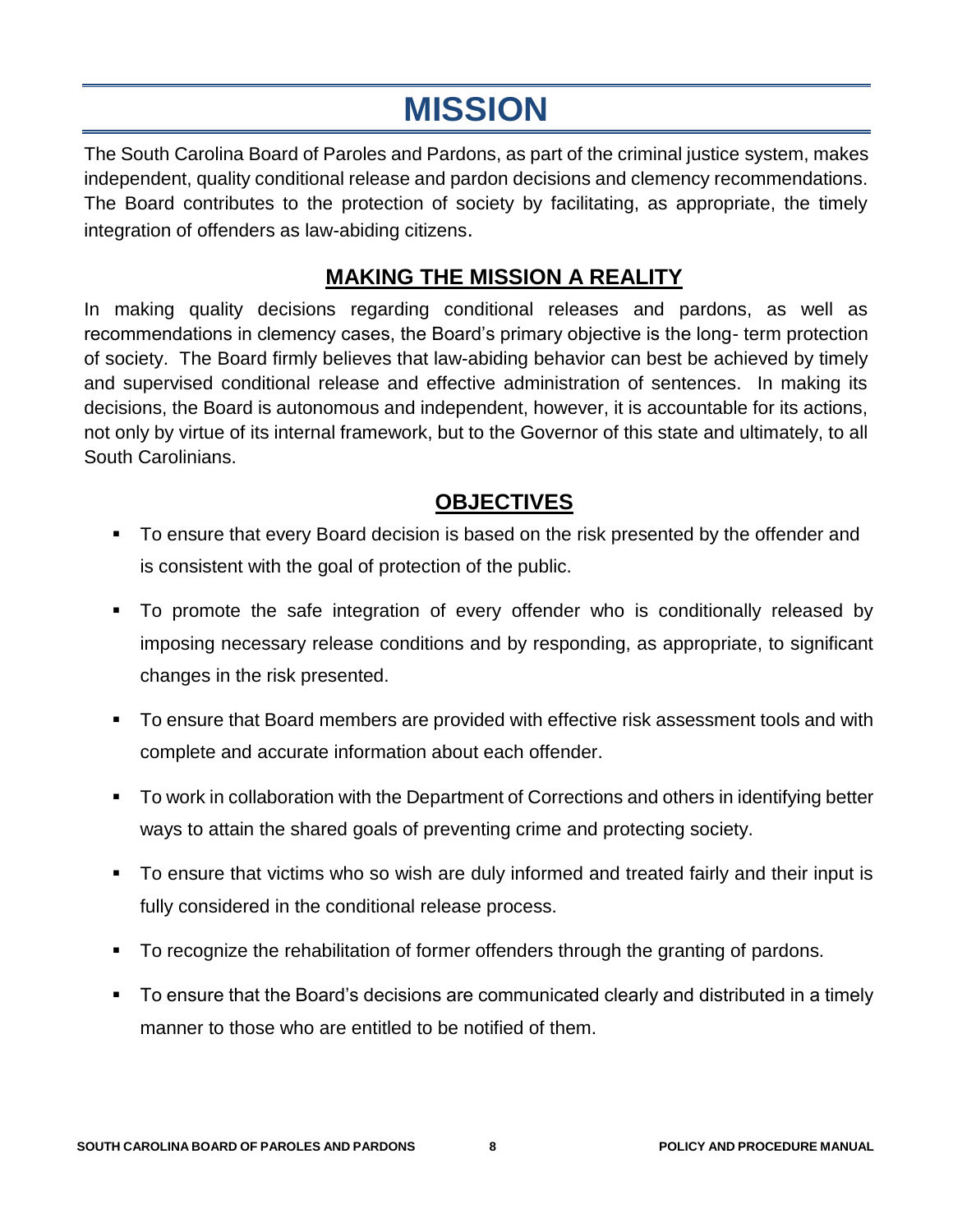## **PART I**

## **ADMINISTRATIVE PROCEDURES**

## **A. BOARD OF PAROLES AND PARDONS**

#### **1. COMPOSITION OF THE BOARD**

The Board is composed of seven members, one from each of the state's seven Congressional districts. Members are appointed by the Governor, with the advice and consent of the senate, to a six-year term and serve until a successor is appointed and confirmed. Vacancies occurring before the expiration of a term are filled by the Governor.

#### **2. STATUTORY POWERS**

The Board is vested with the following statutory powers:

- To grant or deny paroles and pardons;
- To revoke, modify, or re-hear paroles;
- To make recommendations on petitions for reprieves and commutations referred by the Governor;
- To preserve order at its meetings.

#### **3. ELECTION OF OFFICERS**

The Chair, Vice-Chair and the Secretary are elected annually, between January 15th and 31st, each by majority vote of the Board.

#### **4. TRAINING**

New members of the Board are required to complete a comprehensive training course developed by the Department using training components consistent with those offered by the National Institute of Corrections or the American Probation and Parole Association. The training hours will be tracked via the Agency's in-house automated training system.

- **a. Board Orientation Training:** Within 90 days of a Board member's appointment by the Governor and confirmation by the Senate, the Board member will complete a comprehensive training course of at least sixteen (16) hours including (but not limited to ) the following components:
	- National and State Crime Statistics and Trends
	- Decision Making and evidence-Based Practices in the Justice System
	- Offender Risk and Needs Assessment
	- Offender Case Planning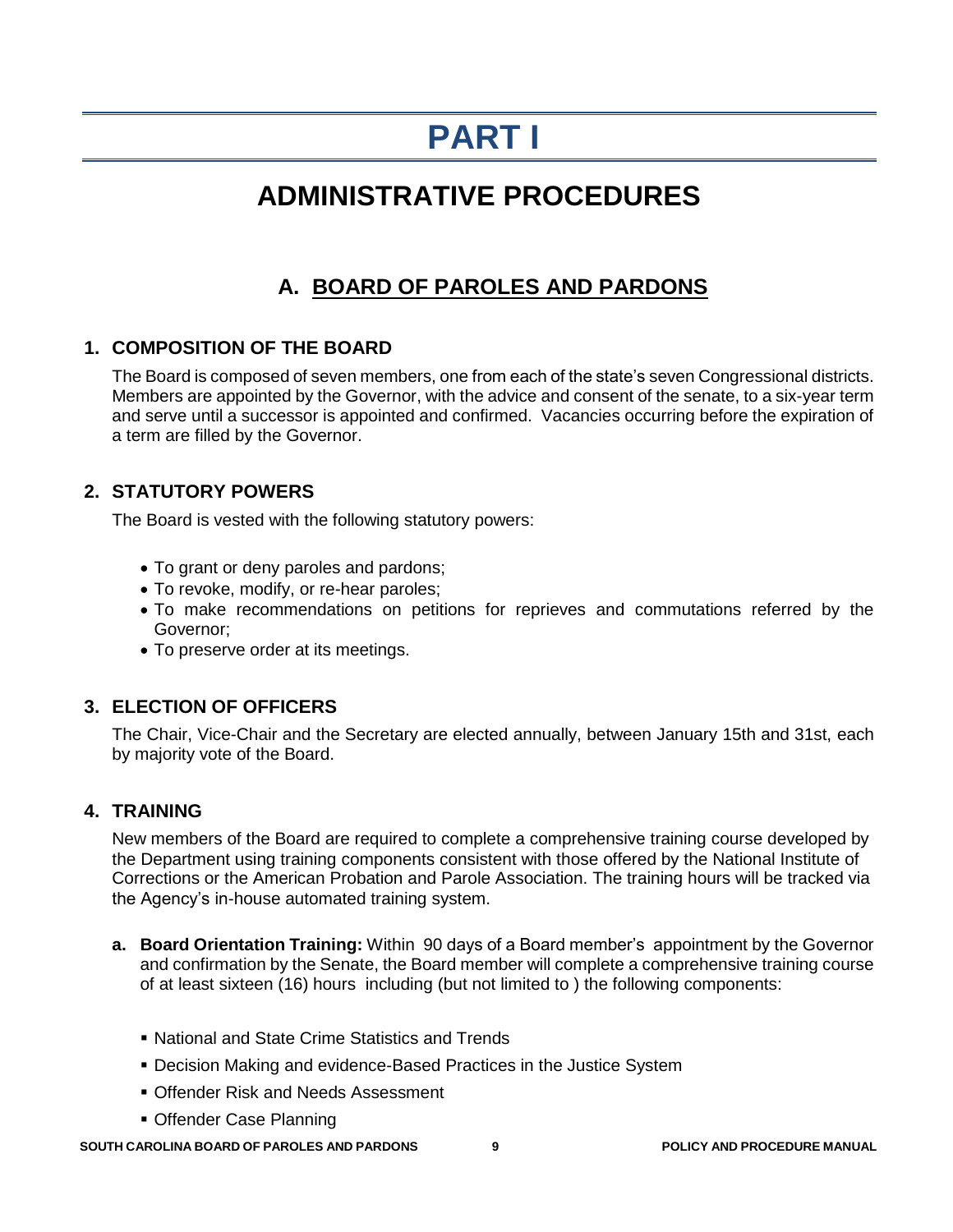- **South Carolina Department of Corrections (SCDC) Classifications, Programming and** Disciplinary Processes
- Violations
- **Criminal Victimization**
- Criminal Justice Collaboration, Offender Success and Public Safety
- **PPP Organization and Functions**
- **b. Board Annual Training:** Each Board member is required to complete at least eight (8) hours of training annually including (but not limited to):
	- Review of Policies and Procedures
	- Review of Critical Programs within the Department
	- Review of the Department Risk /Needs Assessment Tool
	- **Review of the Department Public Safety Goals**
	- **Decision Making and Data**
	- Evidence-Based Practices/Corrections
	- **Evidence-Based Practices/Crime Victims**

Members of the Board shall also participate in additional training as may be required by the Board's Chair and Department Director pursuant to accreditation standards.

#### **5. COMPENSATION**

Members of the Board are entitled to reasonable and necessary expenses incurred in the discharge of their official duties and consistent with state law governing the compensation of board or commission members. Members of the Board receive no salary. In addition to fees for hearings, members of the Board receive per diem compensation for the following activities directly associated with their service on the Board:

- **Parole hearings, including revocations;**
- Pardon hearings;
- **Training required by the Board's Chair and Department Director;**
- Review of paroles, parole revocations, and pardons prior to the actual hearing of the matter

#### **6. QUORUM FOR CONDUCTING BUSINESS**

Five members of the Board constitutes a quorum for conducting business. Effective 11/06/2019 the Board enacts the following exception: By unanimous vote on 11/06/2019, the Board of Paroles and Pardons elected to change the quorum for conducting business from five members to four members. This will be in place until March 15, 2020, at which time the quorum will revert back to five members. This is being enacted due to current appointment vacancy and member absences.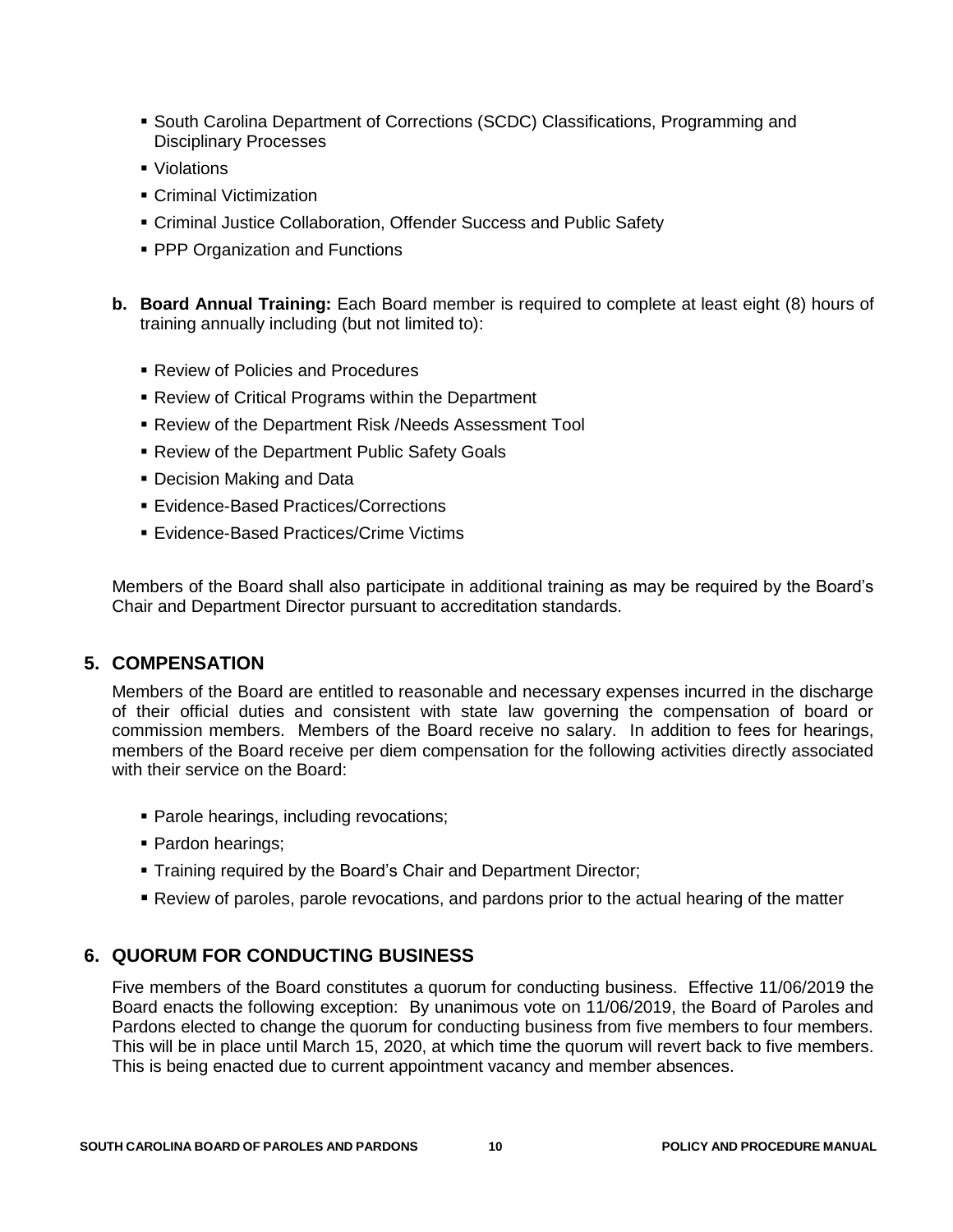#### **7. RULES AND REGULATIONS FOR CONDUCTING BUSINESS**

- **a. Implied Powers.** In the exercise of its statutory powers, the Board may make such rules and regulations as are necessary and proper to conduct its business
- **b. Attendance at Hearings.** Members are required to attend all hearings of the full Board or of their respective panel.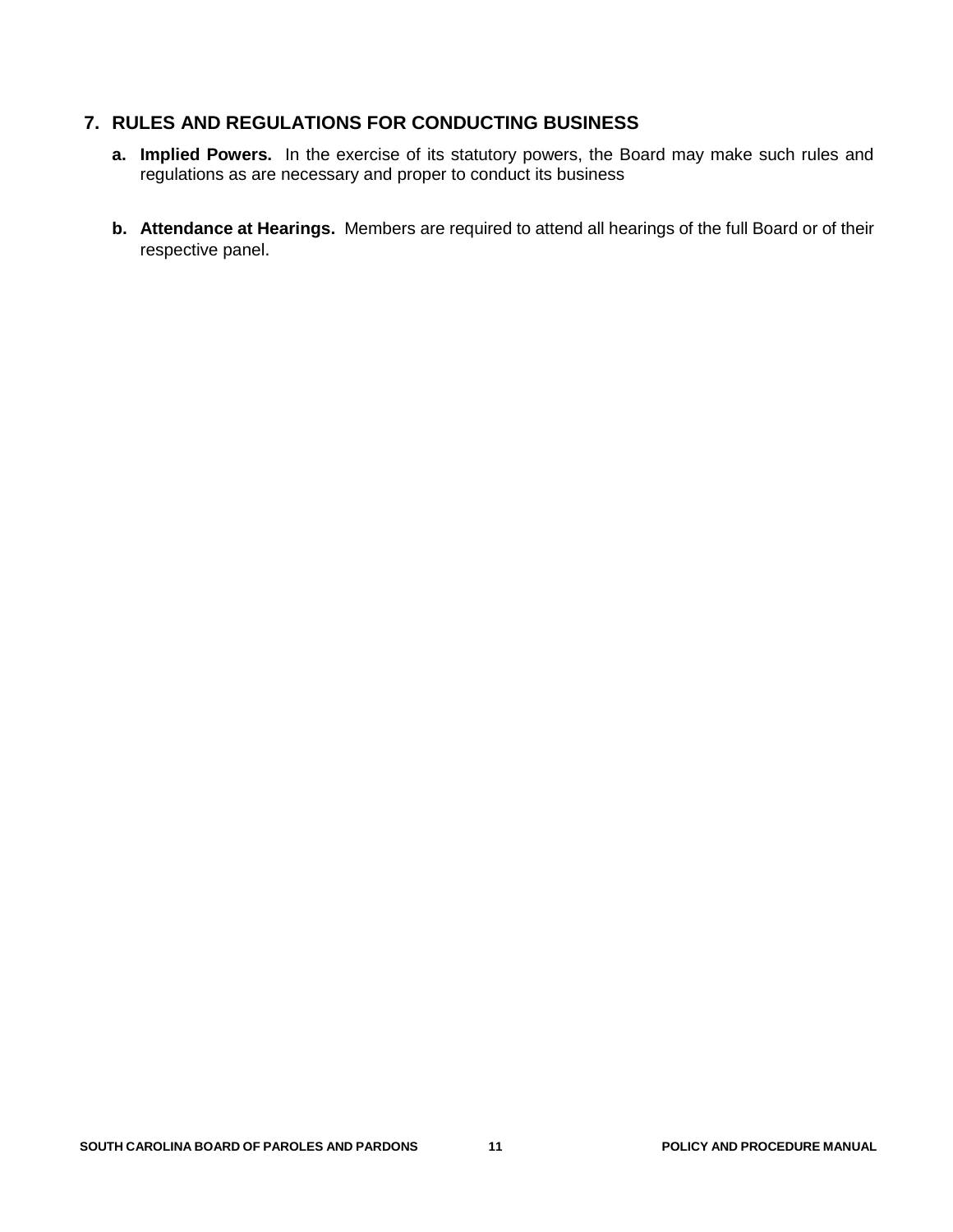## **B. PANELS OF THE BOARD**

#### **1. COMPOSITION OF PANELS**

Parole panels consist of any three members of the Board, as appointed by the Board Chair and the Board Liaison of the Department's Office of Board Support Services (hereinafter "Board Liaison").

#### **2. STATUTORY POWERS**

A panel may grant, deny, revoke, or otherwise decide paroles in only those cases involving nonviolent offenders who become eligible for parole after having served one-fourth of their sentence. A panel may also revoke any offender released under EPA and any violent offender released by the full Board.

- **a. Vote.** In all cases properly decided before a three-member panel of the Board, a unanimous vote is required to grant parole or to revoke parole or EPA I. A unanimous vote of a panel constitutes the final decision of the Board. Any vote of a panel which is not unanimous must be referred to the full Board for a final decision.
- **b.** Pardons. Panels may not decide pardons. See Part IV.

#### **3. MEETINGS OF THE PANELS**

Meetings of the panels are scheduled by the Board Liaison acting under the authority of the Director. Under routine procedure, panel members are assigned the cases for their review no less than two weeks before the date of the hearing.

#### **4. DUAL PANELS**

Dual panels of the Board have the same statutory powers to hear cases as single panels. Dual panels are scheduled at the discretion of the Department Director when the need arises because of a backlog of cases. Members are appointed by the Chair and the Director of the Department's Office of Board Support Services Director (hereinafter "Board Support Services Director"), according to the usual procedure.

## **C. CHAIR OF THE BOARD**

#### **1. ELECTION AND TERM OF OFFICE**

The Board's Chair is elected annually in January, by majority vote of the Board and serves a one year term. The Chair may not serve more than two consecutive terms in office.

#### **2. GENERAL RESPONSIBILITIES**

The Chair manages and oversees the Board. The Chair meets at least monthly with the Board Support Services Director and/or Board Liaison. The following list enumerates the general responsibilities of the Chair in that capacity.

**a. Policies and Procedures.** The Chair is responsible for seeing that the policies and procedures set forth in this manual are carried out.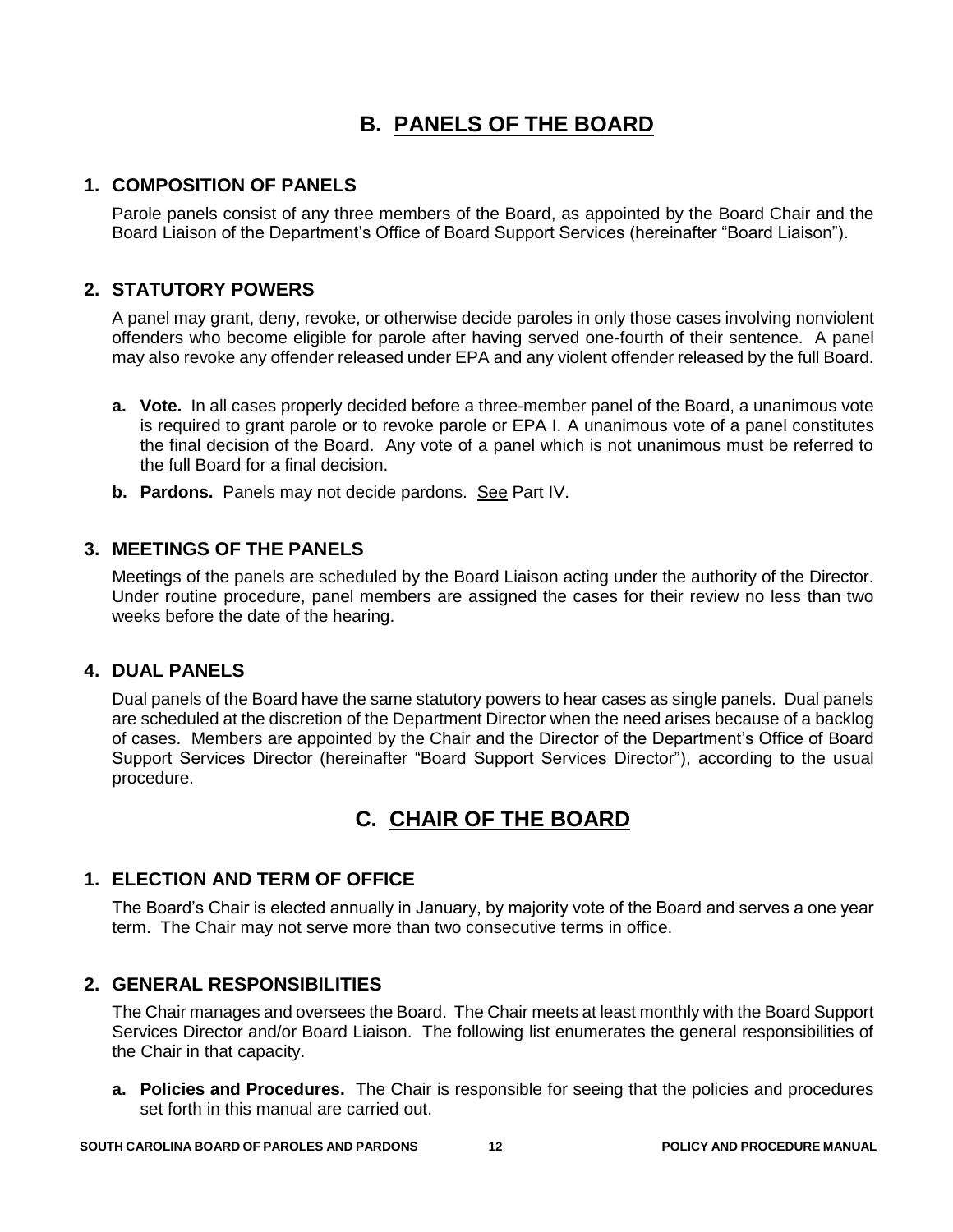- **b. Presiding Over Meetings.** The Chair is responsible for presiding over meetings and proceedings of the full Board and panels of the Board and for maintaining order and proper decorum during proceedings.
- **c. Assigning Members to Panels.** The Chair is responsible for assigning members of the Board to panels as often as is necessary and for appointing a member to serve as Chair on each of the various panels.
- **d. Overseeing Panels.** The Chair is responsible for overseeing the various panels by periodically serving on them.
- **e. Absence of a Panel Member.** The Chair is responsible for arranging a substitute member to serve on a panel whenever a member cannot be present.
- **f. Coordination of Scheduling.** The Chair is responsible for coordinating the scheduling of hearings with the Board Support Services Director.
- **g. Minutes.** The Director is responsible for ensuring that the Board Support Services Director keeps complete and accurate minutes of all public meetings and proceedings of the Board or of its panels.
- **h. New Member Training.** The Chair will participate in and promote appropriate training for new Board members.
- **i. Public Relations.** The Chair or designee is responsible for acting as the Board's spokesperson on matters relating to the work of the Board. Board members shall direct all inquiries from the media to the Department's Office of Public Information.
- **j. Appearances before Legislative Committees.** The Chair or designee is also responsible for appearing before legislative committees from time to time to report on the work of the Board.

## **D. RESPONSIBILITIES OF THE DEPARTMENT DIRECTOR AND STAFF**

#### **1. MANAGING THE DEPARTMENT**

As part of the general restructuring of state government brought about by the Restructuring Act of 1993, the responsibility for overseeing and managing the Department has been transferred from the Board to the Department Director. The Department Director, however, still has most, if not all, of the same responsibilities to assist the Board that he/she had before the enactment of this legislation. These responsibilities are considered below.

#### **2. SCHEDULING MEETINGS AND HEARINGS OF THE BOARD**

Acting under the Department Director's authority, the Board Support Services Director is responsible for the timely scheduling of meetings and hearings of the Board. See S.C. Code Ann. §24-21-220 (1993).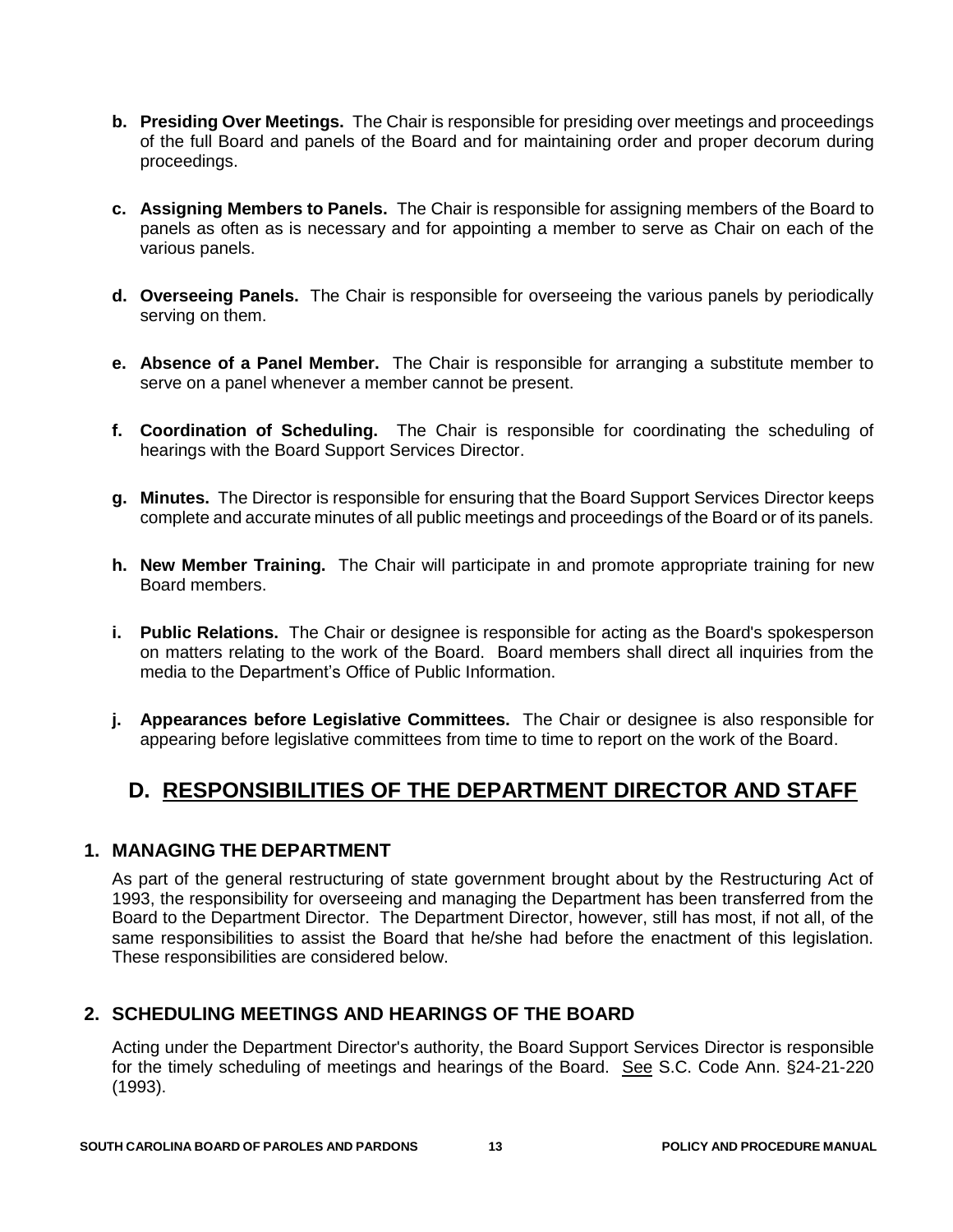- **a. Number of cases.** The number of cases scheduled for hearing on any given day is set by the Department Director and Chair of the Board.
- **b. Violent versus non-violent**. Offenders convicted of a violent crime will be scheduled for parole hearings before the full Board only. Offenders convicted of a non-violent crime may be scheduled for parole hearings before either the full Board or a three-member panel.

#### **3. INVESTIGATING AND PREPARING CASES FOR REVIEW**

The Department is responsible for investigating and preparing parole and pardon cases for the Board's review and for ensuring that these cases reach the members no less than two weeks before the date of the hearing.

- **a. Date of Eligibility for Parole.** The South Carolina Department of Corrections is responsible for determining the dates of parole eligibility for offenders who are eligible for parole.
- **b. Assigning Cases.** The Board Support Services Director is responsible for assigning cases for timely review to members of the Board, as may be necessary.
- **c. Preliminary Hearings.** The Department is responsible for scheduling and conducting such preliminary hearings as may be required by law.

#### **4. PROVIDING NOTICE OF HEARINGS TO INTERESTED PARTIES**

The Department is responsible for providing timely notice of hearings. See Part II, A., Parole Hearings.

#### **5. EXECUTING DECISIONS AND ORDERS OF THE BOARD**

The Department Director and his/her staff are responsible for seeing that the decisions and orders of the Board and its panels regarding paroles, pardons, and revocations are fully carried out.

#### **6. INFORMING THE BOARD OF CURRENT PAROLE LAWS**

Through its Office of General Counsel, the Department is responsible for keeping the Board informed of current parole laws as they affect the Board's practices and procedures.

#### **7. MAINTAINING THE OFFICIAL RECORDS OF THE BOARD**

The Board Support Services Director and Department's Office of Records Management Services are responsible for maintaining the official records of the Board. These records, including hard copy, electronic and audio, will be maintained until the inmate maxes out, is paroled, until death, or for five (5) years, whichever is sooner.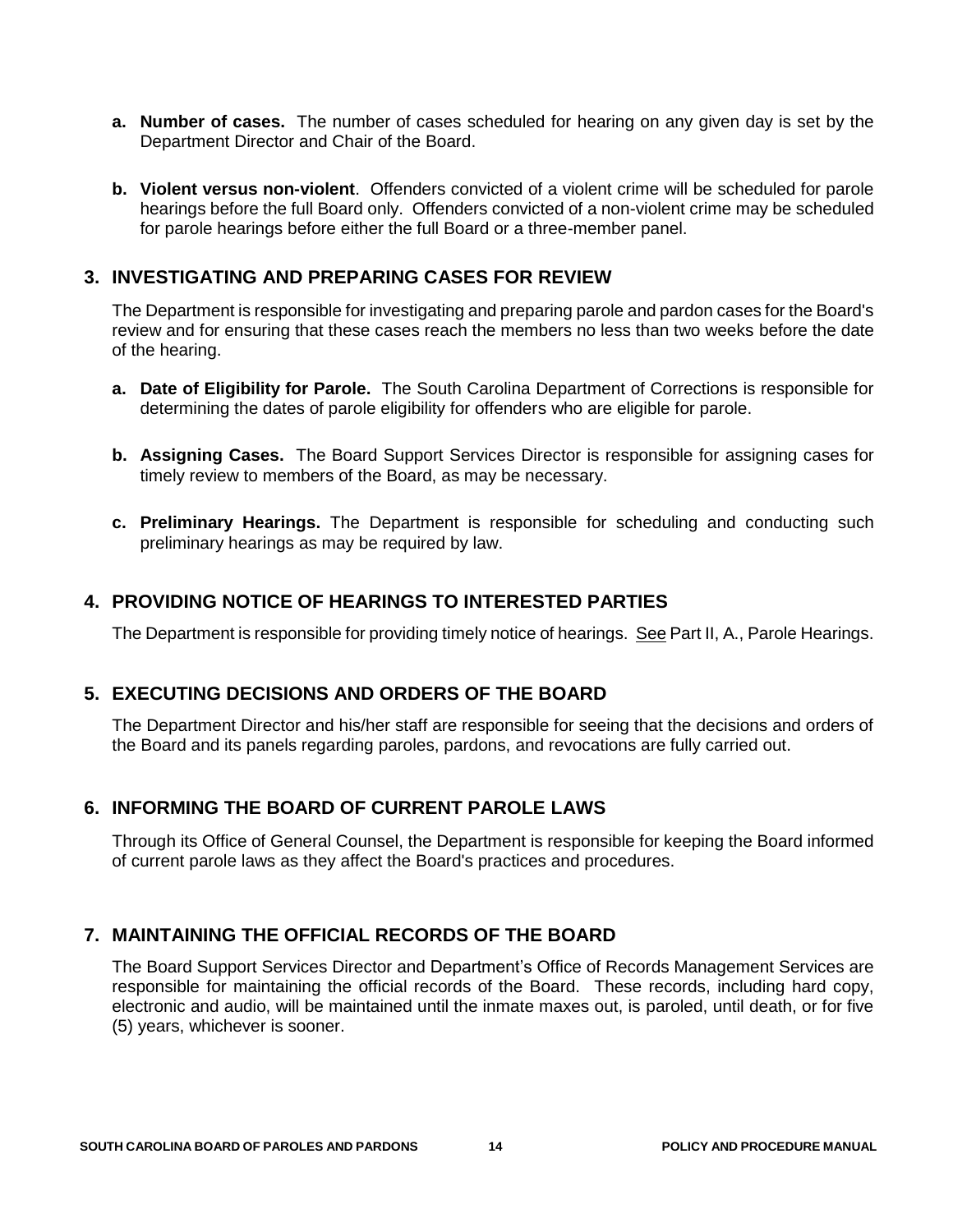### **E. CONFIDENTIALITY AND THE DISCLOSURE OF INFORMATION**

#### **1. STATE LAW IN GENERAL**

Both the Department and the Board are subject to certain state laws governing confidentiality and the disclosure of information. This section considers those laws and their effect.

- **a**. **Confidentiality of the Department's Files.** Under S. C. Code 24-21-290, all information obtained by probation and parole agents in the discharge of their official duties is privileged information. It may not be received as evidence in any court, except, in probation cases, in the court with jurisdiction over the probation case. And it may not be disclosed, directly or indirectly to anyone other than the judge of that court or others entitled to receive reports under the law, unless ordered by a court with jurisdiction or by the Department's Director. The Board is therefore entitled to receive this information from the Department. But the Board is required to preserve the confidentiality of the files it receives for its review.
- **b. The Freedom of Information Act.** Under the Freedom of Information Act, any part or all of a prisoner's in-prison disciplinary records are subject to disclosure. This applies to records involving all awards, honors, earned work credits and educational credits. Similarly, certain other matters are declared public information by the Act, and are subject to disclosure as such. These matters are listed below:
	- The names, sex, race, title and dates of appointment of all members of the Board;
	- Administrative manuals, including this manual, and instructions to staff that affect a member of the public;
	- **Final decisions and orders of the Board;**
	- Any statements of policy and interpretations of policy, statute, and the Constitution which are adopted by the Board;
	- Written policies and goals;
	- Information in or taken from any account, voucher or contract dealing with the receipt or expenditure of public funds by members of the Board;
	- The minutes of all proceedings of the Board and all votes at those proceedings.

#### **2. MATTERS EXEMPT FROM DISCLOSURE UNDER THE FOIA**

Although the reach of the Freedom of Information Act is far and wide, the following matters are exempt from disclosure under its terms:

- The Department's files on offenders;
- Medical and psychological reports on the offender which, if disclosed to the offender, could reasonably be thought to disrupt his treatment and rehabilitation;
- Facts which, if disclosed, could reasonably be thought to reveal a source of information who had been promised confidentiality;
- Any information which, if disclosed, could reasonably be thought to result in physical or emotional harm to someone.
- Any information regarding the victims including address and input regarding an inmate's parole.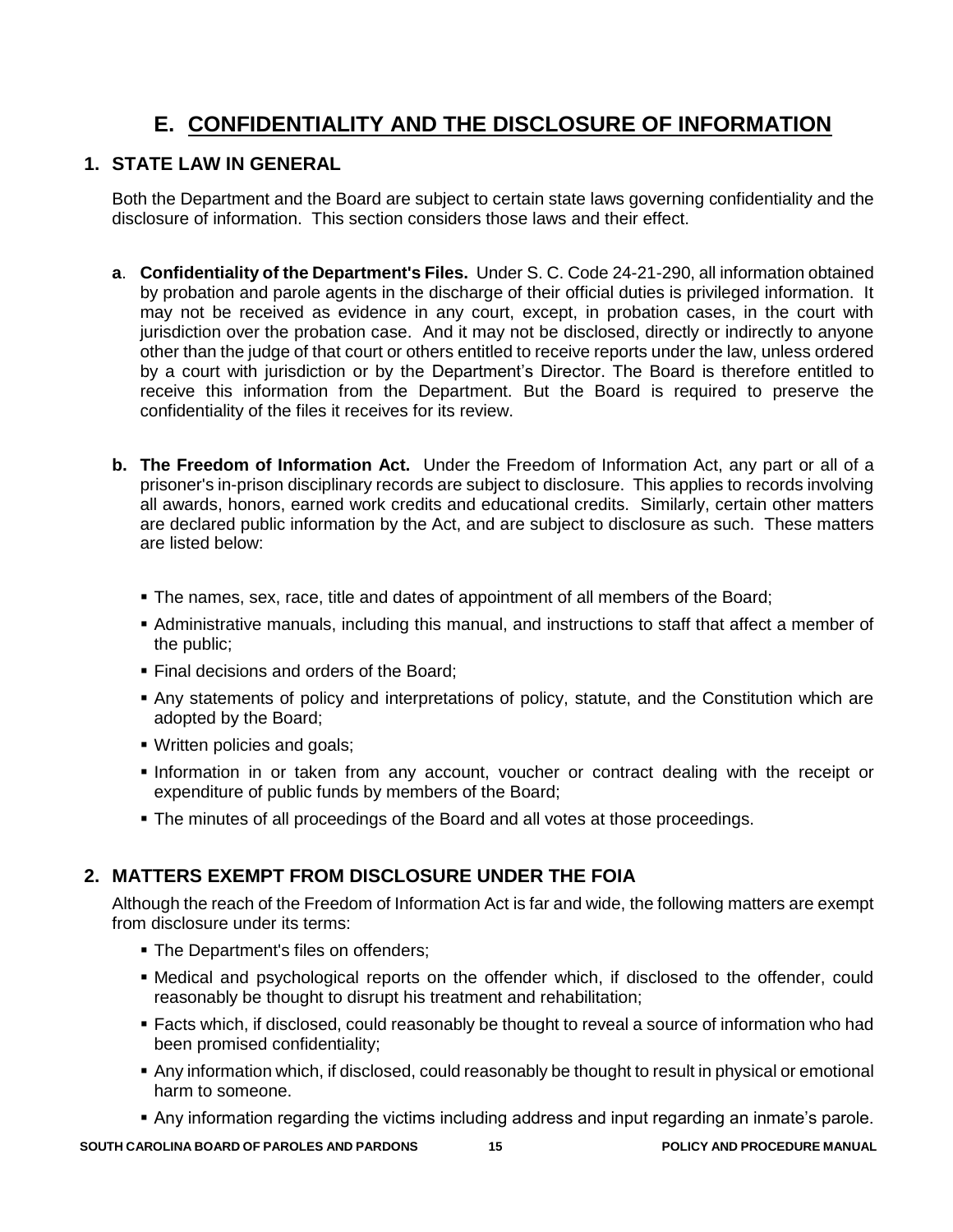Parole case summary.

#### **3. INFORMATION RELEASABLE ON REQUEST**

The following information must be made available to any person who requests it:

- The offender's name, identification number, and date of birth;
- **The offense upon which the offender was convicted or pleaded guilty;**
- **The county in which the offense was committed;**
- The date of parole eligibility or reconsideration for parole following a rejection;
- The sentencing judge;
- The disposition of the hearing (parole granted, parole denied, parole revoked, parole rescinded, hearing postponed, pardon granted, pardon denied, and so on);
- Any transcripts of hearings and meetings;
- **Information about detainees:**
- The date of the offender's release:
- The vote of the Board;
- Any order of parole signed by the members of the Board.

#### **4. INFORMATION NOT LISTED AS RELEASABLE ON REQUEST**

Any other information not listed as releasable upon request, or required to be released under the FOIA, may be released only by express permission of the Department Director.

**Exceptions.** Information not listed as releasable upon request, or otherwise required to be released under the FOIA, may be released to the S. C. Department of Corrections, the United States Department of Probation, and any federal, state, or local law enforcement agency, insofar as the release serves the best interests of the Department, and the broader interests of cooperation among these various agencies. When any agency receives information from the Board under this exception, that agency must be notified that the information is exclusively for the use of law enforcement and corrections, that it is confidential information, and that it may not be released outside of the agency that has received it.

#### **5. ASSESSMENT OF COSTS**

The Department may assess reasonable costs for producing documents, audio recordings and other material.

#### **6. SECURITY AND OTHER MATTERS OF ORDER AT HEARINGS**

The Chair or designee is responsible for preserving order at parole and pardon hearings.

**a. Addressing the Board.** No person may address the Board unless called by the Board to be heard. The Chair may order any or all visitors to leave the hearing room if their presence becomes disruptive.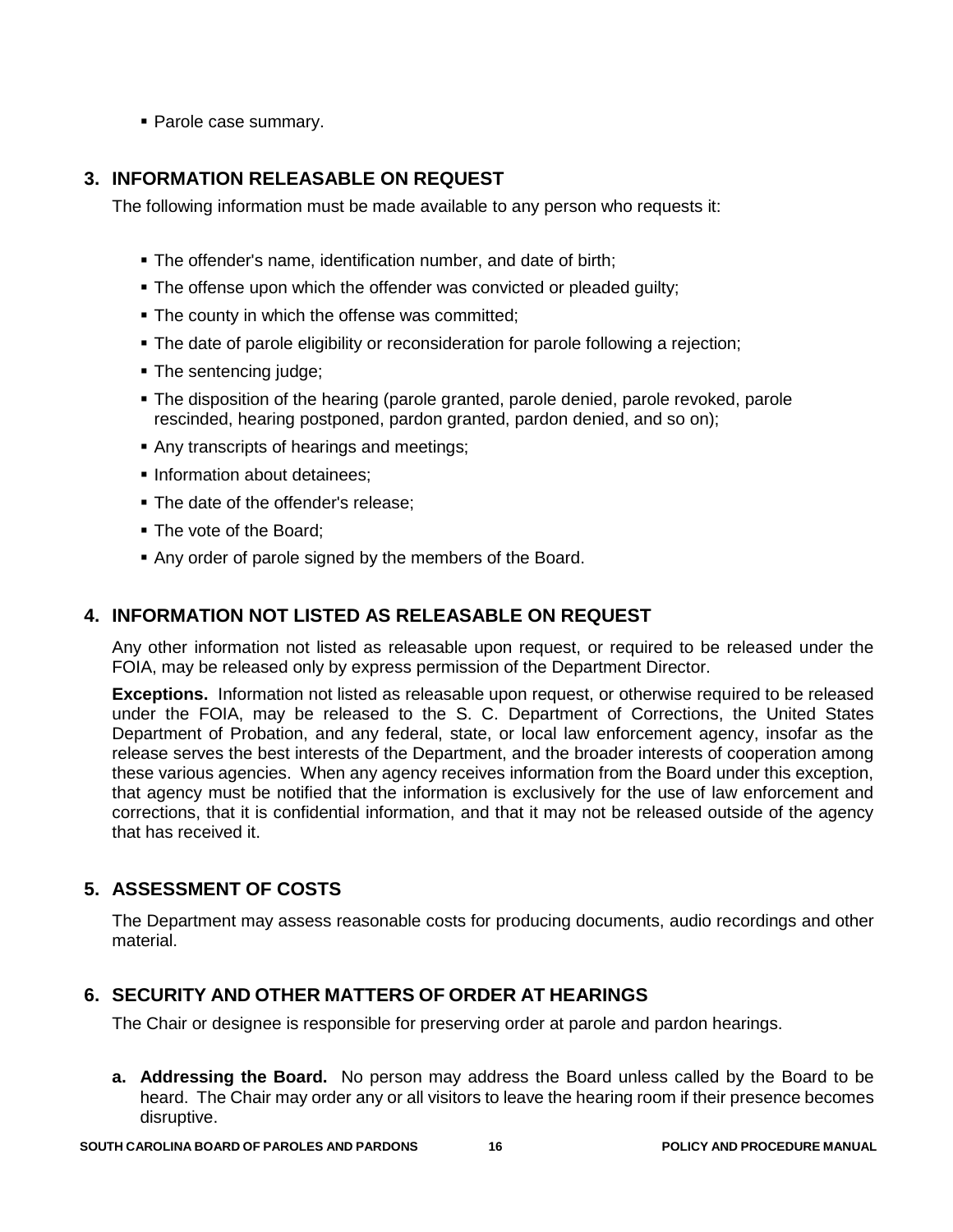- **b. Visitor Conduct.** Visitors, including the news media, are not permitted to enter or leave the hearing room while proceedings are in progress, except in case of emergency.
- **c. During Deliberations.** No visitor appearing for or against parole or pardon may remain in the hearing room during the Board's deliberations.
- **d. The News Media**. The Chair may limit the presence of the media to a reasonable number. The Chair may regulate the activities of the media during hearings to limit disruption of the proceedings. The media may be allowed to film or record hearings. Before members of the media may attend a hearing they are asked to notify the Department's Office of Public Information. Depending on considerations of space and security, the media are subject to being pooled at the discretion of the Department's Office of Public Information and the Board Support Services Director. Members of the media are asked to seek consent from victims and witnesses appearing before the Board prior to filming that portion of any hearing.
- **e. Preserving Order**. The Chair is responsible for maintaining order and decorum in the hearing room, and may punish any disrespect or disruption by the removal from the hearing room and/or by imposing a fine of no more than fifty (\$50.00) dollars.

#### **7. LOCATION OF HEARINGS**

The Board or any of its panels will convene for parole and pardon hearings at the Department's Central Office in Columbia at 2221 Devine Street, Suite 400.

- Parole eligible offenders make their presentations to the Board from prisons throughout the state via video conferencing.
- Pardon applicants may appear at the Columbia location
- Victims may appear at the Columbia location or have the option of appearing at other video conferencing locations.

#### **8. RECUSAL OF A BOARD MEMBER**

Board members must recuse themselves if they have any personal involvement in the case which would affect or give the appearance of affecting the fairness and impartiality of their decisions.

#### **a. Reasons for Recusal.**

- The Board member is a family member of the offender, the offender's attorney, or the victim. "Family member" includes the spouse, parent, brother, sister, child, mother-in-law, father-in-law, son-in-law, daughter-in-law, grandparent, or grandchild; or a member of the individual's immediate family; or
- The Board member has a personal or business relationship with the offender, the offender's family, the offender's attorney, the victim, or the victim's family; or
- The Board member has served as counsel for the offender or the victim in legal proceedings; or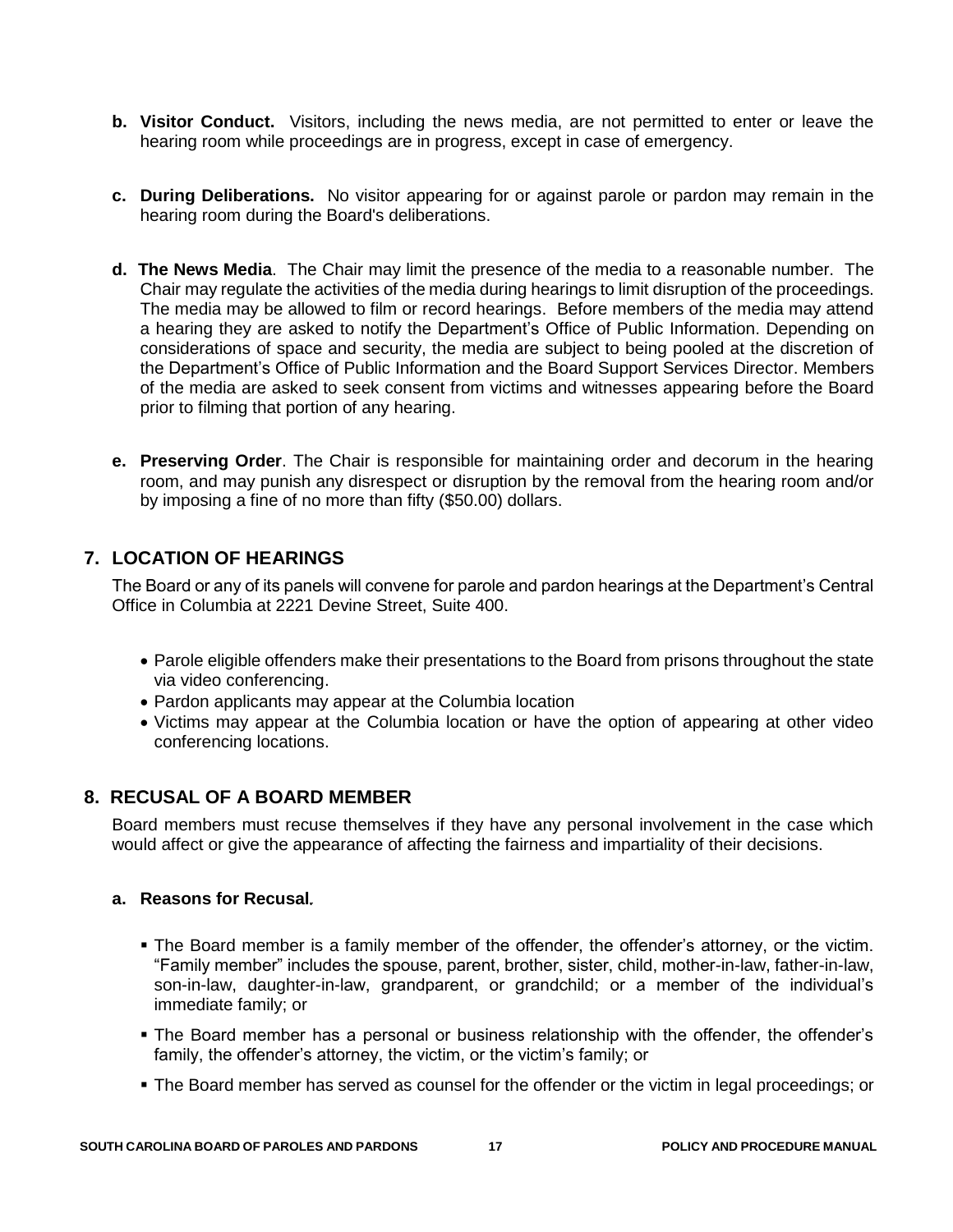- The Board member has any other interest in the proceeding that he/she knows would affect or reasonably give the appearance of affecting his/her judgment in the matter.
- **b. Determining Recusal.** Each Board member is responsible for determining the appropriateness of their own recusal under the guidelines established by this policy.
- **c. Guidelines for Recusal**. Pursuant to S.C. Code 8-13-700(B), a Board member who, in the discharge of his/her official responsibilities, is required to take an action or make a decision which affects an economic interest of himself/herself, a member of their immediate family, an individual with whom he/she is associated, or a business with which he/she is associated shall:
	- **Prepare a written statement describing the matter requiring action or decisions and the nature** of the potential conflict of interest with respect to the action or decision;
	- Furnish a copy of the statement to the Chair who shall cause the statement to be made a part of the record of the matter; the Chair's statements should be furnished to the Vice-Chair and the Director; and
	- The Board member shall be excused from any votes, deliberations, and other actions on the matter on which the potential conflict of interest exists and shall cause the disqualification and the reasons for it to be noted in the record of the matter.

In establishing these guidelines for recusal for members of the Board, it is not the intent of the Board to create a right or basis to challenge the actions of this Board, or any member of the Board, which is not otherwise provided by the laws or the Constitution of this State or the United States. In the event a Board member abstains or recuses from a vote for parole, revocation or pardon, this action is final and cannot be changed.

#### **9. ELECTRONIC INFORMATION AT HEARINGS**

This may include information submitted by film, videotape or other electronic media that is both visual and aural. The Board will consider, prior to making a determination, any information submitted pursuant to its policies.

In lieu of a personal appearance, a presentation may be made by film, videotape or other electronic media may be submitted.

The submission must be received one week prior to the scheduled hearing date by the Department's Office of Board Support Services and must identify the voice of each person heard and each person seen; contain a visual or aural statement of the date the information was recorded and contain a visual or aural statement of the name of the person whose parole is being considered.

The Board will not retain any information submitted. The presenter can take the information after its presentation. If the presenter provides an adequate postage prepaid mailer, with the addressee and the addressor the same, the information will be returned. Any information not taken at the hearing, or for which a mailer with postage prepaid is not provided, will be destroyed following the hearing.

The Board is only equipped to receive electronic media in VHS or DVD format.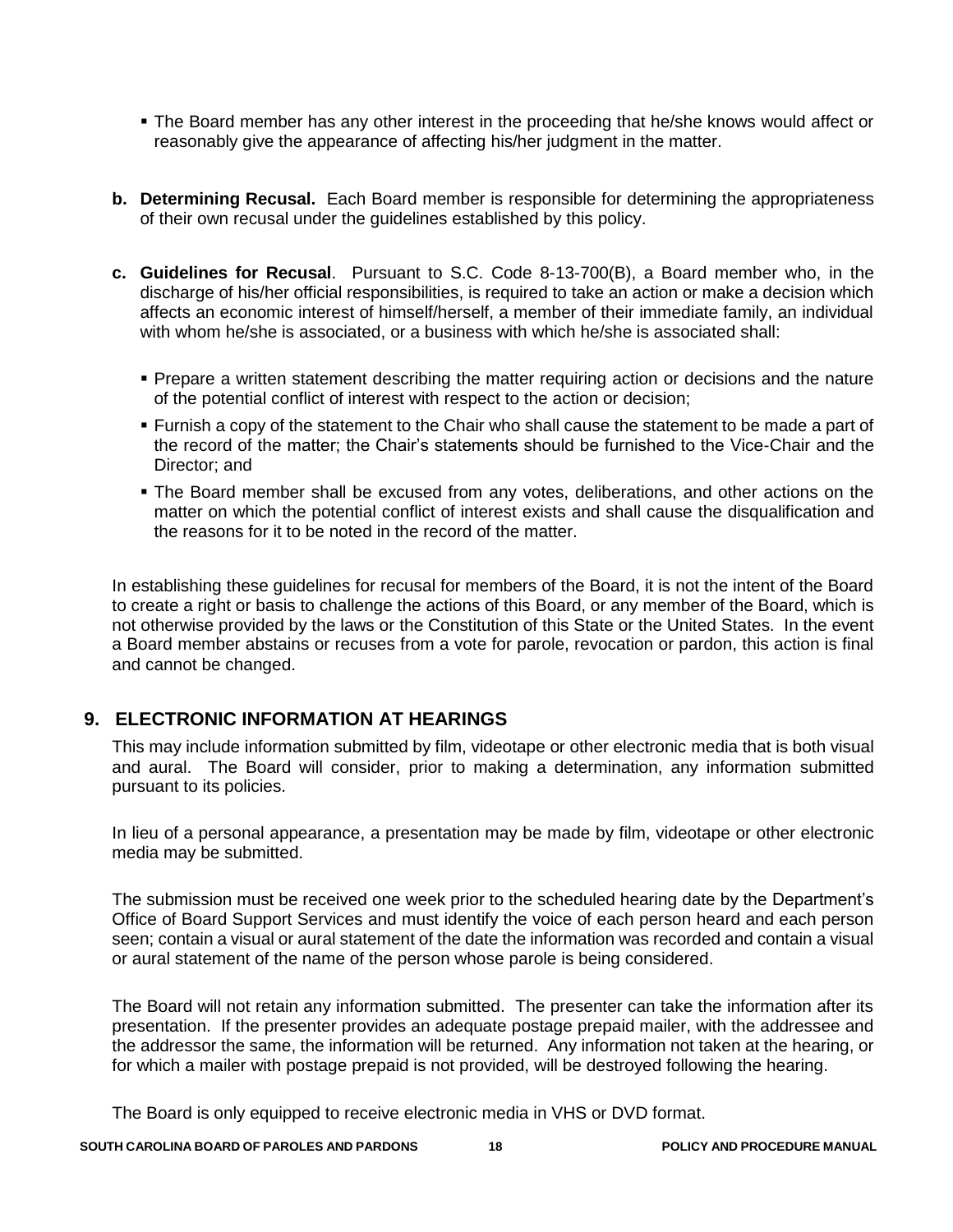# **PART II**

## **PAROLE PROCESS**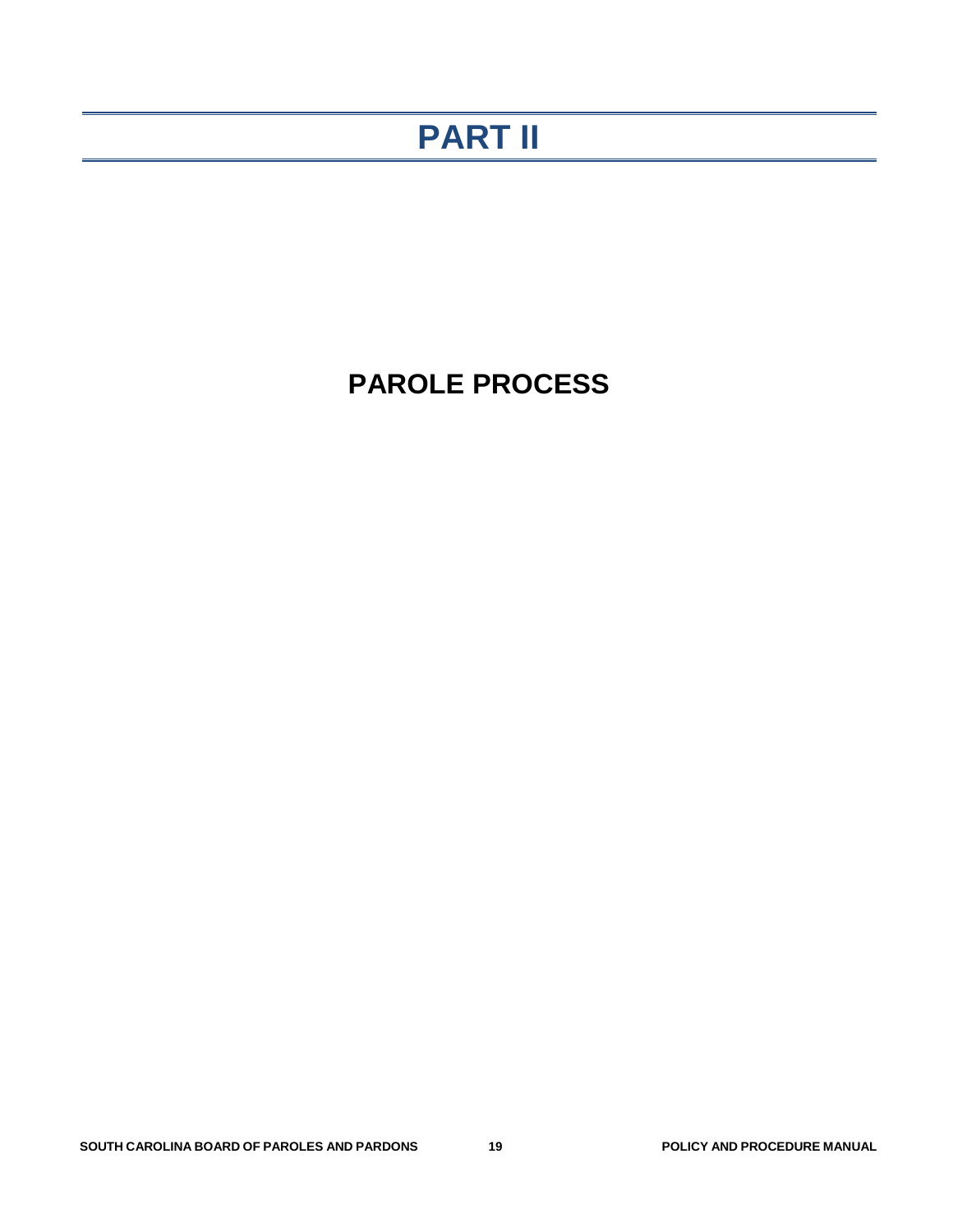## **A. PAROLE HEARINGS**

#### **1. PROCEDURAL REQUIREMENTS UNDER THE CONSTITUTION**

Because there is no federal constitutional right to parole, and because South Carolina's parole laws leave the decision to grant or deny parole entirely in the discretion of the Board, very little is required in the way of procedural due process at parole hearings. For prisoners eligible to be considered for parole on their sentence the law requires the following:

- The right to be heard for parole if eligible and the right to waive such hearing;
- Fair written notice of the specific parole criteria, which are required to be established by the Board under South Carolina law and which must be made available to all prisoners at the time of their incarceration;
- Fair written notice of the date, time, and place of the parole hearing;
- The opportunity to be heard by a fair and impartial Board or panel;
- The opportunity to present evidence and to have up to three witnesses to speak on their behalf, and to have the Board or panel carefully consider the complete record before, during, and after imprisonment;
- At the offender's own expense, to have an attorney present at the hearing;
- When parole is denied, written notice of the Board's reasons for denying parole.

#### **2. NOTICE REQUIREMENTS**

All notices pertaining to parole hearings that are required by law to be given by the Board are given on its behalf by the Department. For the Board's information, these notices are briefly considered below.

- **a. Notice to the Offender.** The Board Support Services Director is responsible for giving adequate and timely notice of hearings at least 30 days before the date of the hearing to the offender.
- **b. Notice to Other Interested Parties.** The Department's Director of Victims Services is responsible for giving adequate and timely notice of hearings at least 30 days before the date of the hearing to the following parties:
	- The victim or the victim's immediate family if the victim is deceased;
	- The solicitor or his successor in office in the jurisdiction in which the offender was prosecuted;
	- **The law enforcement agency that made the arrest;**
	- The judge of the court in which the offender was convicted and sentenced.
- **c. Notice of Rejection.** The Board Support Services Director is responsible for providing to offenders who are denied parole a written notice of rejection stating the reasons for that decision and giving the date of the offender's next parole hearing.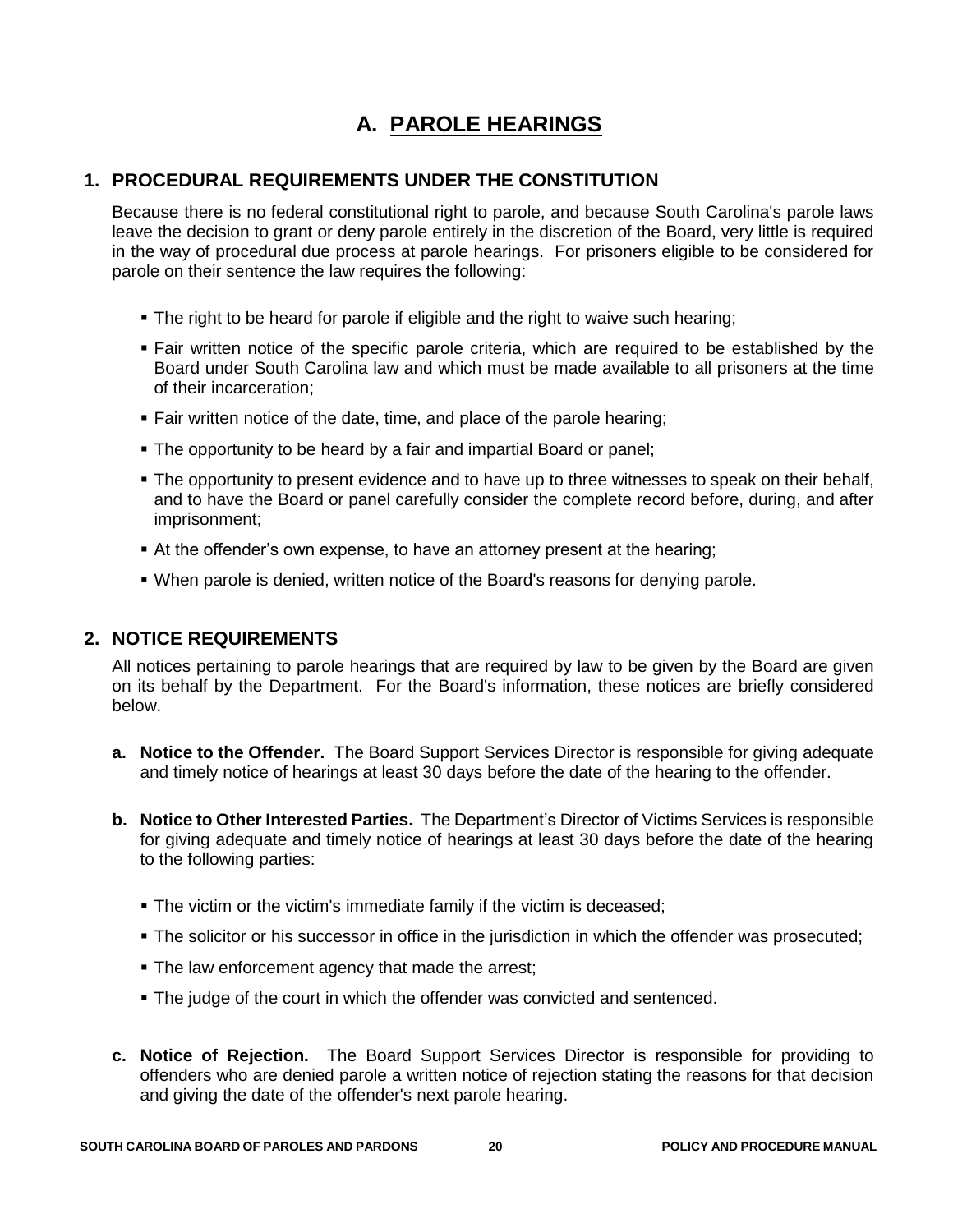**d. Notice of Release.** In certain cases, the Department's Director of Victims' Services is required by law to provide notice to victims and witnesses of the release of an offender on parole.

#### **3. PREPARATION OF CASES FOR THE BOARD'S REVIEW**

The Department, through its Division of Field Operations and Office of Board Support Services, prepares cases for the Board's review. Before every hearing of the Board or a panel of the Board, all members receive a list of offenders who will be appearing for a parole hearing, together with the respective parole file on each prisoner. Board Members will receive these files no less than two weeks before the actual date of the hearing.

#### **4. CONTENTS OF THE PAROLE CASE SUMMARY REPORT**

Every file that the Department prepares for the Board's review includes, though it is not limited to, the following information:

- **The criminal offense and a description of it;**
- The sentencing date, the "max-out" date, the parole eligibility date, the date of any previous parole hearings, the names of any co-defendants;
- The offender's criminal record;
- **The offender's prison and disciplinary records;**
- Risk classification reports;
- A medical history and psychological reports, if any;
- A history of the offender's supervision on probation or parole, if any;
- A proposed place of residence and employment;
- The parole examiner's recommendation(s);
- Any statements from law enforcement;
- Any statement from the prosecuting witness or the prosecuting witness's next of kin, if the witness is deceased;
- Any statement from the solicitor or his successor;
- Any statement from the sentencing judge;
- The offender's social history;
- **The offender's employment experience.**

#### **5. STANDARD PROCEDURE FOR CONDUCTING HEARINGS**

Parole hearings are informal proceedings, and the Board or its panels may properly conduct them within its discretion. Hearings may be conducted as follows:

• The Department, through its Office of Board Support Services, schedules hearings. The names and case numbers of offenders who have been scheduled for a parole hearing are then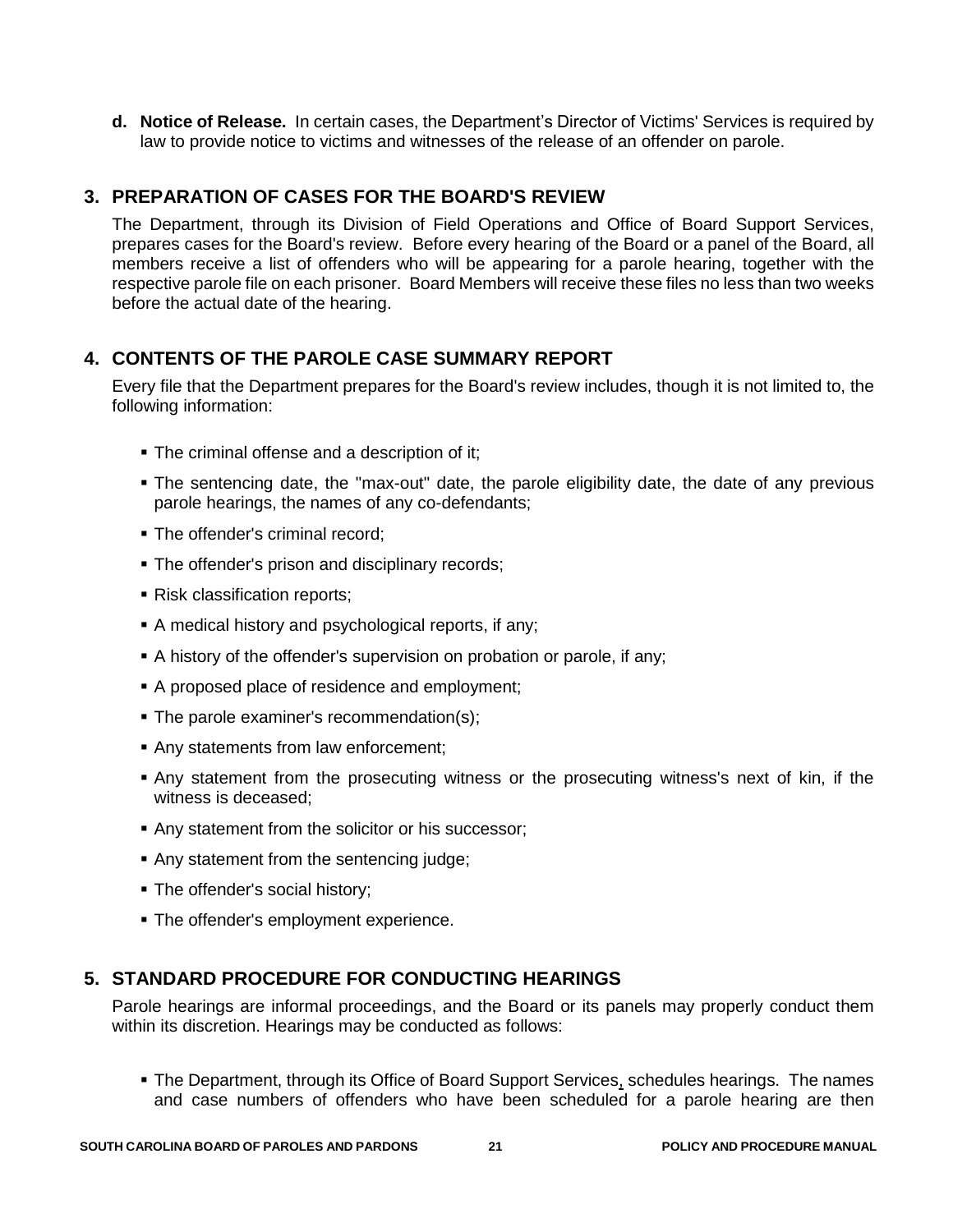published at the respective prisons where they are confined, so that they can begin preparing themselves for their hearing.

- The Department, through its parole examiners, then interviews these offenders, investigates their cases, and submits a recommendation for or against parole.
- At the hearing, the offender or offender's counsel, if any, appears first and presents to the Board or panel. The Department of Corrections sets the limit for family members or other supporters appearing on behalf of the offender, however, the Board may limit the number of speakers.
- Members of the Board or the panel may ask questions of the offender and his witnesses. The Chair or the member presiding over the panel leads the questioning.
- Once the case has been presented, the offender is excused from the hearing room, and those appearing in opposition to parole are given their opportunity to be heard.
- After the witnesses in opposition are heard, they are excused from the hearing room, and the Board or the panel then deliberates.
- After deliberations, a voice and/or electronic vote is cast and documented.
- The offender and the other interested parties are informed of the decision by Department staff. If the offender is rejected for parole, the Department gives a written notice of the reasons for rejection.

#### **6. THE PRESENCE OF THE OFFENDER AND HIS/HER ATTORNEY**

Offenders scheduled for a parole hearing must be allowed to appear via videoconferencing. If they are represented by counsel, their counsel must also be allowed to be present. Counsel must appear at the location of the offender. Request for exceptions must be submitted to the Chair two weeks in advance of the hearing date. The Chair has discretion regarding requests for exceptions.

- **a. Exceptions**. Exceptions to this rule are given below:
	- The offender is prevented because of illness from attending the hearing, or is confined at a state hospital.
	- The offender has been placed in punitive segregation by the Department of Corrections.
	- The offender has been transferred to prison outside South Carolina, or is otherwise serving a sentence in another state, in which case the Board may decide the case in the offender's absence. If the offender in this case wishes to be present at the hearing, he/she must make arrangements with South Carolina Department of Corrections.
	- **The offender has waived appearance at the hearing.**
- **b. Absence from hearing.** If the offender is unable to be present at his hearing either because of illness or because he is in punitive segregation, the hearing may be postponed until such time as he is able to be present.
- **c. Waivers.** In the event that the offender waives his appearance, such waiver shall form the basis for denying parole on an automatic vote of the Board or the panel. In these cases, the parole examiner is responsible for seeing that the signed waiver of the offender is delivered to the Board or the panel. If the offender refuses to sign the waiver and refuses to attend the hearing, the Board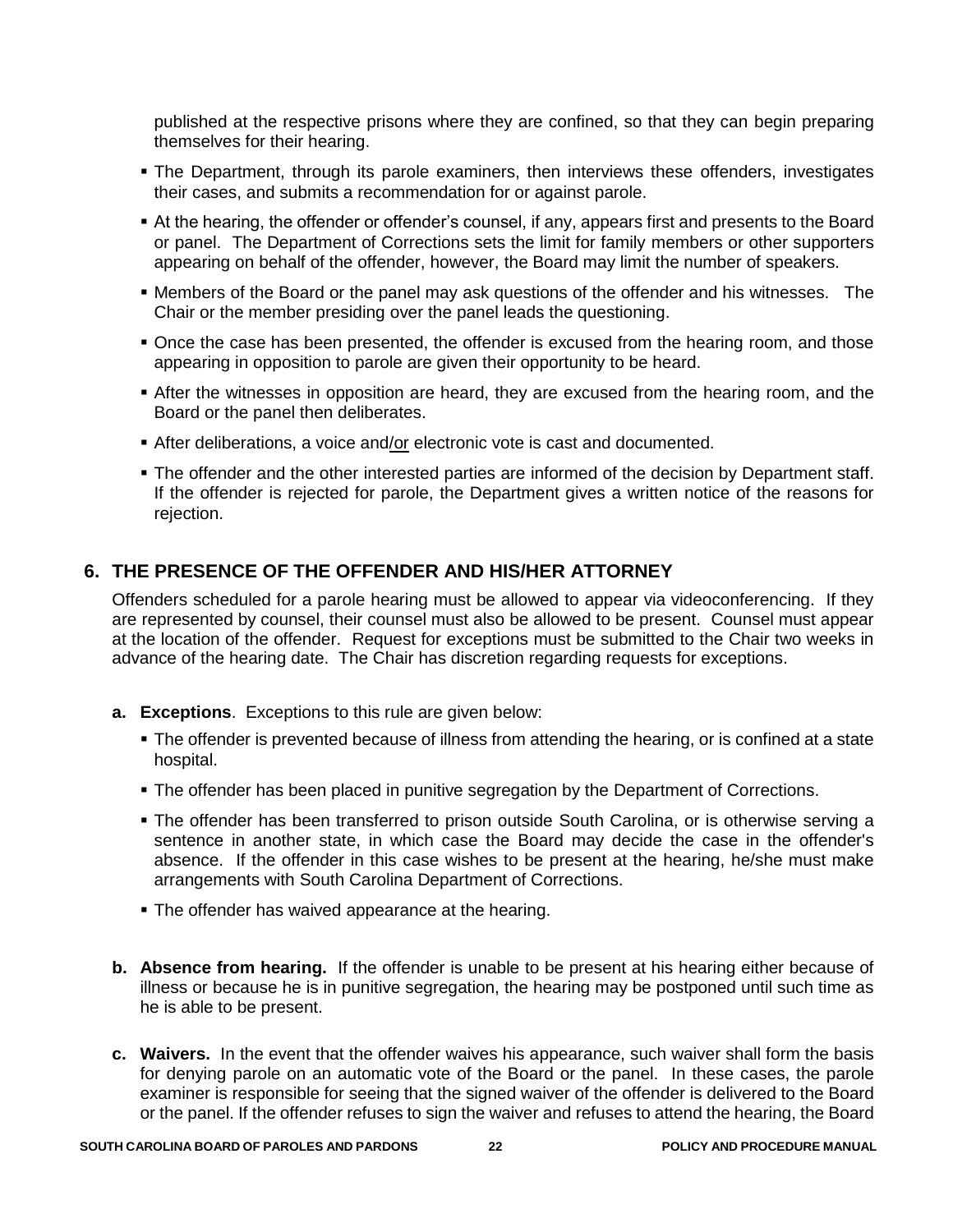or the panel may deny parole on this basis. These offenders will then be considered for parole one year or two years from the date of this denial, as would normally occur after an offender has been rejected for parole.

#### **7. THE PRESENCE OF OTHER INTERESTED PARTIES**

Parole hearings are public hearings. As such, they are open to victims, witnesses, the media and any other members of the general public who may wish to attend.

- **a. Victims and witnesses.** Although victims and witnesses are members of the public and must be allowed to attend parole hearings, they are given priority under the South Carolina victims' and witnesses' bill of rights because of their special relation to the offense. The following procedures are designed specifically to accommodate their presence at parole hearings.
	- Cases in which victims and witnesses are present should be heard first whenever possible;
	- The Board may allow up to three victims and witnesses to be heard in any given parole or pardon case. The Chair has the discretion to allow additional victims and witnesses to be heard if in his/her judgment it is believed the case warrants it;
	- Victims and witnesses will be given a reasonable amount of time by the Chair in which to be heard.
- **b. The public and other interested parties.** Although parole are open to the public, the number of visitors is limited by the space available and security concerns. To ensure that all hearings proceed in an orderly fashion, the Board has limited the number of persons who may attend parole hearings as follows:
	- Administrative staff from the Department who are needed to support the Board or panel;
	- An interpreter or translator for any offender or victim;
	- Up to three supporters (family, employers, ministers counselors, and so forth as allowed by the Department of Corrections;
	- The offender's attorney:
	- A representative from the arresting law enforcement agency;
	- Victims and witnesses;
	- News media:
	- Other people, as determined by the Board.

### **B. ELIGIBILITY FOR PAROLE AND DISQUALIFICATION FROM ELIGIBILITY**

#### **1. GENERAL RULES OF ELIGIBILITY**

**a. Crimes Committed Prior to June 15, 1981**. The offender has to serve one-third of the sentence before being eligible for parole.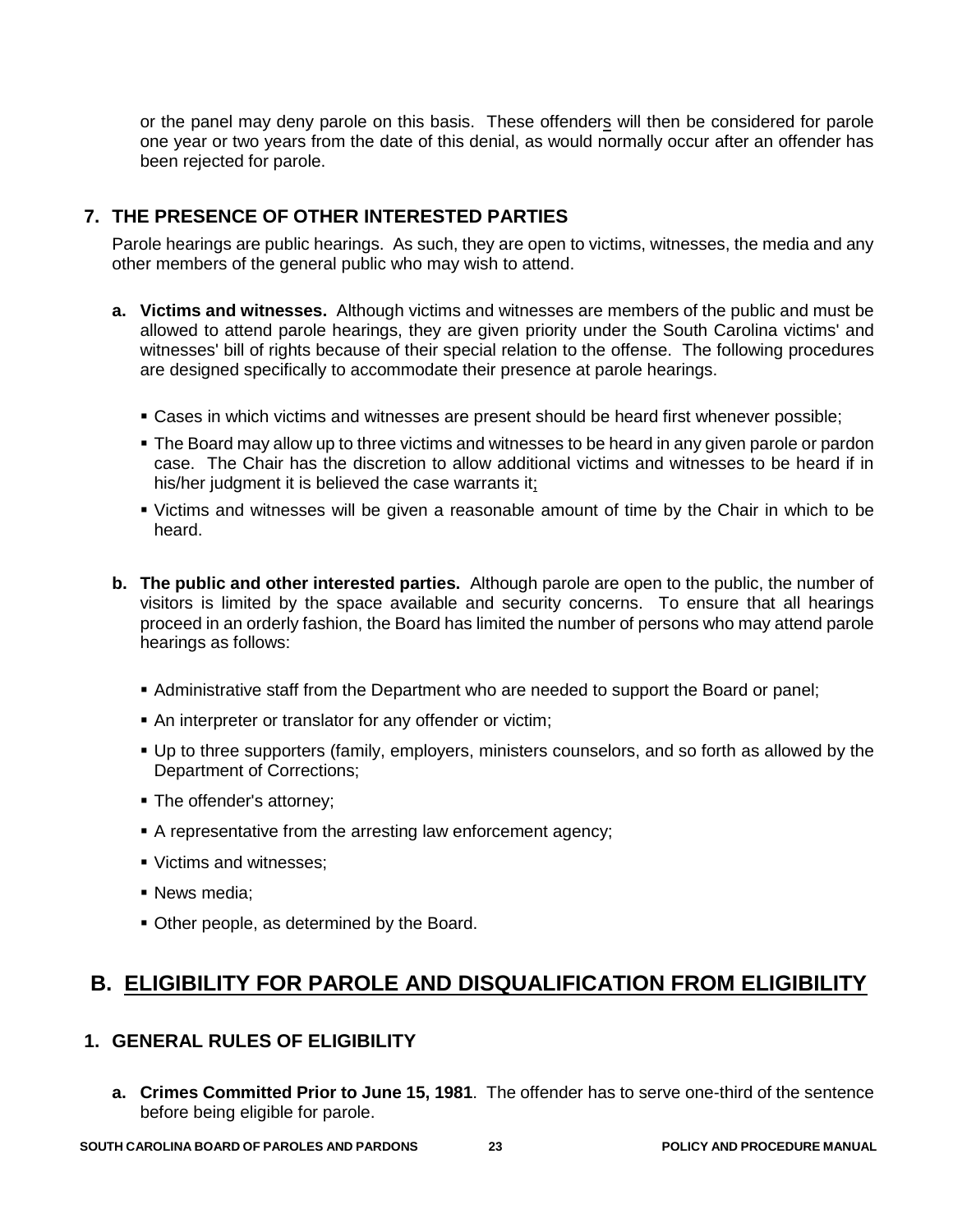- **b. Crimes Committed Between June 15, 1981 and June 3, 1986.** The offender has to serve onefourth of the sentence before being eligible for parole except burglary first degree and second degree.
	- Between June 15, 1981 and June 20, 1985, offenders with burglary first and burglary second degree convictions must serve one-fourth of the sentence before being eligible for parole.
	- Between June 20, 1985 and June 3, 1986, offenders with burglary first and burglary second degree convictions must serve one-third of the sentence before being eligible for parole.
- **c. Crimes Committed on and after June 3, 1986.** A parolable violent crime requires service of onethird of the sentence before being eligible for parole and non-violent crimes requires service of one-fourth of the sentence before being eligible for parole except for crimes with specific eligibility requirements and certain specific rules.

#### **2. CRIMES WITH SPECIFIC PAROLE ELIGIBILITY RULES**

As set forth in the following S. C. Code sections, there is no parole consideration, on the following crimes, until parole eligibility is satisfied. (Note the effect of consecutive sentencing.)

- **a.** First degree sexual exploitation of a minor has a minimum three (3) year parole eligibility. Sentences to be consecutive. §16-15-395. After April 26, 2004, this offense is a no parole offense.
- **b.** Second degree sexual exploitation of a minor has a two (2) year parole eligibility. §16-15-405.
- **c.** Promoting prostitution of a minor has a three (3) year parole eligibility. Sentences to be consecutive. §16-15-415. After April 26, 2004, this offense is a no parole offense.
- **d.** Participating in prostitution of a minor has a two (2) year parole eligibility. Sentences to be consecutive. §16-15-425.
- **e.** Additional Punishment. There is a five year additional punishment for possession of a firearm or knife during the commission or attempt to commit a violent crime. These five (5) years are to be served without parole and without good time or work credits. Sentences may be consecutive or concurrent. §16-23-490. (Effective after June 3, 1986.)
- **f.** Armed Robbery. Must serve at least seven (7) years to be eligible for parole if crime committed prior to January 1, 1996. After January 1, 1996, no parole crime. §16-11-330(A).
- **g.** Manufacturing, Distribution, or PWID under §44-53-370(b) or §44-53-375(b) are parole eligible for first or second offenses. Third offenses are only parole eligible if all prior drug offenses are for possession.
- **h.** Trafficking in drugs under §44-53-370(e) or §44-53-375(c).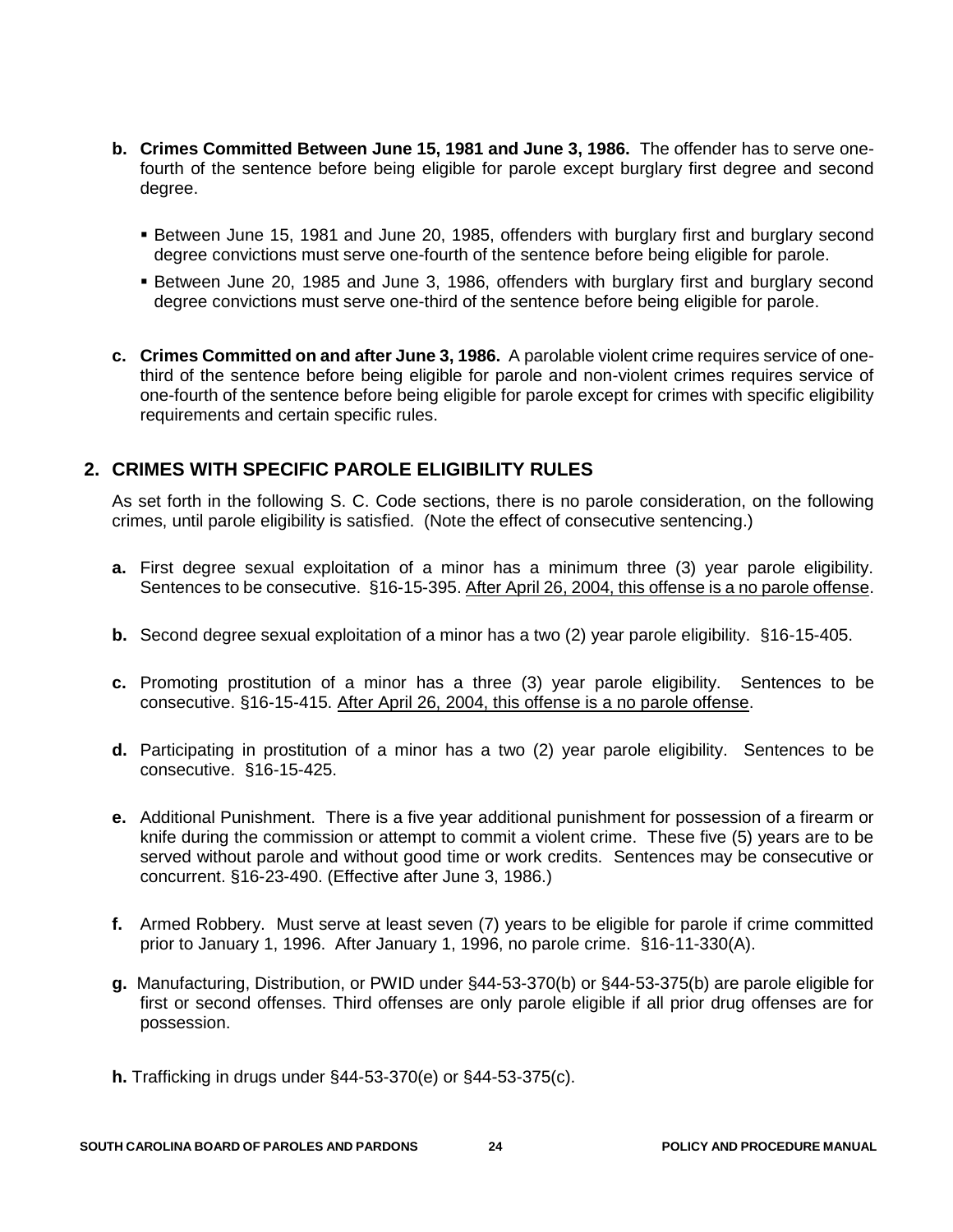- (1) Trafficking in drugs under §44-53-370(e) and sentenced to: "a mandatory minimum term of imprisonment of twenty-five years." The no parole provision applies if the crime was committed on or after June 19, 1984, and before January 1, 1994, or on or after January 12, 1995.
- (2) Trafficking in drugs under §44-53-370(e) and sentenced to: "a mandatory term of imprisonment of twenty-five years." The no parole provision applies if the crime was committed on or after July 1, 1998, and before January 1, 1994, or on or after January 12, 1995. See Kerr v. State, 345 S.C. 183.547 S. E.2d 494 (2001).
- (3) Trafficking in drugs under §44-53-370(e) and sentenced to: "a mandatory minimum term of imprisonment of not less than twenty-five years nor more than thirty years." The no parole provision applies if the crime was committed on or after January 12, 1995.
- (4) Trafficking in drugs under §44-53-375(c) and sentenced to: (1) "a mandatory minimum term of imprisonment of twenty-five years;" (2) "a mandatory term of imprisonment of twenty-five years;" or (3) "a mandatory minimum term of imprisonment of not less than twenty-five years nor more than thirty years." The no parole provision applies if the crime was committed on or after January 12, 1995.
- **i**. Murder. For murder convictions after January 1, 1996, the offender is sentenced either to death, life without parole, or a thirty (30) year mandatory minimum without credits or parole eligibility.
- **j.** No Parole Crimes. A no-parole crime is an A, B or C felony or a crime with a penalty of twenty (20) years or more. (Effective date: January 1, 1996.)
- **k.** Most Serious Crimes. Upon a second conviction for a most serious crime, the offender must receive life without parole. §17-25-45(A). (Effective date: January 1, 1996.)
- **l.** Serious Crimes. Upon a third conviction, the offender may, at the solicitor's discretion, receive life without parole. §17-25-45(B). (Effective date: January 1, 1996.) Parole is possible on a life sentence for a serious or most serious crime if SCDC requests the Board to consider the case and the inmate:
	- $\blacksquare$  is sixty-five (65) years of age;
	- has served thirty (30) years;
	- is seventy (70) years of age and has served at least twenty (20) years; or
	- **has an illness where life expectancy is one year or less.**

#### **3. PAROLE ELIGIBILITY AND DOMESTIC VIOLENCE**

- S. C. Code 16-25-90 allows the Board to hear an inmate for parole after serving one-fourth of the sentence if the Board finds evidence in the transcript of the guilty plea, nolo contendere or conviction, of a history of domestic abuse against the inmate by the household member. This history can also be taken from a transcript of a post-conviction relief hearing. "Household member" is defined as spouses, former spouses. Prior to January 1, 2004, Household member included persons who have a child in common, and a male and female who are cohabiting or formerly have cohabited.
- If the Board makes a favorable ruling, the inmate gets a one-fourth eligibility calculation, annual parole consideration and a two-thirds vote is required to be granted parole.

**SOUTH CAROLINA BOARD OF PAROLES AND PARDONS 25 POLICY AND PROCEDURE MANUAL**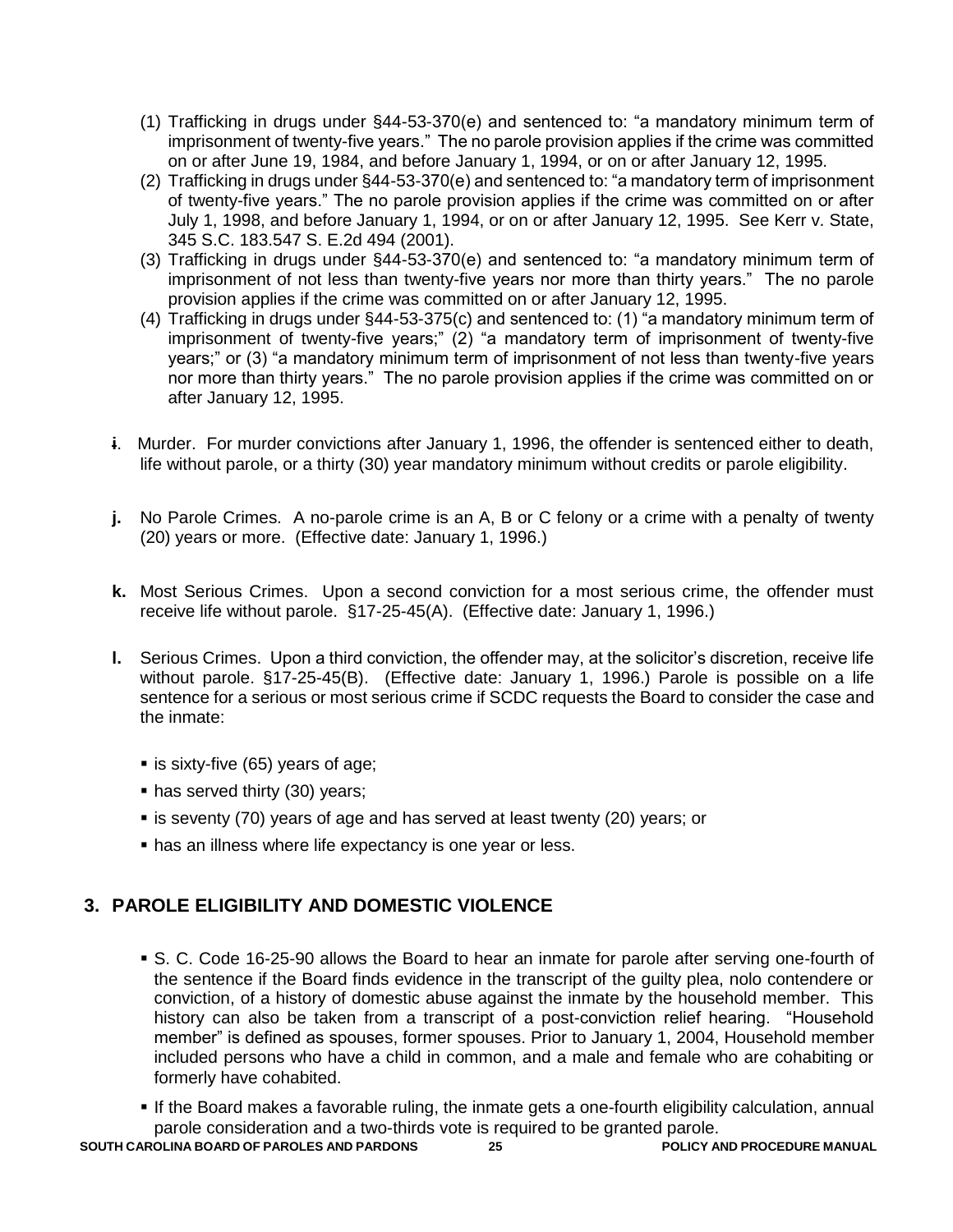Allows an inmate to obtain a parole hearing after being convicted of a no parole crime.

#### **4. SUBSEQUENT VIOLENT OFFENDER ANALYSIS**

- **a.** The following are general rules governing subsequent violent offender analysis:
	- The Board must not grant parole to an offender serving a sentence for a second or subsequent violent conviction, following a separate sentencing event for a prior conviction of a violent crime. S. C. Code 24-21-640.
	- Crimes committed within one 24-hour period are treated as one offense.
	- Crimes committed as one continuous course of conduct are treated as one offense.
- **b.** Determination of continuous course of conduct falls under the Board's jurisdiction, not the Court's. State v. McKay, 386 S.E.2d 623 (1989).
- **c.** The subsequent crime must have been committed after June 3, 1986 and have been defined as violent at the time of commission of the crime.
- **d.** The prior crime can be committed at any time including after the offense date of the subsequent crime because the focus is on the date of conviction.
- **e.** For only the period of January 1, 1994 January 12, 1995, the prior crime must have been defined as violent at the time the prior crime was committed.
- **f.** Crimes from other jurisdictions are not considered to determine SVO status.
- **g.** Manufacturing Methamphetamine (44-53-375(B)) cannot be a Subsequent Violent Offense.

## **C. STANDARDS FOR GRANTING PAROLE**

#### **1.** T**HE ABSOLUTE DISCRETION OF THE BOARD**

Under South Carolina law the Board has the sole and exclusive power to grant or deny paroles.

#### **2. PAROLE CRITERIA CONSIDERED BY THE BOARD**

In making its parole decisions, the Board is required by law to carefully consider the record of the prisoner before, during and after imprisonment. In addition, the law also requires the Board to establish written, specific criteria for the granting of paroles. These criteria must be made available to all prisoners at the time of their incarceration, as well as to the general public. The Board will not parole a prisoner unless it determines, based on the following criteria, as well as any other factors the Board may consider relevant, that the conduct of the offender merits a lessening of the rigors of imprisonment; that the interests of society will not be impaired by granting parole; and that the offender has secured, or will be able to secure, suitable employment and residence. The publishing of these

**SOUTH CAROLINA BOARD OF PAROLES AND PARDONS 26 POLICY AND PROCEDURE MANUAL**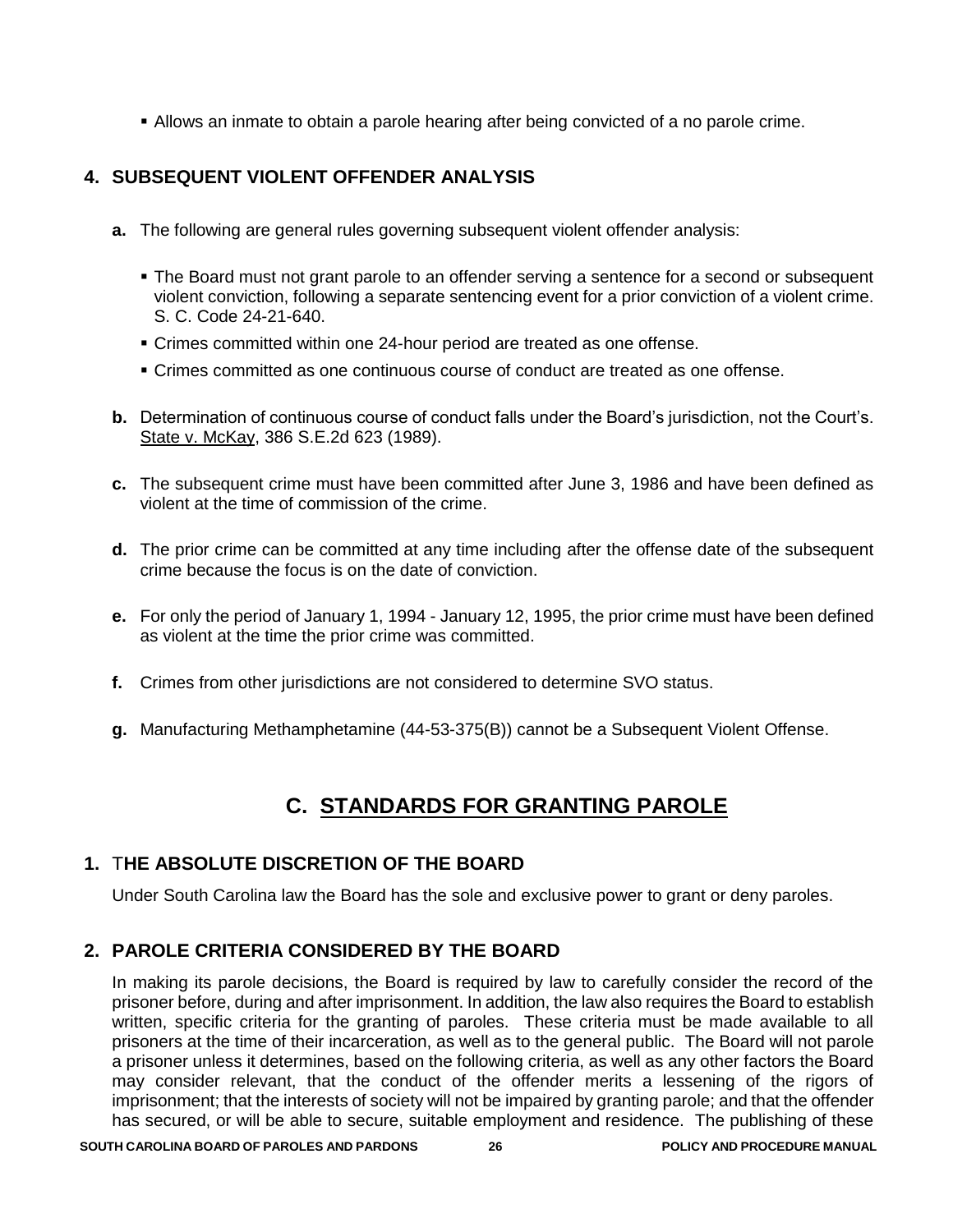criteria in no way binds the Board to grant a parole in any given case. The Board's specific parole criteria are set out below:

- **The risk that the offender poses to the community;**
- The nature and seriousness of the offender's offense, the circumstances surrounding that offense, and the prisoner's attitude toward it;
- The offender's prior criminal record and adjustment under any previous programs of supervision;
- The offender's attitude toward family members, the victim, and authority in general;
- The offender's adjustment while in confinement, including his progress in counseling, therapy, and other similar programs designed to encourage the prisoner to improve himself;
- The offender's employment history, including his job training and skills and his stability in the workplace;
- **The offender's physical, mental, and emotional health;**
- The offender's understanding of the causes of his past criminal conduct;
- **The offender's efforts to solve his problems:**
- The adequacy of the offender's overall parole plan, including his proposed residence and employment;
- The willingness of the community into which the offender will be paroled to receive that offender;
- The willingness of the offender's family to allow the offender, if he is paroled, to return to the family circle;
- The opinion of the sentencing judge, the solicitor, and local law enforcement on the offender's parole;
- The feelings of the victim or the victim's family, about the offender's release;
- Any other factors that the Board may consider relevant, including the recommendation of the parole examiner.

#### **3. PAROLE FOR NON U.S. CITIZENS**

In considering paroles in the case of non-U.S. citizens, the Board gives the same consideration as it gives to U.S. citizens. When the Board receives requests to parole non-U.S. citizens to their native countries or to the Immigration and Customs Enforcement (ICE) for deportation, the Board considers this factor, along with all the other criteria it normally considers, in making its decision to grant or deny parole.

#### **4. PSYCHOLOGICAL EXAMINATION OF CERTAIN OFFENDERS**

#### S. C. Code 24-21-610

No prisoner who has served a total of ten consecutive years or more in prison may be paroled until the Board has first received a report as to his mental condition and his ability to adjust to life outside the prison from a duly qualified psychiatrist or psychologist. The examination itself assesses the inmate's current mental condition and ability to adjust to life outside prison. The class of inmates for whom such an examination is required:

Any offender who has served a total of ten (10) consecutive years or more in prison.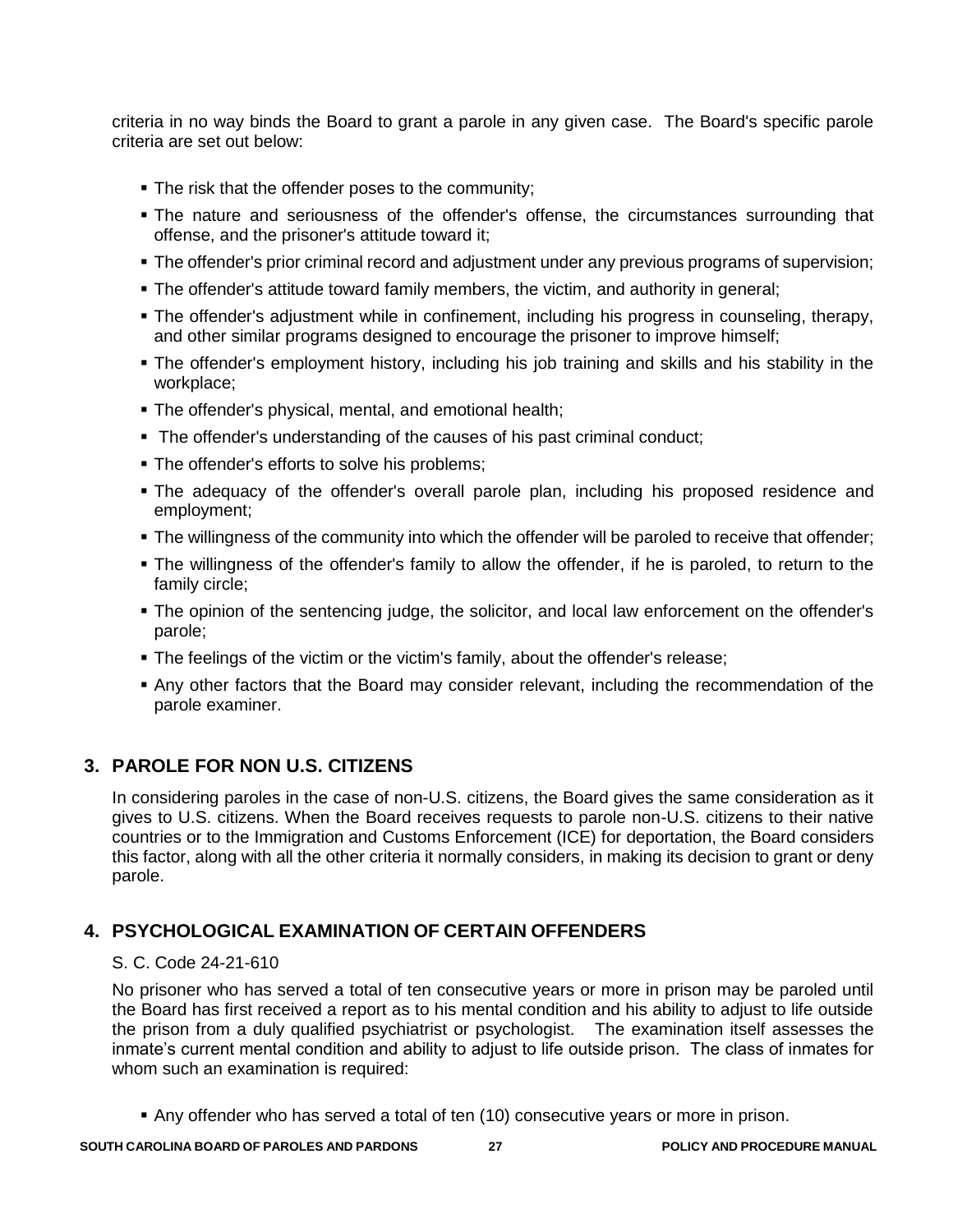#### **5. THE EFFECT OF UNRESOLVED DETAINERS AND DEFAULTS**

The existence of an outstanding detainer or default against an offender who is eligible for parole does not operate as an automatic bar to parole. The Board may in its discretion parole such offenders in any of the following circumstances:

- An offender who has certain minor defaults (such as minor violations of prison rules) may still be paroled, on the special condition that any such defaults are cleared before release. In these cases, the grant of parole may be particularly desirable when the offender's incarceration on the current sentence has caused the minor defaults to occur. The Board may define what constitutes a "minor" default as it sees fit.
- An offender may be paroled to an in-state detainer or another state's detainer and be allowed to serve out the remainder of his/her sentence concurrently in that state.

## **D. PAROLE DECISIONS**

In addition to the decision to grant or deny parole, the Board or its panels may order a number of other actions as their decision. This section considers not only the decision to grant parole and the various forms that grant of parole may take, but it also considers those other decisions that the Board may make when it wants to do something other than grant parole outright.

#### **1. PAROLE**

The full Board or one of its panels votes to grant parole and orders that a Certificate of Parole be prepared and issued by the Department. Voting by proxy or absentee ballot violates due process and is therefore not allowed. The order of parole must include the conditions to be met by the offender during parole. The Board or one of its panels may grant parole on the condition of the occurrence of some future event. For example, parole may be granted on the condition that the offender is accepted into a particular treatment program, or on condition that the offender obtain suitable employment or an approved residence. Whatever the condition upon which parole is contingent, the Board or the panel should indicate that condition in its vote. The case will be referred to the Board if the offender does not meet the conditions for parole.

- **a. Vote in the Case of Violent Offenders after 1986.** In the case of violent offenders whose offenses occurred after January 1, 1986, the vote to grant parole must be by at least two-thirds of the members of the Board members present; however, only a quorum must be present to conduct business.
- **b. Vote in the Case of Violent Offenders prior to 1986.** In the case of violent offenders whose offenses occurred before January 1, 1986, the vote to grant parole must be by a majority of members of the Board members present. These offenders cannot be considered by a threemember panel.
- **c. Vote in the Case of Non-violent Offenders.** In the case of non-violent offenders, the vote to grant parole must be by at least a majority of the members of the Board members present, or by a unanimous vote of a three-member panel.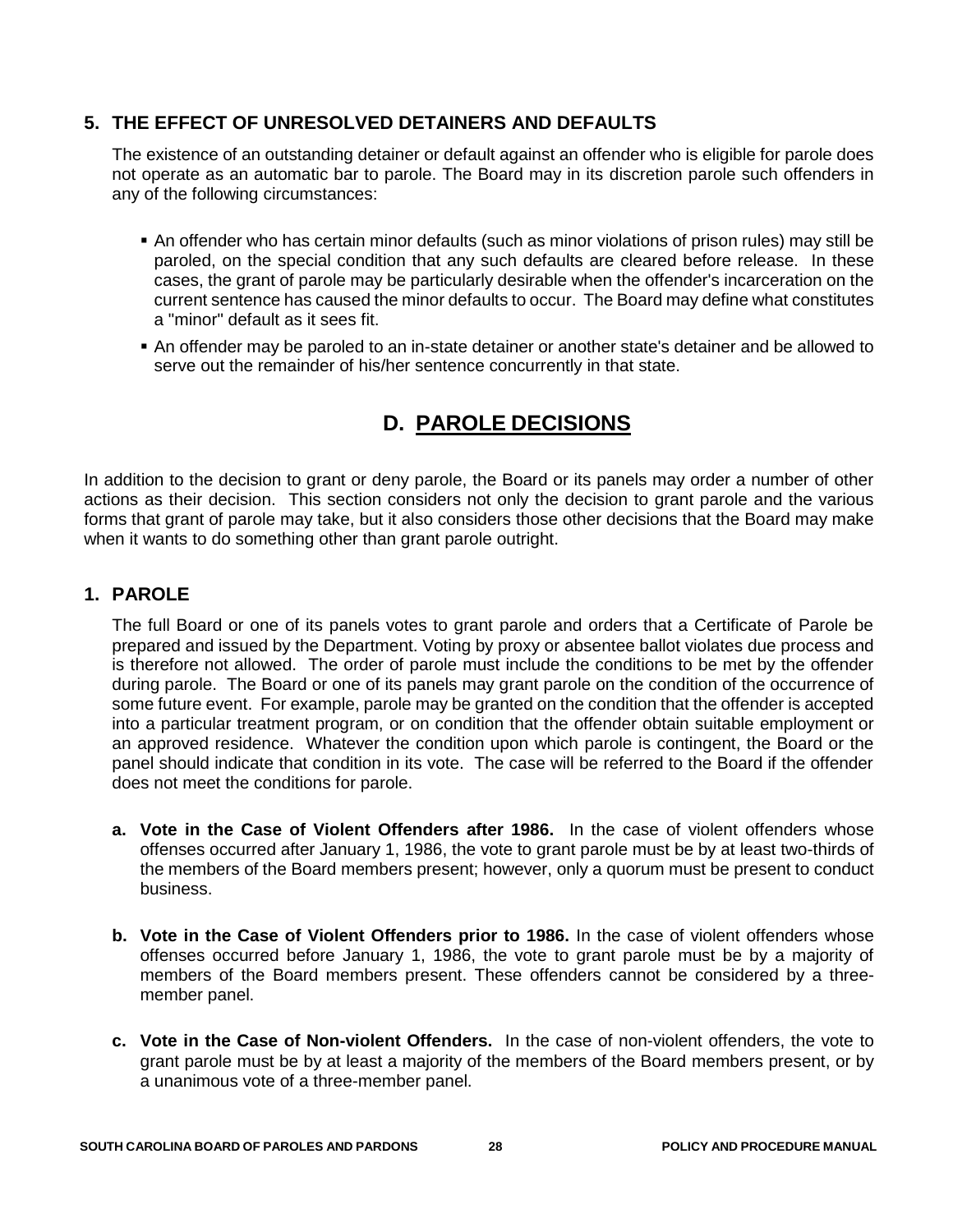**d. Case Referred to the Full Board.** If a three-member panel fails to arrive at a unanimous vote, the case is then referred to the full Board for a final decision.

#### **2. PROVISIONAL PAROLE**

- **a.** This form of parole may be granted not more than ninety (90) days prior to the initial date of parole eligibility, nor after the initial parole eligibility date. An order of provisional parole must include the conditions to be met by the offender during the provisional parole, as well as the conditions to be met by the offender while on parole.
- **b. Administrative Review for Non-violent Offenders.** In the case of non-violent offenders, the Director may appoint an administrative hearing officer to review cases for parole. In this event, the hearing officer must submit to the full Board written findings of fact and recommendations, which shall then form the basis for the Board's decision.

#### **3. PAROLE FOR MEDICAL REASONS**

- **a.** Not sooner than one year before the date of any prisoner's parole eligibility, the Board is authorized by law to grant parole for medical reasons. In order to grant such a parole, the Board must first determine on the record the following facts:
	- The offender is terminally ill: and
	- Because of his illness, the offender cannot be reasonably expected to live for more than one year.
- **b.** As a matter of policy, the Board requires the medical opinion of two licensed physicians, whose prognosis states that the offender is terminally ill and to a reasonable degree of medical certainty cannot be expected to live for more than one year. One of these medical opinions must come from a physician attached to the Department of Corrections; the other may come from any other licensed physician. In no case is the Board ever required to grant a parole for medical reasons.

#### **4. PAROLE FOR TERMINALLY ILL, GERIATRIC, OR PERMANENTLY DISABLED INMATES**

S. C. Code 24-21-715 (A) (1) 'Terminally ill' means an inmate who, as determined by a licensed physician, has an incurable condition caused by illness or disease that was unknown at the time of sentencing or, since the time of sentencing, has progressed to render the inmate terminally ill, and that will likely produce death within two years, and that is so debilitating that the inmate does not pose a public safety risk. (2) 'Geriatric' means an inmate who is seventy years of age or older and suffers from chronic infirmity, illness, or disease related to aging, which has progressed so the inmate is incapacitated as determined by a licensed physician to the extent that the inmate does not pose a public safety risk. (3) 'Permanently incapacitated' means an inmate who no longer poses a public safety risk because of a medical condition that is not terminal but that renders him permanently and irreversibly incapacitated as determined by a license physician and which requires immediate and long term residential care. (B) Notwithstanding another provision of law, only the full Board, upon a petition filed by the Director of the Department of corrections, may order the release of an inmate who is terminally ill, geriatric, permanently incapacitated, or a combination of these conditions. (C) The parole order issued by the Board pursuant to this section must include findings of fact that substantiate a legal and medical conclusion that the inmate is terminally ill, geriatric, permanently incapacitated, or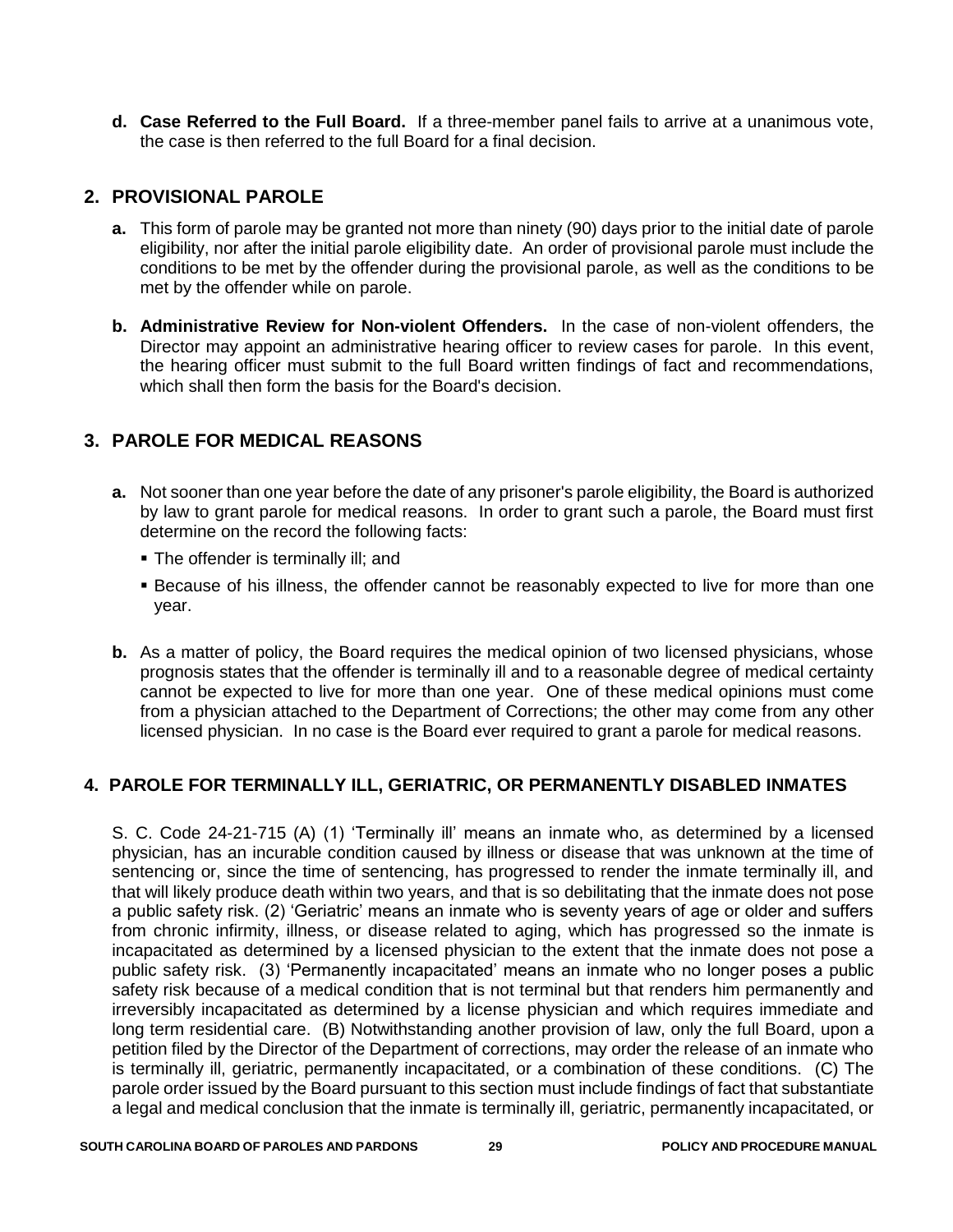a combination of these conditions, and does not pose a threat to society or himself. It also must contain the requirements for the inmate's supervision and conditions for his participation and removal. (D) An inmate granted a parole pursuant to this section is under the supervision of the Department of Probation, Parole and Pardon Services. The inmate must reside in an approved residence and abide by all conditions ordered by the Board. The department is responsible for supervising an inmate's compliance with the conditions of the Board's order as well as monitoring the inmate in accordance with the department's policies. (E) The department shall retain jurisdiction for all matters relating to the parole granted pursuant to this section and conduct an annual review of the inmate's status to ensure that he remains eligible for parole pursuant to this section. If the department determines that the inmate is no longer eligible to participate in the parole set forth in this section, a probation agent must issue a warrant or citation charging a violation of parole and the Board shall proceeds pursuant to the provisions of Section 24-21-680.

#### **5. SPECIAL PAROLE OF VETERANS FOR PSYCHIATRIC TREATMENT**

Any offender who is a veteran and who is otherwise eligible for parole, except that the offender's mental condition is deemed by the Board to be such that he or she should not be released from confinement, may be released on special parole to the custody of the Veterans Administration for psychiatric treatment, subject to its approval. Or, the offender may be released on parole to the custody of a committee appointed to commit such offenders to a Veterans Administration Hospital.

- **The Board retains sole discretion to grant this kind of special parole.**
- When the Board, in its sole discretion, grants special parole, the offender must be transferred directly from the place of confinement to a Veterans Administration Hospital which provides psychiatric care.
- When any offender who has been paroled to the Veterans Administration for psychiatric treatment is determined to be in suitable mental condition to be released from confinement, he/she may be released to continue their parole under community supervision of the Department, subject to all standard and any special conditions of parole.

#### **6. PAROLE TO DETAINER**

The Board or a panel may parole an offender to a detainer in this state or in another state for confinement or otherwise to answer the charges set forth in the detainer. The Board may further order that the parole on the South Carolina sentence run concurrently with any sentence to be served in the state where the detainer originated.

#### **7. PAROLE TO ANOTHER AUTHORITY**

The Board or a panel may parole an offender directly to another state for supervision under that state's parole authority.

#### **8. CONTINUED OR DEFERRED CASES**

The Board or panel may continue or defer any case to allow for further investigation to be conducted and additional relevant information to be gathered when the interests of fairness and justice seem to require it. Whenever any case is continued or deferred, the Board or the panel must inform the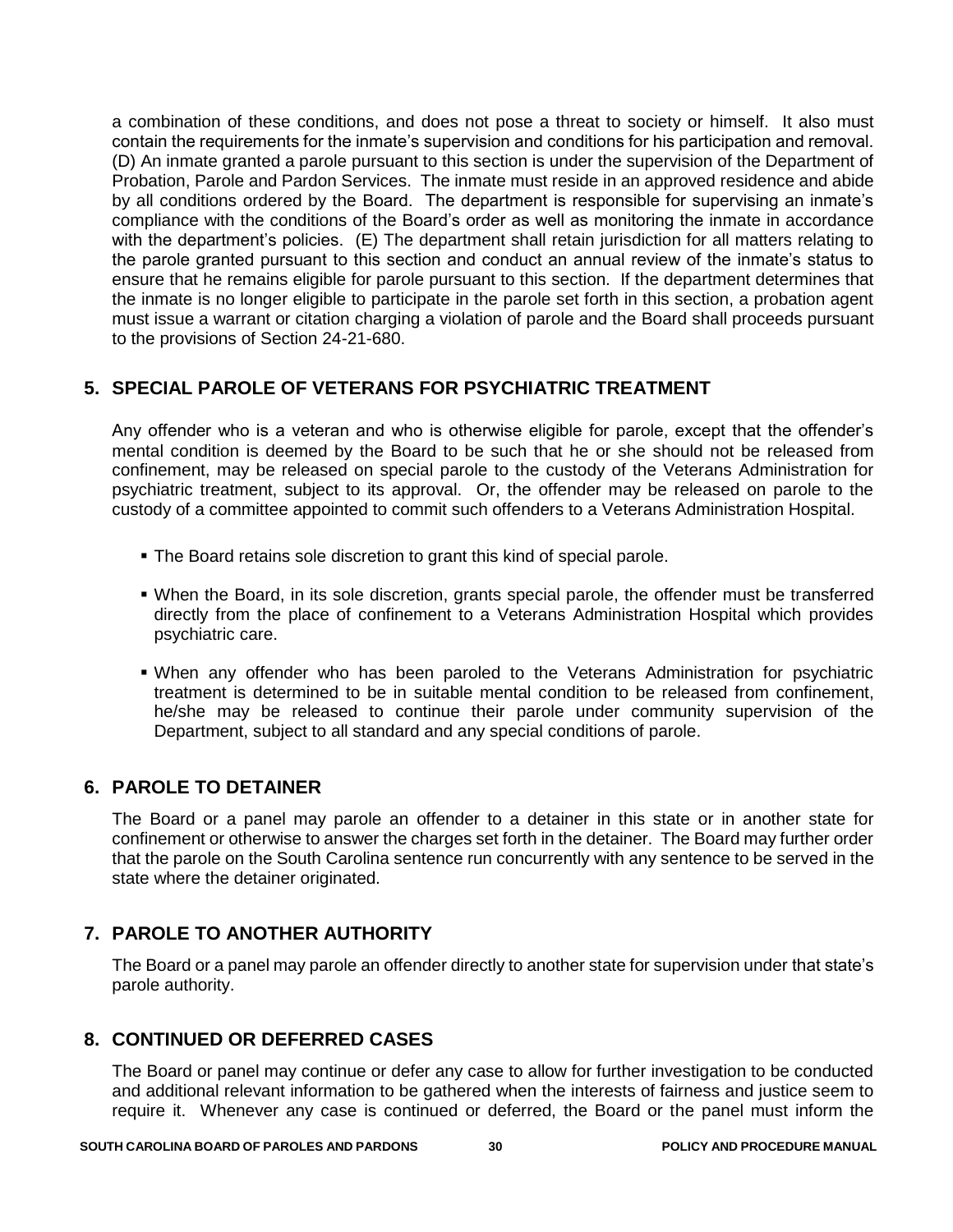offender of its reasons for taking that action, and it must also schedule a date when the offender can next be heard. The date on which the hearing is re-scheduled must be fixed on the day the continuance or deferral is ordered, and it should be set on the first available date after the date of the continuance or deferral.

#### **9. POSTPONED CASES**

After hearing any parole case, the Board or panel may, where it seems appropriate under the circumstances to do so, postpone giving its final decision for up to one year in order to allow an offender to complete a treatment program, vocational training course, or other similar worthwhile endeavor.

## **E. THE DENIAL OF PAROLE AND ITS EFFECT**

#### **1. REASONS FOR DENIAL OF PAROLE**

A denial of parole continues the status quo: the offender remains in prison until his next parole hearing or until he maxes out of his sentence.

Taking these standards and criteria of parole into account in its deliberations, the Board will not as a general rule grant parole when it is reasonably satisfied that the offender does not deserve a lessening of the rigors of imprisonment and that the interests of society will not be best served by granting parole. When the Board or a panel decides to deny parole, due process of law requires it to express its reasons for rejection in writing. To do this, the Board or panel should begin by making some such general introductory statement as the following:

"The Board (or the panel) is reasonably satisfied that (Offender's Name) does not at this time deserve a lessening of the rigors of imprisonment and that the interests of society will not be best served by granting parole now."

After this general statement, the Board or the panel should then enumerate its reasons for denying parole. Due process requires that these reasons be sufficient to explain to the offender why he was denied parole. Further, due process also requires that the reasons for denying parole be rationally related to the written standards and criteria of parole which the Board has adopted and published. The following reasons for denying parole are rationally related to the Board's published parole criteria:

- Nature and seriousness of the current offense
- Indication of violence in this or a previous offense
- Use of a deadly weapon in this or a previous offense
- Prior criminal record indicates poor community adjustment
- **Failure to successfully complete a community supervision program**
- **Institutional record is unfavorable**

#### **2. SUBSEQUENT HEARING FOLLOWING A DENIAL**

**a. A denial of parole continues the status quo.** The offender remains in prison until his next parole hearing or until he maxes out of his sentence, whichever occurs first.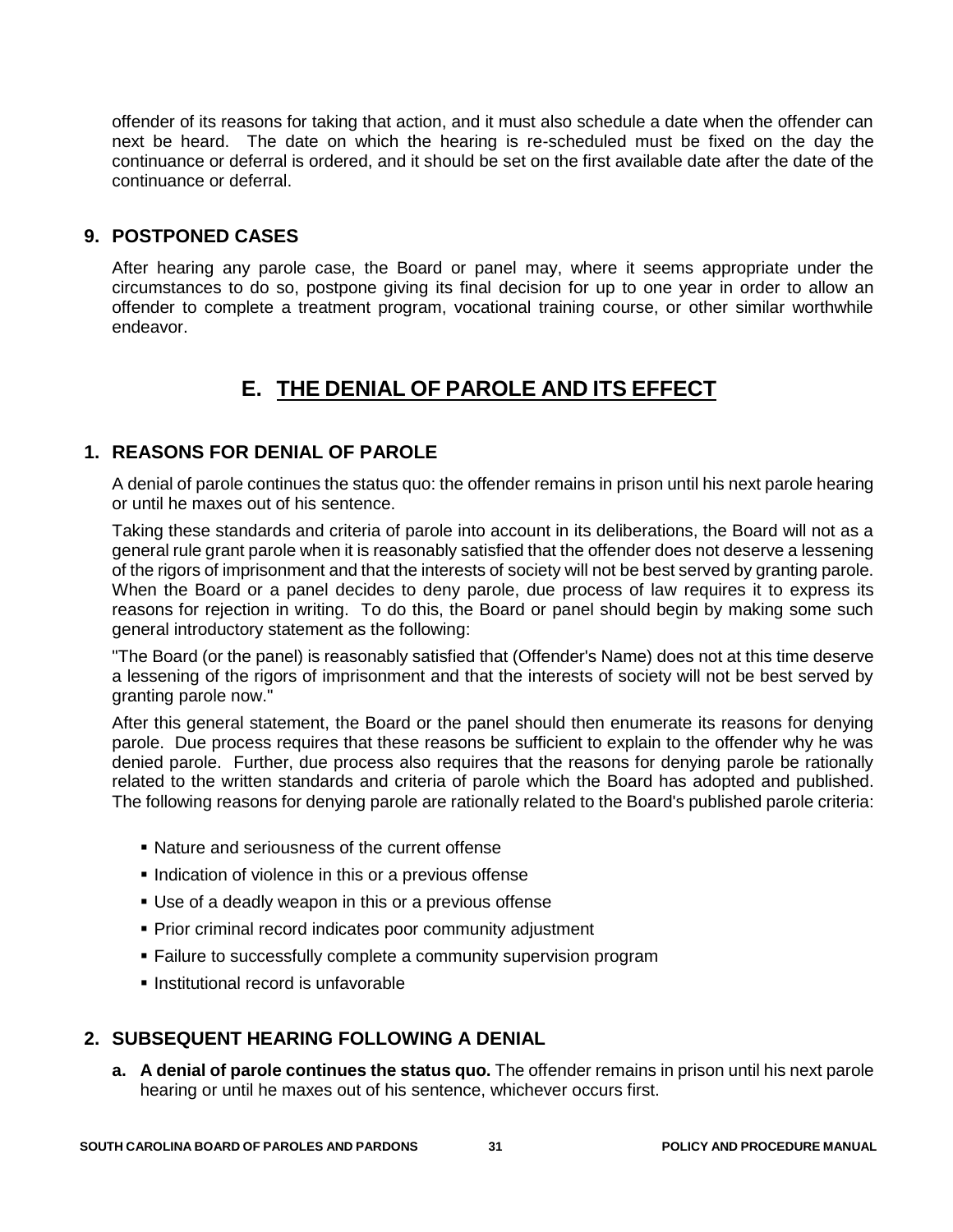- **b. Subsequent Hearing of non-violent offenders**. Following a denial of parole, offenders serving a sentence for a non-violent crime will have a parole hearing one year after the date of the last hearing in which parole was denied.
- **c. Subsequent Hearing of violent offenders.** Following a denial of parole, offenders serving a sentence for a violent crime will have a parole hearing two years after the date of the last hearing in which parole was denied, unless the law provides for annual review.

## **F. CONDITIONS OF PAROLE**

Underlying every parole is the contractual agreement between the State and the parolee. In exchange for the privilege of receiving a parole, the parolee agrees to abide by the terms and conditions of supervision. If the parolee refuses the offer, in whole or in part, then parole is not granted. If the offer is accepted, with all standard and special conditions, then parole is granted.

#### **1. THE STANDARD CONDITIONS**

Attached to every grant of parole is a set of ten standard conditions of parole which is always reduced to writing on the formal Certificate of Parole issued by the Department. These are set forth below:

- I shall report in person to the South Carolina Department of Probation, Parole and Pardon Services' office on the day of my release or not later than 8:30 a.m. on the next business day, and as instructed by the Department; and I shall make complete and truthful reports to the Agent.
- I shall not change my residence or employment without the consent of my Agent. Further, I shall allow my Agent to visit me in my home, at my place of employment, or elsewhere at any time.
- I shall not use controlled substances, except when properly prescribed by a licensed physician, not consume alcoholic beverages to excess nor visit establishments whose primary business is the sale and drinking of alcoholic beverages. Furthermore, I shall submit to a urinalysis or a blood test when requested by an Agent of the Department, and I agree that any of these test results may be used as evidence in any hearing.
- I shall not possess or purchase any firearms, knives, or other dangerous weapons, and I shall not associate with any person who has a criminal record, or any other person whom my Agent has instructed me to avoid.
- I shall work diligently at a lawful occupation, furthermore, I shall notify my Agent if I become unemployed.
- I shall not violate any federal, state, or local laws, and shall contact my supervising agent if I am ever arrested or questioned by a law enforcement officer for any reason whatsoever.
- I shall pay supervision fees as determined by the department.
- I shall not leave the state without permission from my agent. Furthermore, if I am ever arrested in another state for violating these conditions, I hereby irrevocably waive all extradition rights I may otherwise have been entitled to and agree to return to South Carolina when directed by my Agent, the Court, Board or by a warrant.
- I shall obey all conditions of supervision set forth in this order including the payment of fines, restitution, or other payments, and the services of any period of incarceration. I will make all child support payments as ordered by the courts.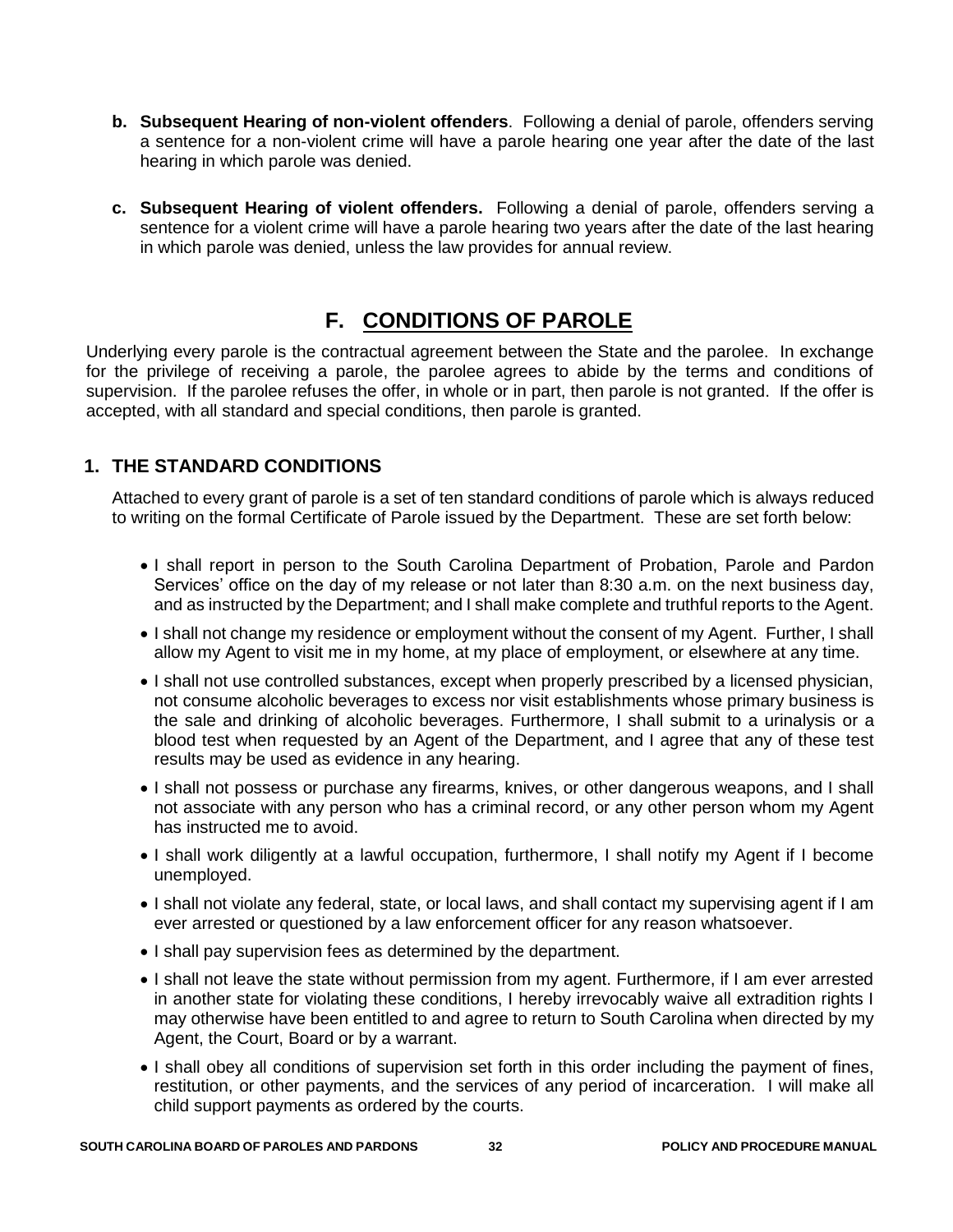- I shall follow the advice and instructions of my Agent and I agree to comply with any further conditions imposed by the Department or its Agent.
- Unless I was convicted of or pled guilty or nolo contendere to a Class C misdemeanor or an unclassified misdemeanor that carries a term of imprisonment of not more than one year, I shall be subject to search or seizure, without a search warrant, with or without cause, of my person, any vehicle I own or am driving, and any of my possessions by: (1) any probation agent employed by the Department; or (2) any other law enforcement officer.

#### **2. SPECIAL CONDITIONS**

The Board has discretion to impose additional, special conditions of parole in addition to the standard conditions. These special conditions of parole must be reasonably related to the offender's crime, necessary to further some rehabilitative purpose, and not violate of any state or federal law or public policy. Conditions may not be punitive in nature.

Within these limitations, the Board has a fairly broad power to impose any special conditions that might reasonably serve to further the general purposes of supervision on parole. The special conditions which the Board most commonly imposes are selected from the list of special conditions given below. This list is not exhaustive. Within the limitations referred to above, the Board may impose other special conditions of parole.

- The offender must attend and successfully complete a substance-abuse rehabilitation program for as long as may be necessary to receive treatment, and he must submit to drug tests whenever asked to do so.
- **The offender is to be placed on intensive supervision for an indeterminate period not to exceed** six (6) months, as determined by the Department.
- The offender must attend a mental-health care program for as long as may be necessary to receive adequate treatment.
- The offender must avoid any contact with the victim or the victim's family while on parole.
- **The offender must attend and successfully complete substances abuse program as determined** by the Addictions Treatment Unit and attend aftercare program.
- The offender must attend the Parole Employment Program (PEP).
- The offender must be placed under home detention for an indeterminate period not to exceed ninety (90) days, as determined by the Department.
- The offender must be placed on electronic monitoring for an indeterminate period not to exceed six (6) months, as determined by the Department.
- The offender shall be ordered to pay restitution to the victims.
- **The offender must pay court ordered fines.**
- **The offender must secure acceptable residence and employment**
- The offender is granted parole, subject to his having undergone a psychological examination and received an acceptable evaluation from a duly qualified psychologist. (This is required for offenders who have served 10 consecutive years and sex offenders.)
- **The offender may be paroled to a detainer only.**
- The offender must attend and successfully complete the Self Paced In-Class Education Program (SPICE).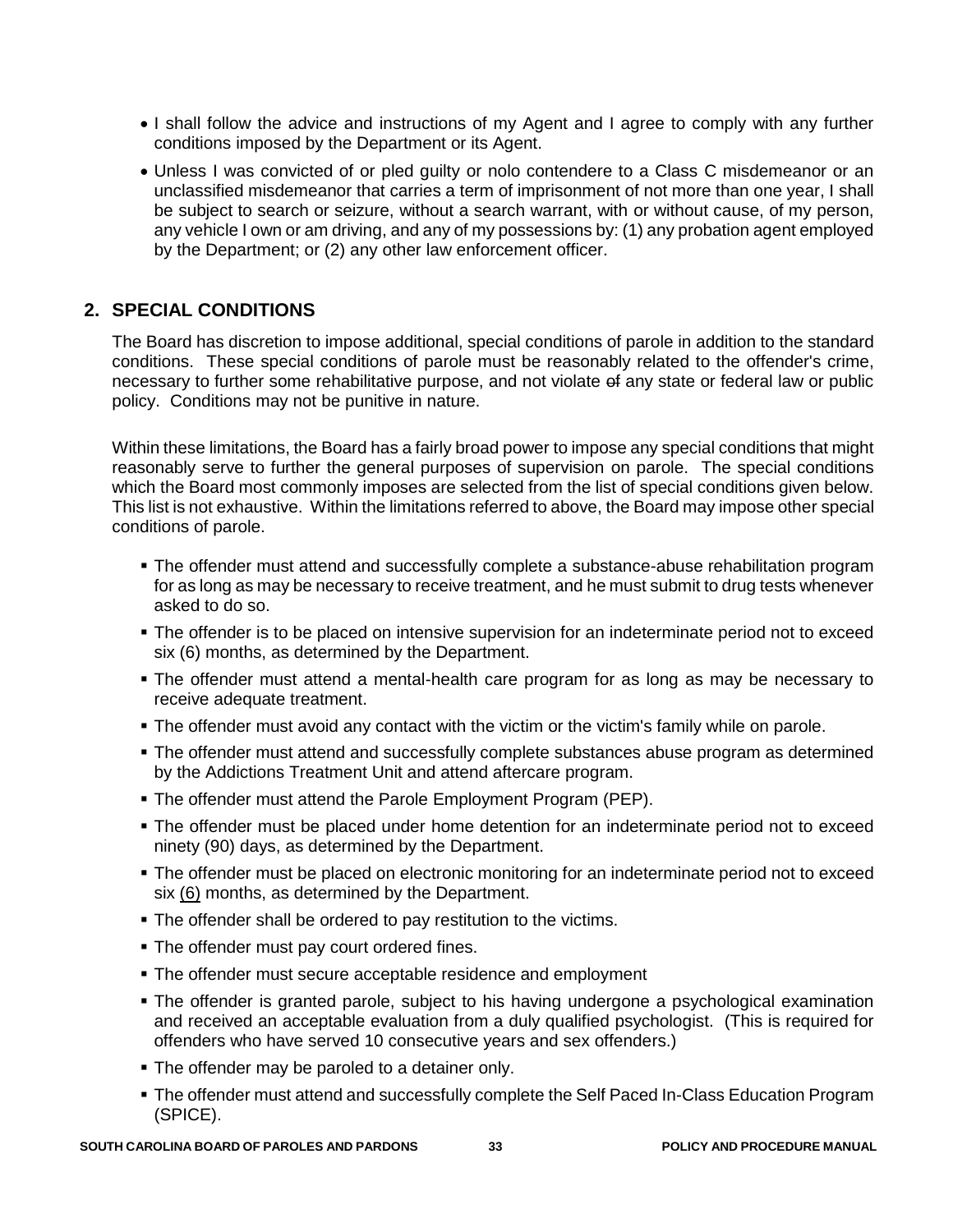- The offender may be paroled to another state for supervision provided approval by receiving state. The offender is exempt from having to pay South Carolina supervision fees while being supervised on parole in another state. The offender may request to return to South Carolina through the SCDPPPS Interstate Compact Office.
- For Provisional Parole. The offender must diligently seek and obtain acceptable employment within 90 days of the grant of his provisional parole or have that parole revoked. Further, the offender must comply with all other conditions of his provisional parole. The offender is exempt from having to pay supervision fees while he is actively and diligently seeking acceptable employment while under provisional parole.
- The offender must participate in the Department of Corrections' Pre-Release Program.
- **Exempt supervision fees**
- The offender must be placed in a Restitution Center and must comply with the rules and regulations. Recommend 90 days, however, may be extended to 6 months.
- The offender is to complete \_hours of Public Service Employment while on parole (up to 100 hours), excepting violent offenders and sex offenders.
- **The offender must reimburse the Department for the cost of the psychological evaluation.**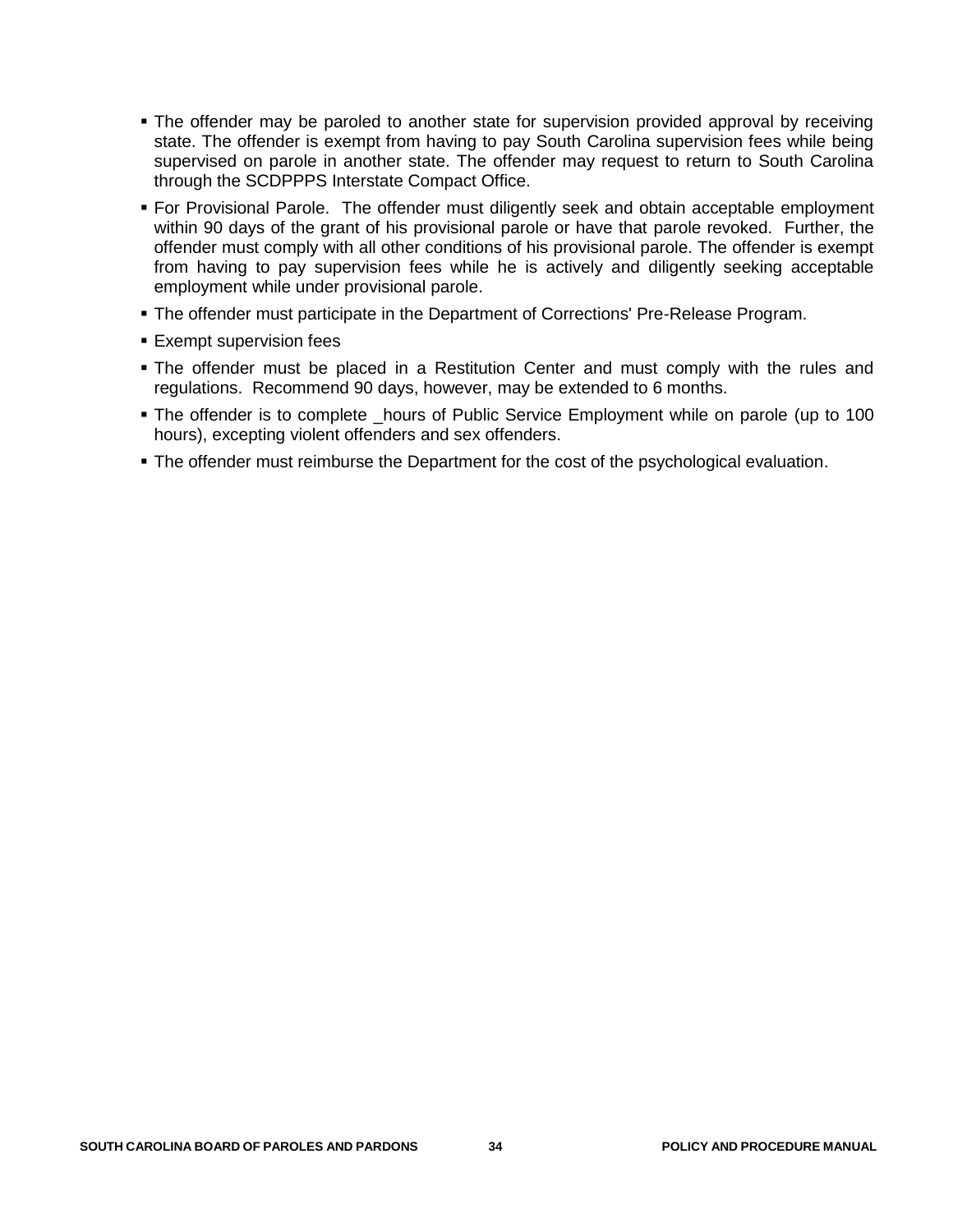## **PART III**

## **REVOCATIONS, MODIFICATIONS AND RECONSIDERATIONS**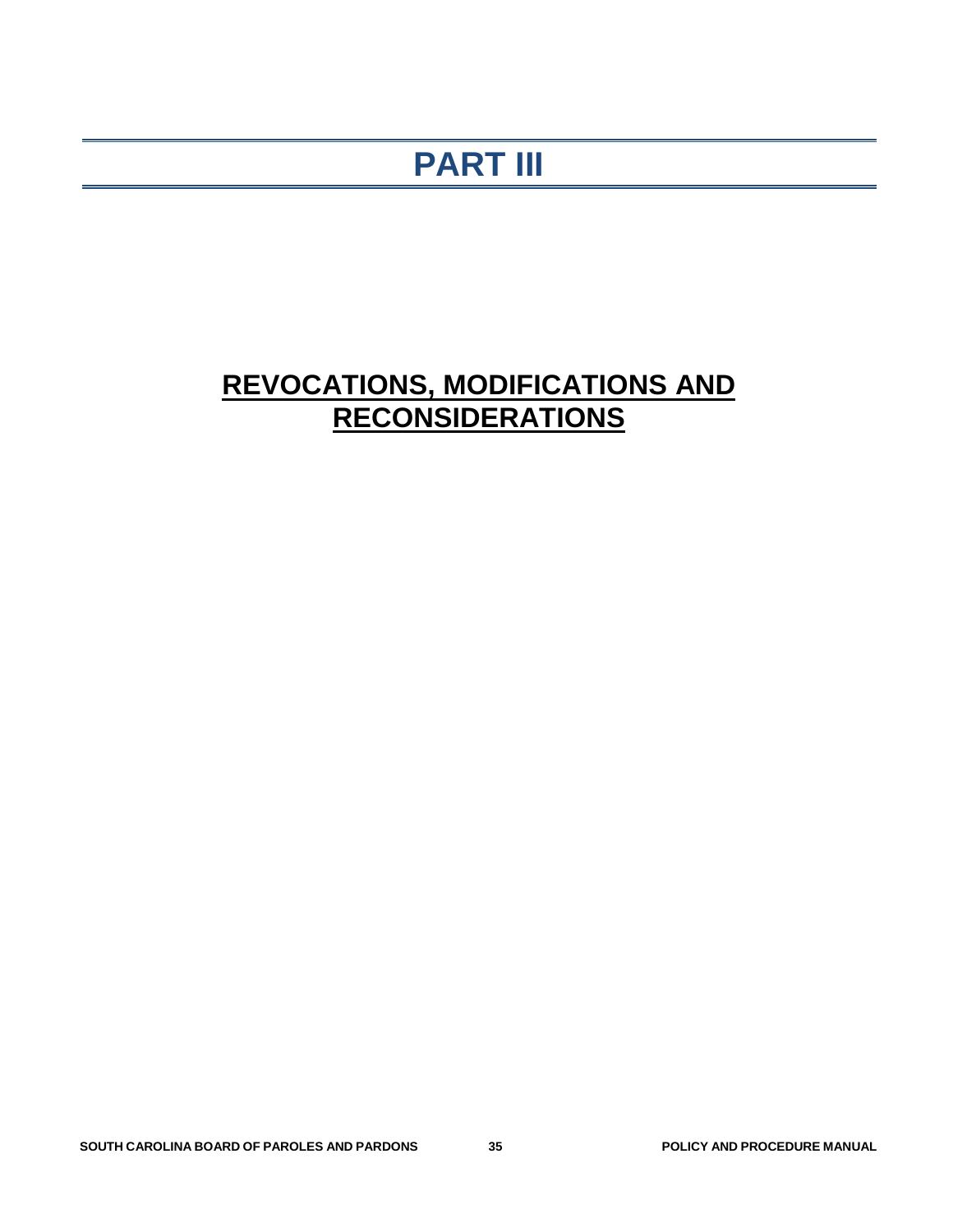## **A. REVOCATION OF PAROLE CASES**

If a parolee willfully violates any of the conditions of parole, a final determination must be made by the Board as to whether the offender's parole should be revoked and whether he/she should be required to serve any remaining unserved part of his sentence.

#### **1. CONSTITUTIONAL REQUIREMENTS OF PROCEDURAL DUE PROCESS**

Parolees are entitled to both a preliminary and a final revocation hearing before parole may be revoked.

**a. Preliminary Hearing.** Preliminary hearings are conducted by hearing officers employed by the Department, who must be neutral, detached, fair and impartial. At the preliminary hearing, the hearing officer must make a determination that reasonable grounds exist to warrant going forward with the revocation process. A finding by the hearing officer that probable cause exists to believe that the parolee did willfully violate parole is sufficient to bind over the parolee and return him/her to the detention facility until the final hearing if the parolee has not been released on bond. The Hearing Officer will prepare a written summary of their findings for the Parole Board's consideration at a final hearing.

In cases where a criminal conviction forms the basis of the violation for which the revocation of parole is sought, and the parolee has received a sentence of six months or more to serve, he/she is not entitled to a preliminary hearing. This is because the criminal trial that results in the conviction adequately protects the offender's due-process rights.

- **b. The Final Hearing.** If, after an unfavorable decision at the preliminary hearing, the parolee desires a final hearing, due process requires that this be granted within a reasonable time after being taken into custody. The final hearing must go beyond the inquiry made at the preliminary hearing. It must lead to a final evaluation of any contested relevant facts, and it must consider whether the facts, as they are found, warrant full revocation, or something less severe. The parolees are entitled to the following procedural rights:
	- Have a final hearing conducted reasonably promptly after the preliminary hearing;
	- Receive written notice of the alleged violations upon which revocation is sought;
	- Receive a fair and impartial hearing, at both the preliminary and the final hearing;
	- Be present at the preliminary and final hearings, to offer evidence in their own defense, and to show that they did not violate the conditions of parole, or that, if they did, the violation was not willful:
	- Obtain an attorney at his or her own expense;
	- Have a bond set by a circuit court judge pending the outcome of the preliminary and the final hearing;
	- Have the evidence against them disclosed;
	- Cross examine witnesses to the violation who testify, unless there is good cause for not allowing it;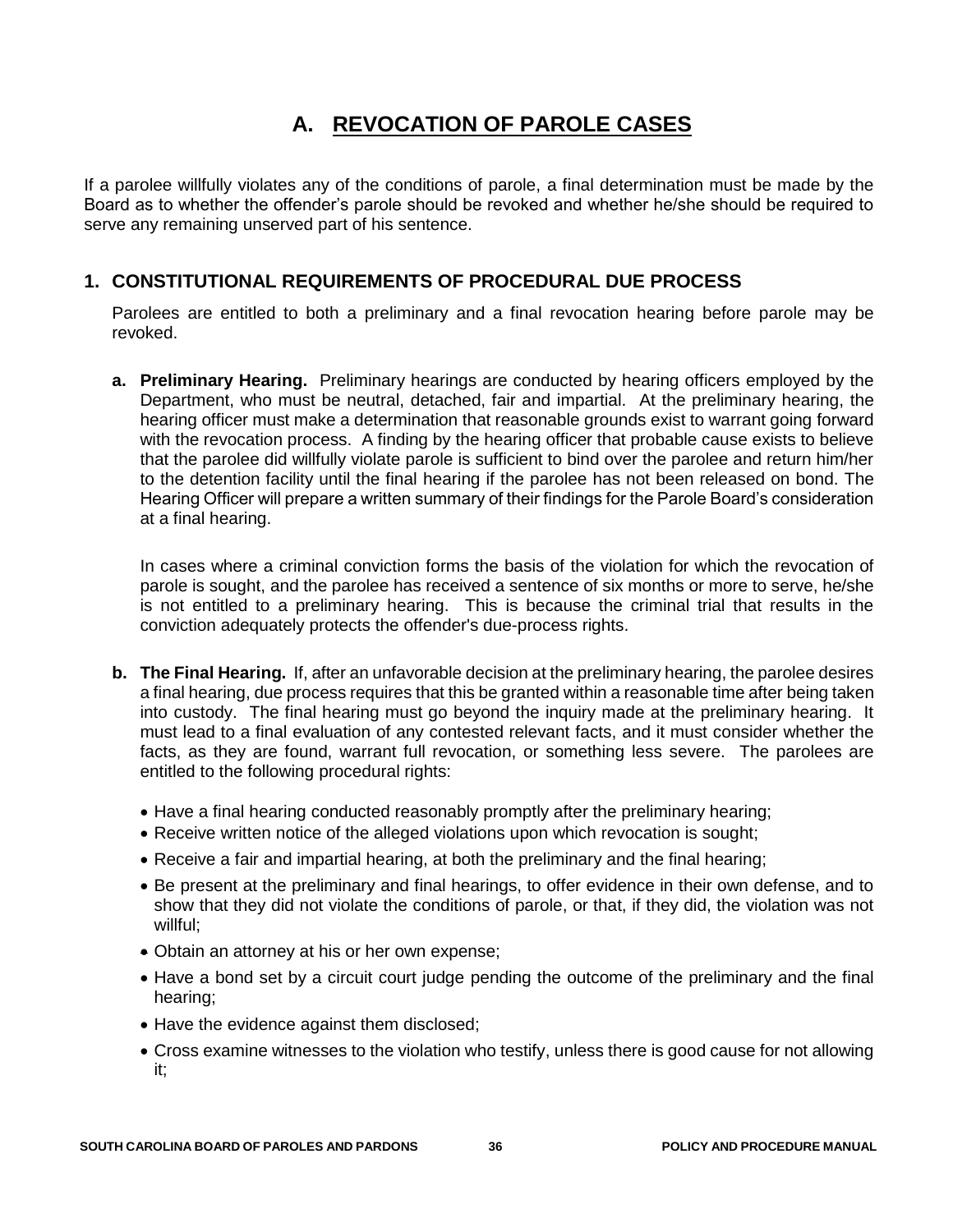Receive a written statement by the Board or the panel of the evidence relied on and the reasons for revoking parole (if the Board or the panel finds by a preponderance of the evidence that the parolee willfully violated parole and decides to revoke the parole).

#### **2. PROCEDURES FOR THE FINAL HEARING**

In parole violation hearings, the rules of evidence do not need to be strictly observed. Hearsay is admissible, but may be challenged by the parolee. The Fourth Amendment's Exclusionary Rule does not apply. The standard to support revocation is proof by a preponderance of the evidence that the parolee willfully violated the conditions of parole.

The procedures adopted by the Board, in its discretion to administer this part of its business, should not be confused with the procedural requirements mandated by constitutional due process. Although these procedures conform with those requirements, nothing in them should be construed in such a way as to give parolees any more than their limited due process rights.

- **a. Revocation by the Board or a Panel.** The full Board may revoke parolee by a majority vote. A three-member panel may revoke parole by unanimous vote.
- **b. Call to Order.** The Chair or designee, is responsible for calling hearings to order, identifying by name the members of the Board who are present, and opening and closing the proceedings.
- **c. Presenting the Cases.** The Board Support Services Director or designee will assist the Board or the panel by presenting the cases for review and provide technical assistance. Cases are presented according to the following protocol:
	- **The parolee is identified by name and SCDC number.**
	- **If the parolee has an attorney, the attorney is identified by name.**
	- The case against the parolee is presented. This includes all violations alleged in the warrant or citation, the facts surrounding those allegations, and evidence in support of those facts.
- **d. Parolee's Opportunity to be Heard.** Once the case against the parolee has been presented, the Chair must give the parolee or his/her attorney an opportunity to be heard and present any relevant evidence. This may include evidence that tends to show either that the parolee did not violate the conditions of supervision as alleged, or that, if he/she did violate, he/she did not do so willfully, or if he/she did willfully violate them, why parole should not be revoked. The parolee may present either documentary evidence or the testimonial evidence of witnesses at the hearing.
- **e. Examination by the Board or Panel.** After the parolee has had an opportunity to be heard, the Chair may give the members of the Board or panel the chance to ask either party, or any of the witnesses any questions. The Chair presides over the examination and maintains order.
- **f. The Record.** All violation hearings shall be recorded.

#### **3. THE FINAL DECISION**

**SOUTH CAROLINA BOARD OF PAROLES AND PARDONS 37 POLICY AND PROCEDURE MANUAL** After the Board or the panel has heard all the evidence from both sides, it then deliberates and makes its final decision. The Board is the sole judge as to whether parole has been violated, and no appeal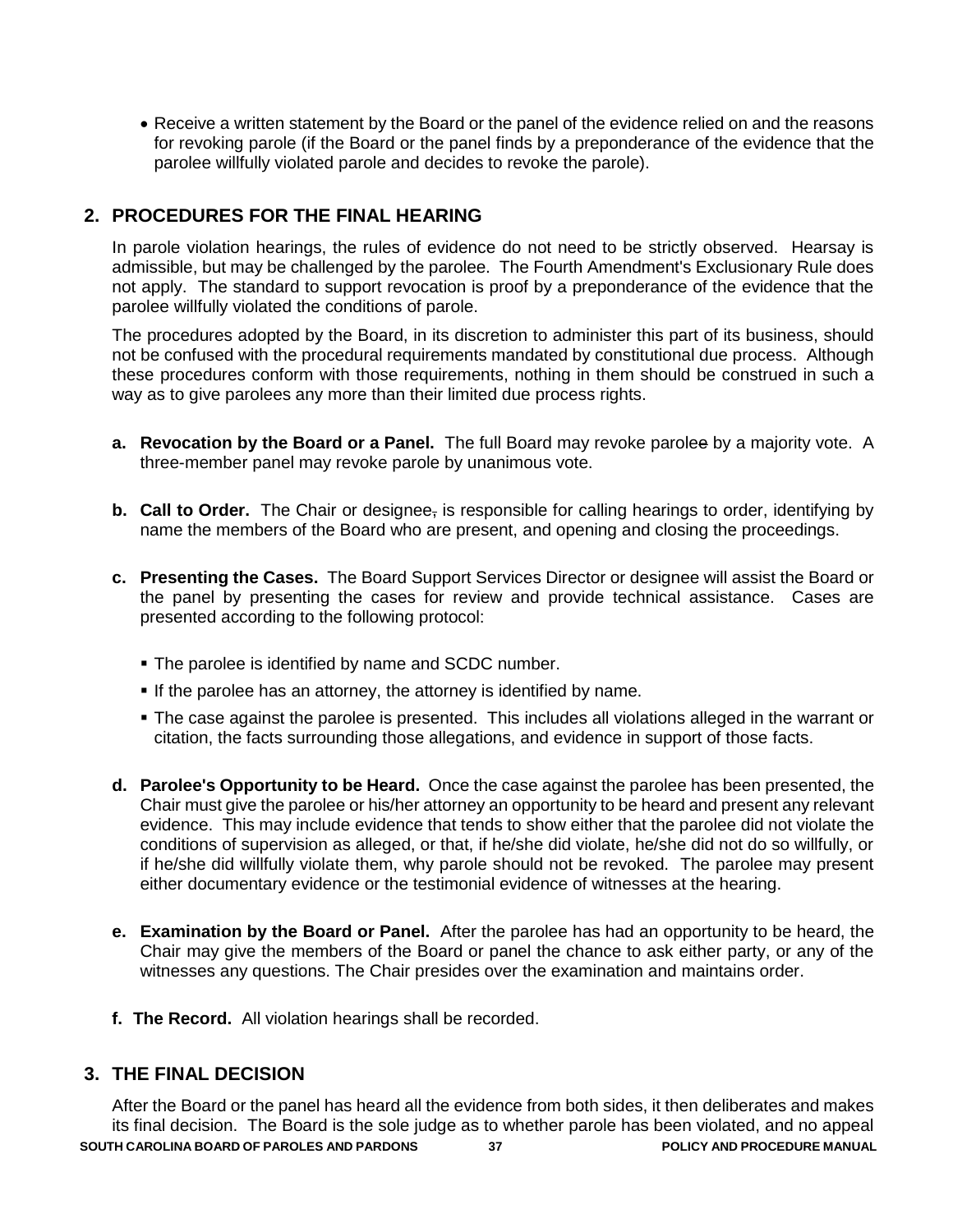is allowed. See S. C. Code 24-21-680. Insofar as the Board or the panel is reasonably satisfied that its decision is supported by the evidence, the decision may take any of the following forms.

- **a. Revocation of Parole.** If the evidence is sufficient to show that the parolee willfully violated the conditions of parole, the Board may determine these violations warrant revocation of parole and enter such an order.
- **b. Continued on Parole.** There are two possible bases upon which parole may properly be continued:
	- The evidence is insufficient to show that the parolee willfully violated the conditions of parole.
	- Although the evidence is sufficient to show that the parolee willfully violated parole, evidence presented in mitigation supports continuing the parolee on parole.
- **c. In Addition to a Continuation.** In addition to continuing the parolee on parole, the Board or panel may decide to do any of the following:
	- Reprimand the parolee for his/her conduct and issue a written warning citing the specific misconduct;
	- Order that the parolee's supervision be enhanced;
	- Impose any special condition that may be appropriate;
	- Remove any condition no longer deemed appropriate.
- **d. The Order of Continuation.** At the conclusion of the hearing, the Board or the panel should issue and sign its Order of Continuation. The Order itself should accurately reflect the action taken at the hearing, and should include any further conditions of supervision that were imposed by the Board or the panel. The parolee should be given a copy of this Order.

#### **4. THE EFFECT OF REVOCATION**

The offender is remanded to the custody of the Department of Corrections to serve the remaining unserved part of his/her sentence, less any credit for time served on parole before the revocation.

The Board's policy is offenders will be eligible for parole consideration one year following revocation. If the offender is paroled again and then revoked, the Board's policy is that parole eligibility will be two years after the second or subsequent revocation. When the basis of the revocation is a new conviction, then as a matter of law the offender will not be considered for parole until the new sentence becomes parole eligible. The Board may never consider an offender for parole before the eligibility date, except where the law specifically allows it.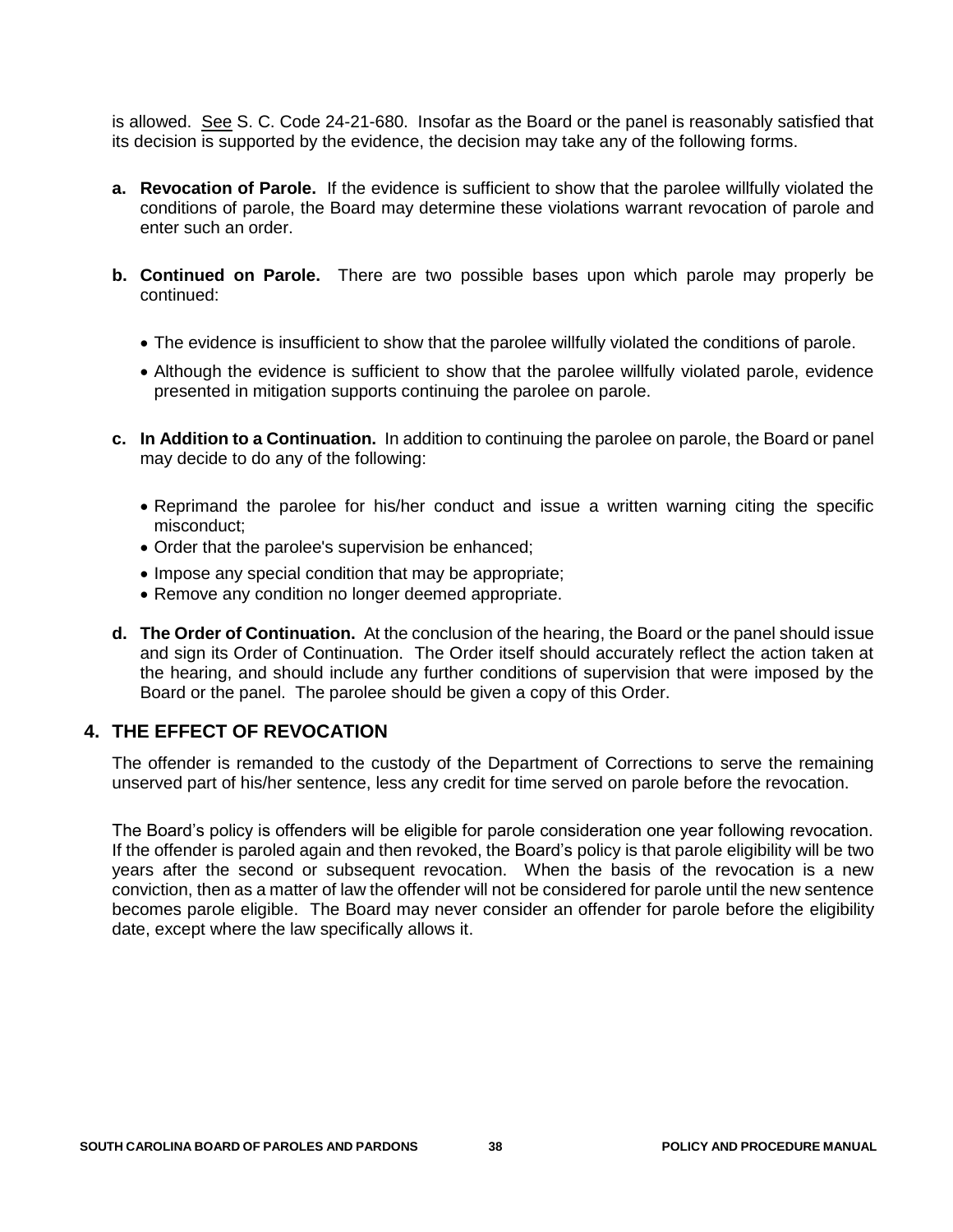## **B. MODIFICATIONS OF PAROLE CASES**

#### **1. IN GENERAL**

Violations of parole do not always result in revocation. Revocation of parole is generally reserved for the most serious violations, including but not limited to: new criminal convictions; absconding from supervision; and other violations that threaten the safety of the community.

In such cases, modification of the conditions of parole may be the best solution. Modifications of parole serve two purposes: they respond to the parolee's individual rehabilitative needs as those needs change over time and allow for parole to continue in a way that reasonably ensures the safety of the community, while saving the state the cost of incarcerating the offender. Where modification of parole seems to offer the best course, the law allows the supervising parole agent to issue a citation, instead of an arrest warrant, to bring the parolee before an administrative hearing officer, so that appropriate modification can be made.

As a matter of policy, the Department prefers to continue cases on parole by modifying the conditions of supervision where appropriate and reasonably likely to lead to successful completion of supervision rather than resorting to revocation.

#### **2. PROCEDURE**

The Board has delegated the authority to the Department's Administrative Hearings Section to hear and decide all parole cases where a modification of parole is being sought, except with the Board continues parole after a revocation hearing and modifies conditions, the Board has left the matter of modifications to the Department's Hearing Officers.

In addition to being able to modify parole by imposing any additional condition of supervision that an agent could impose, Administrative Hearing Officers may also:

- Place the offender on Home Detention:
- Place the offender in a Halfway House;
- Order the offender to complete Public Service Employment;
- Order the offender to pay restitution (actual damages only) for violations committed while under supervision;
- Place the offender on a higher, or a lower level of supervision, including placement on intensive supervision;
- Restructure the offender's payment schedule;
- Restructure the restitution payment schedule, with Board approval, on which the offender pays restitution;
- Recommend placement at a Restitution Center;
- Exempt or defer the offender's supervision fees;
- Modify any other special conditions of parole as may be appropriate.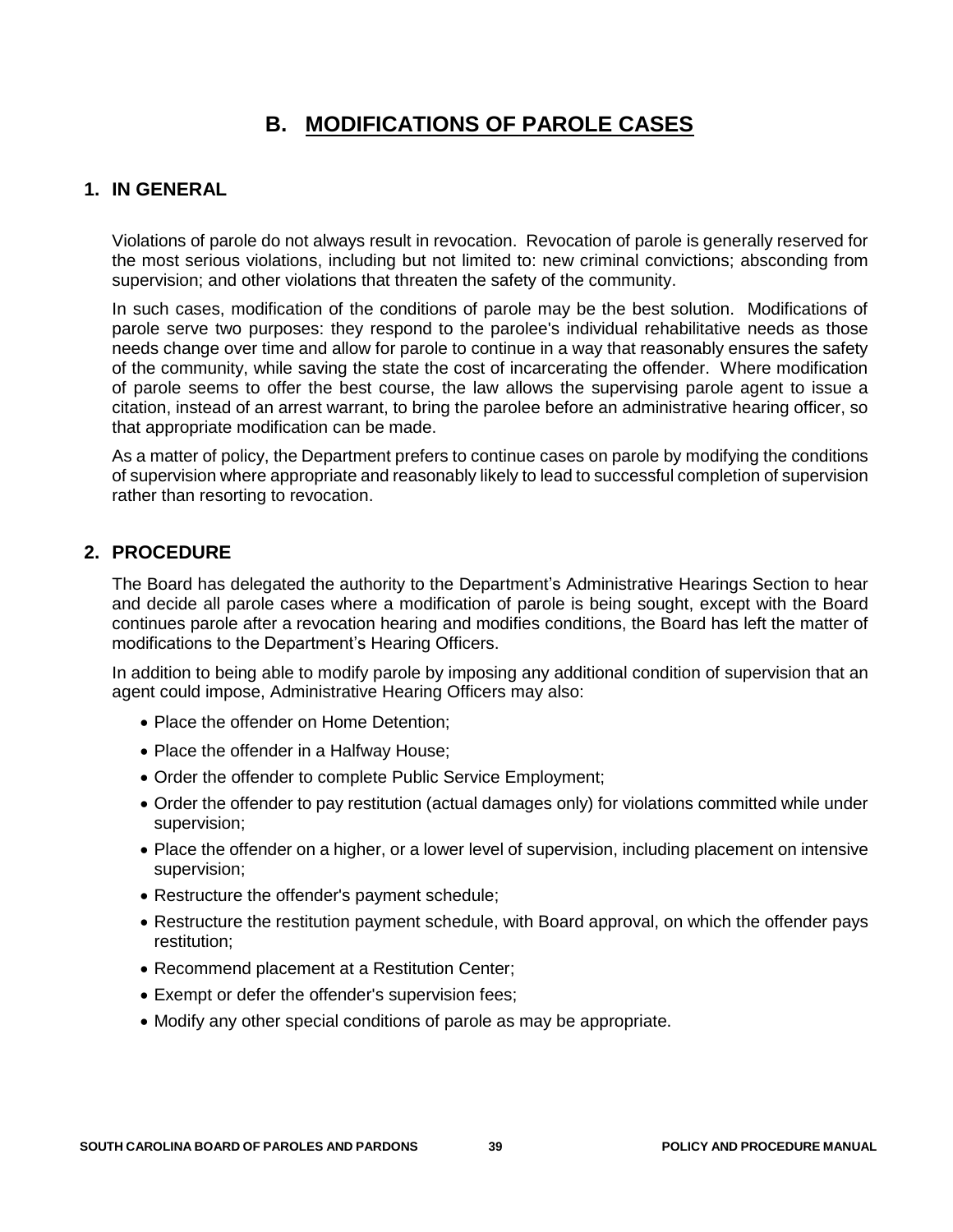## **C. RECONSIDERATIONS OF PAROLE CASES**

After the Board or the panel has decided a parole case, the Board or panel may want to re-consider its decision.

Requests for reconsideration after a parole rejection will not be accepted for routine parole denials. However, if within fifteen (15) days of the date of the notice of rejection letter, the inmate or the inmate's attorney submits a letter to the Director of Board Support Services requesting a reconsideration hearing, and provides information that the Board may have based its decision on erroneous information or can provide additional information that the Board did not have during the hearing, the Board may decide to grant a reconsideration hearing. The Director of the Office of Board Support Services will make a determination as to whether or not the information provided is sufficient to grant a rehearing. If the Director of Board Support Services agrees, this information will be forwarded to the Board's Chair for a final determination. A letter will be sent to the inmate or the inmate's attorney notifying them of the decision. There is no appeal of the final decision.

#### **1. REASONS FOR CONDUCTING A RECONSIDERATION**

- **a. Subsequent Misconduct by the Inmate.** In cases where the Board has granted parole conditioned on the satisfaction of some pre-release requirement, and the inmate has committed some violation of prison rules before the actual release from prison, the case will be presented to the Board or panel in order to deal with the subsequent misconduct.
- **b. New Criminal Charges Against the Inmate.** The inmate received a new conviction after conditional parole but prior to release.
- **c. After-Acquired Information About the Inmate.** If the Board or panel acquires new information after it has made its final decision and in the Board's or panel's judgment is so important as to require an immediate reconsideration of the case, the case will be presented to the Board or panel to review its decision.
- **d. Failure of the Inmate to Meet Conditions of Release.** The Board will review cases in which the inmate has failed to meet the conditions of release.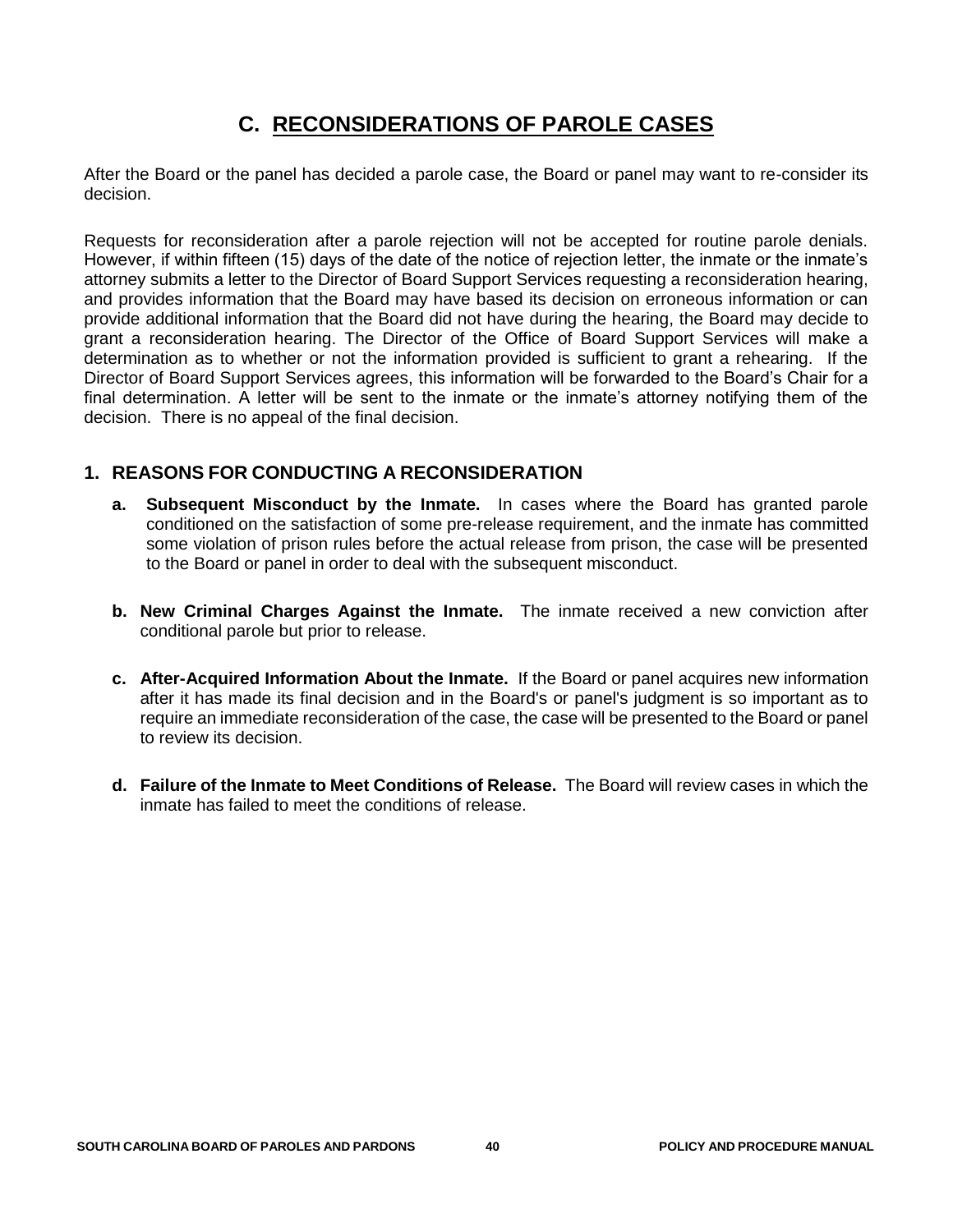## **PART IV**

## **PARDONS, REPRIEVES, AND COMMUTATIONS**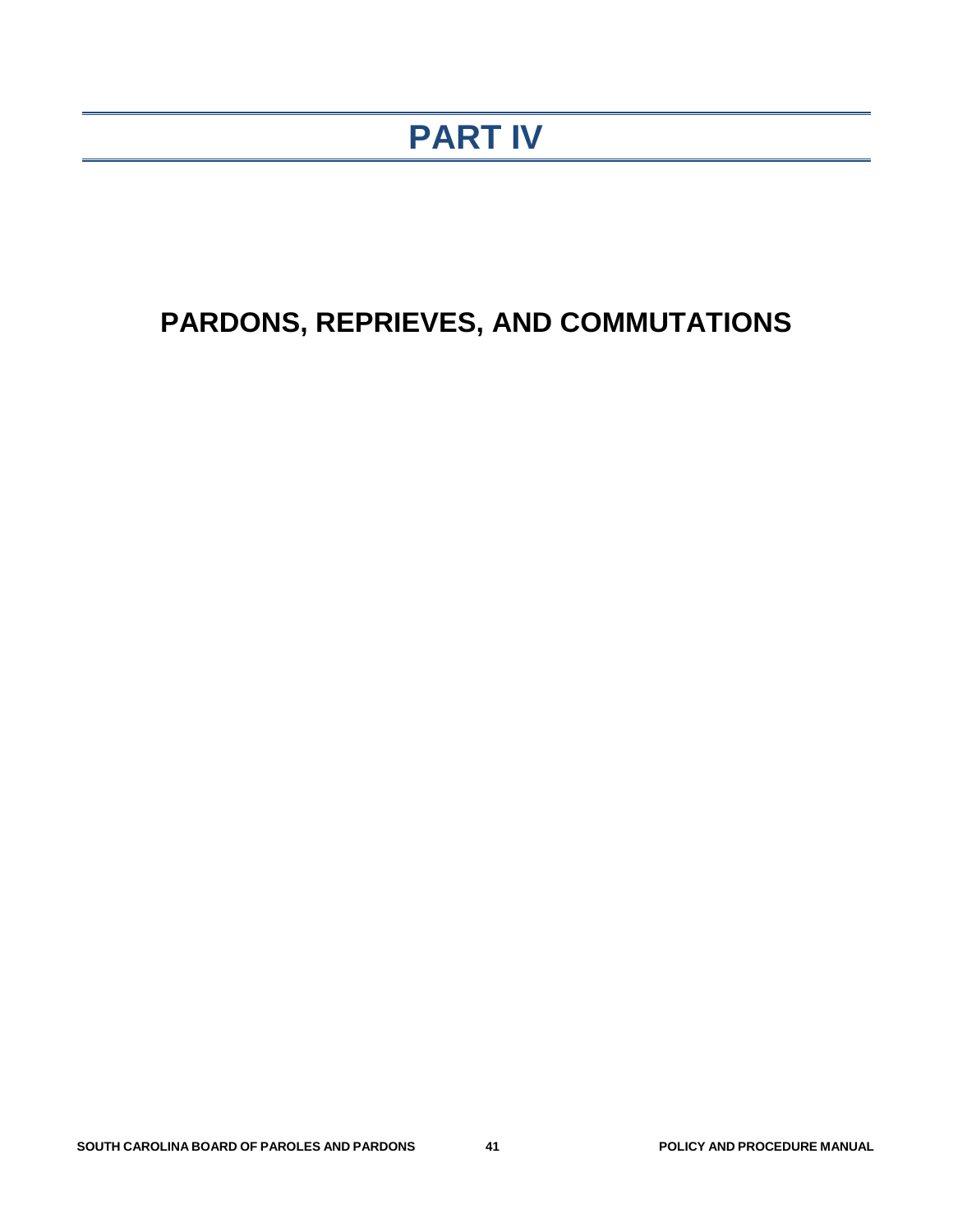## **A. PARDON PROCESS**

A pardon is an executive act of grace or clemency releasing an offender from all the legal consequences of a criminal conviction. The Board's decision to grant or deny a pardon is discretionary. The Board may only consider a pardon for those offenders who are eligible to receive pardons under S. C. Code 24-21- 950. The Board Support Services Director is responsible for determining which applicants are eligible to be considered for a pardon, with the exception of those applicants whose eligibility is based on the assertion of extraordinary circumstances. Pursuant to S. C. Code 17-25-322(E), the Board may not grant a pardon to an applicant until the restitution and collection fees required by the restitution order have been paid in full.

The Board has complete discretion in all aspects of a pardon consideration. Applicants do not have a right under the due process clause of the constitution to a statement of the reasons for the Board's decision, and the decision may not be appealed.

#### **1. PERSONS ELIGIBLE TO BE CONSIDERED FOR A PARDON\***

Anyone may apply for a pardon, but the Board will only consider the applications of those persons who have been determined to be eligible under the law for a pardon. The law also allows the victims of the crime, as well as any member of the offender's family living in South Carolina, to petition for a pardon.

- **a. Persons Discharged from Supervision.** Probationers, parolees, and all other individuals under supervision are eligible to apply for a pardon at any time after their discharge from supervision.
- **b. Persons Discharged from Prison.** Offenders who are discharged from their sentence without supervision are eligible to be considered for a pardon at any time after their discharge.
- **c. Parolees Under Supervision.** Parolees are eligible to apply for a pardon after successfully completing five (5) years of supervision.
- **d. Inmates Serving Sentences.** Inmates who have not reached their parole eligibility date may be considered for a pardon only if they can produce evidence showing the most extraordinary circumstances why they should be considered.

The Office of Board Support Services will follow the procedures outlined below for these requests:

- Written requests are received by the Office of Board Support and forwarded to the Office of General Counsel for review.
- The Office of General Counsel will review the inmate's request and submit a recommendation to the Board Chair at the next available parole or pardon hearings.
- If the Board's Chair concurs with the recommendation, either a letter is written to the inmate informing him/her of the decision to deny the request or a pardon application is sent back to the inmate to continue the pardon process.
- If the Board's Chair does not concur with the recommendation, the request will be reviewed by the full Board to make a determination.
- The Board's decision is final.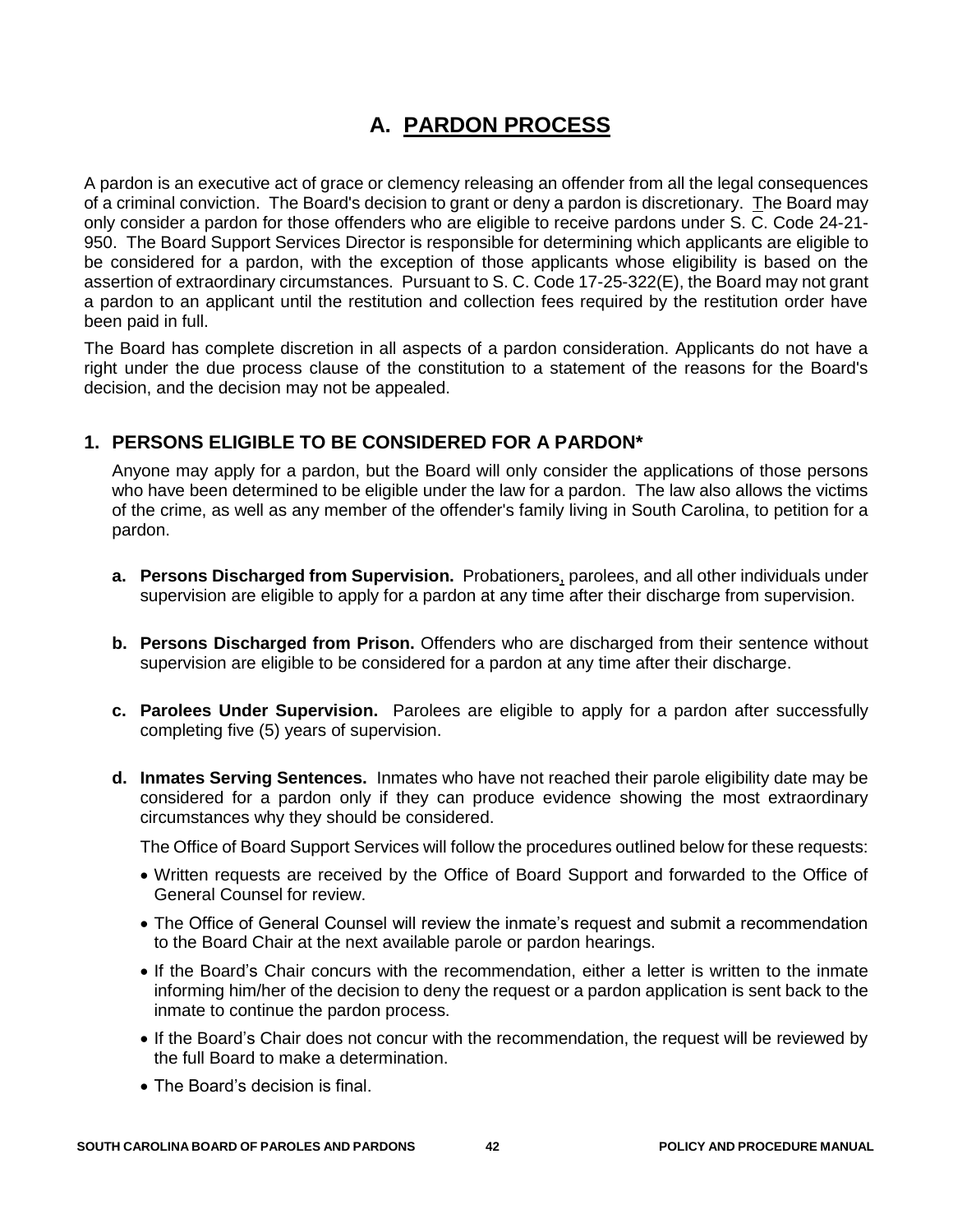#### **e. Inmates With Terminal Illness**

The Board may also consider the pardon application of any prisoner who is suffering from a terminal illness where the prisoner is not expected to live longer than one year as verified by the Department of Corrections.

\*The Board may not grant a pardon to an applicant until the restitution and collection fees required by the restitution order have been paid in full. (S. C. Code 17-25-322(E))

#### **2. FILING OF APPLICATION**

Applications may be obtained from the county offices, the Department's Office of Board Support Services, and the Department's website. The non-refundable fee for filing an application is one hundred dollars (\$100.00).

#### **3. PARDON INVESTIGATIONS**

The Department's Office of Field Operations thoroughly investigates pardon applications and the Department's Office of Board Support Services prepares cases for the Board's review.

#### **4. REVIEW BY THE BOARD**

The Office of Board Support Services will send the pardon applications and the Department's investigation reports to each member of the Board not less than two weeks before the pardon hearing. In preparation for the pardon hearing, the Board carefully reviews all applications.

Pardon hearings are held at the Central Office location. The Department will provide notice of the hearing to the applicant and other interested parties. Pardon applicants are not required to be present at the hearing. The Board may decide pardon cases in the absence of the applicant, so long as the applicant has been given notice of the hearing. The Board hears all scheduled cases and decides each case on its individual merits.

#### **5. THE ORDER OF PARDON**

The grant of a pardon requires a two-thirds vote of the Board. When the Board votes to grant a pardon an Order of Pardon is issued.

#### **6. THE CERTIFICATE OF PARDON**

After the Order of Pardon has been issued, the applicant will receive a Certificate of Pardon. The certificate states that the person is pardoned from all legal consequences of the crime. However, a pardon will not remove an individual from the Sex Offender Registry. (S.C. Code 23-3-430(F)).

#### **7. RIGHTS RESTORED**

Under South Carolina law, a pardon fully restores all civil rights lost as a result of the conviction and sentence. These rights include: